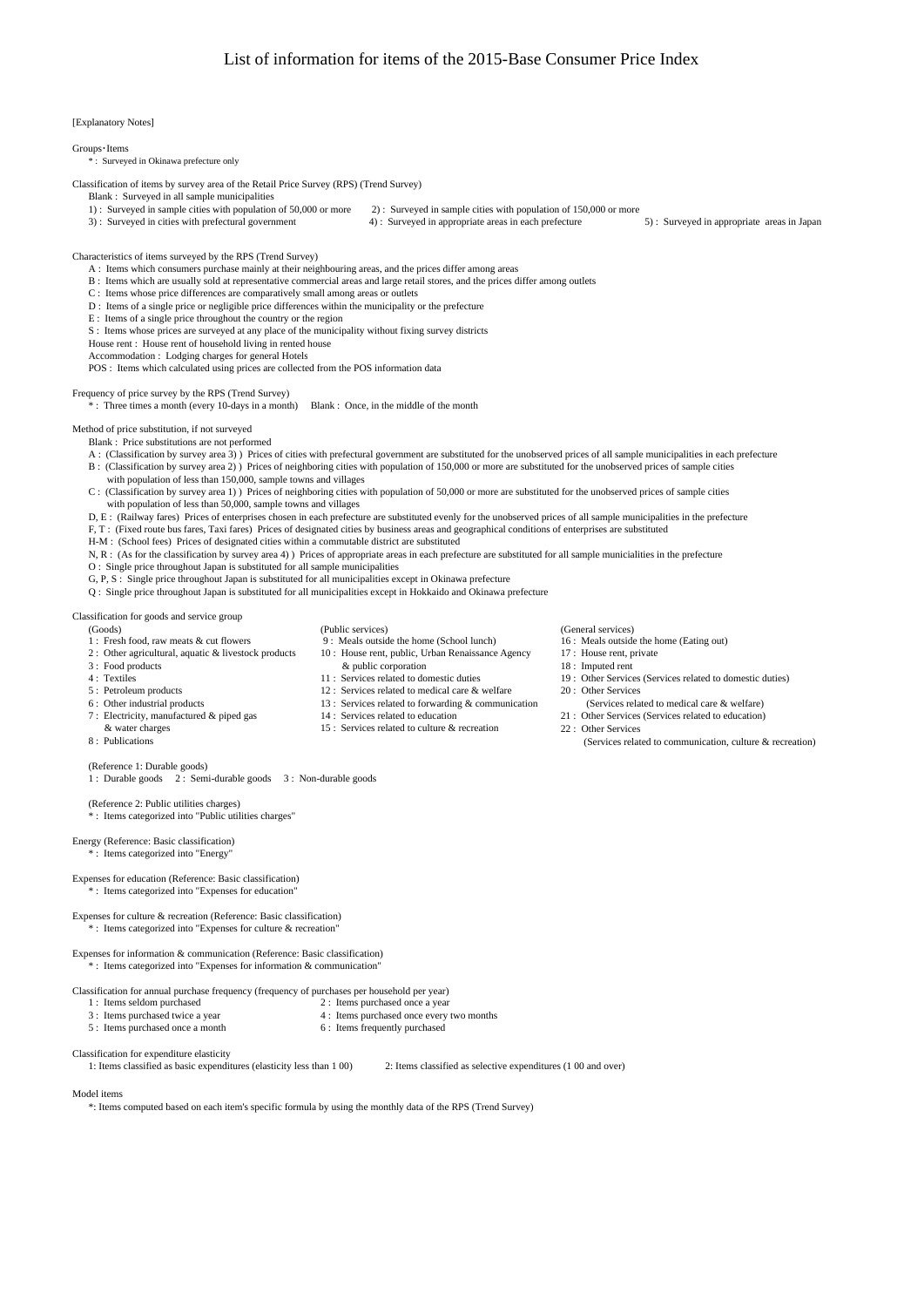|                                            |            |                          |               |                           | Weight              |                                   |                      |                                        | Price survey             |                              |                                 |                                      |                              | Classification                                     |                         |        |                                      | Exp                             |                              |                                |  |
|--------------------------------------------|------------|--------------------------|---------------|---------------------------|---------------------|-----------------------------------|----------------------|----------------------------------------|--------------------------|------------------------------|---------------------------------|--------------------------------------|------------------------------|----------------------------------------------------|-------------------------|--------|--------------------------------------|---------------------------------|------------------------------|--------------------------------|--|
|                                            |            |                          |               | Japan                     |                     | Ku-area of Tokyo                  |                      |                                        |                          |                              |                                 | Method                               |                              | of goods and<br>service group                      |                         |        |                                      | Expenses<br>for                 | Frequency                    |                                |  |
| Groups · Items                             | Group Code | $\rm{Item} \, \rm{Code}$ | Serial number | Actual number             |                     | Per 10000 Actual number Per 10000 |                      | Classification by<br>ms<br>٨a٨<br>area | Characteristics of items | Frequency of price<br>survey | Period for index<br>computation | $\mathfrak{S}$<br>price substitution | Categorize                   | Durable goods                                      | Public utilities charge | Energy | Expenses for education<br>recreation | Ë<br><b>THORS</b><br>& con<br>۶ | ٩<br>purchase:               | Expenditure elasticity         |  |
| All items                                  | 0001       |                          | 001           | 3 139 338 474             | 10 000              | 256 632 267                       | 10 000               |                                        |                          |                              |                                 |                                      |                              |                                                    |                         |        |                                      |                                 |                              |                                |  |
| Food                                       | 0002       |                          | 002           | 823 299 511               | 2 6 2 3             | 64 067 323                        | 2 4 9 6              |                                        |                          |                              |                                 |                                      |                              |                                                    |                         |        |                                      |                                 |                              |                                |  |
| Cereals                                    | 0003       |                          | 003           | 65 389 146                | 208                 | 4 5 4 3 0 5 8                     | 177                  |                                        |                          |                              |                                 |                                      | ٠                            | ٠                                                  |                         |        |                                      |                                 |                              |                                |  |
| Rice                                       | 0004       |                          | 004           | 19 354 443                | 62                  | 1 266 109                         | 49                   |                                        |                          |                              |                                 |                                      |                              |                                                    |                         |        |                                      |                                 |                              |                                |  |
| Non-glutinous rice<br>Non-glutinous rice-A |            | 1000<br>1001             | 005<br>006    | 18 386 723<br>7741774     | 59<br>25            | 1 202 804<br>506 444              | 47<br>20             |                                        | ×<br>А                   |                              |                                 |                                      | ٠<br>$\overline{2}$          | $\overline{\mathbf{3}}$                            |                         |        |                                      |                                 | $\mathbf{3}$                 |                                |  |
| Non-glutinous rice-B                       |            | 1002                     | 007           | 10 644 949                | 34                  | 696 360                           | 27                   |                                        | А                        |                              |                                 |                                      | $\overline{2}$               | $\overline{\mathbf{3}}$                            |                         |        |                                      |                                 | $\overline{4}$               |                                |  |
| Glutinous rice                             |            | 1011                     | 008           | 967 720                   | $\mathbf{3}$        | 63 30 5                           | $\overline{c}$       | 1)                                     | А                        |                              |                                 | $\mathbf C$                          | $\overline{2}$               | $\overline{\mathbf{3}}$                            |                         |        |                                      |                                 |                              |                                |  |
| Bread                                      | 0005       |                          | 009           | 26 314 850                | 84                  | 1898 505                          | 74                   |                                        | ×                        |                              |                                 |                                      | ä,                           |                                                    |                         |        |                                      |                                 |                              |                                |  |
| White bread                                |            | 1021 010                 |               | 9411399                   | 30                  | 704 677                           | 27                   |                                        | А                        |                              |                                 |                                      | 3                            | $\overline{\mathbf{3}}$                            |                         |        |                                      |                                 | 6                            |                                |  |
| Bean-jam buns                              |            | 1022                     | 011           | 9 390 810                 | 30                  | 663 238                           | 26                   |                                        | А                        |                              |                                 |                                      | $\overline{\mathbf{3}}$      | $\sqrt{3}$                                         |                         |        |                                      |                                 | 6                            |                                |  |
| Curry buns                                 |            | 1023                     | 012           | 7512641                   | 24                  | 530 590                           | 21                   |                                        | А                        |                              |                                 |                                      | 3                            | 3                                                  |                         |        |                                      |                                 | 6                            |                                |  |
| Noodles<br>Boiled "Udon"                   | 0006       | 1031 014                 | 013           | 15 158 459<br>3 047 226   | $48\,$<br>10        | 1 032 704<br>190 448              | 40<br>$\overline{7}$ | 3)                                     |                          |                              |                                 |                                      | ٠<br>$\overline{\mathbf{3}}$ | $\overline{\mathbf{3}}$                            |                         |        |                                      |                                 | 6                            | $\overline{1}$                 |  |
| Dried "Udon"                               |            | 1041                     | 015           | 2 310 062                 | $\tau$              | 163 977                           |                      |                                        | А<br>А                   |                              |                                 | А                                    | $\overline{\mathbf{3}}$      | $\sqrt{3}$                                         |                         |        |                                      |                                 | 3                            |                                |  |
| Spaghetti                                  |            | 1042                     | 016           | 1 088 428                 | 3                   | 97 798                            |                      | 3)                                     | А                        |                              |                                 | А                                    | $\overline{\mathbf{3}}$      | $\mathbf{3}$                                       |                         |        |                                      |                                 | $\overline{4}$               | 2                              |  |
| Instant noodles in cups                    |            | 1051                     | 017           | 5 150 462                 | 16                  | 301 794                           | 12                   |                                        | А                        |                              |                                 |                                      | $\overline{\mathbf{3}}$      | 3                                                  |                         |        |                                      |                                 | 6                            |                                |  |
| Chinese noodles                            |            | 1052                     | 018           | 3 5 4 4 3 1 1             | 11                  | 278 687                           | 11                   | 3)                                     | А                        |                              |                                 | А                                    | $\overline{\mathbf{3}}$      | $\mathbf{3}$                                       |                         |        |                                      |                                 | 6                            |                                |  |
| * Boiled "Okinawa" noodles                 |            | 1061                     | 019           | 17970                     | 1                   |                                   |                      |                                        | А                        |                              |                                 |                                      | $\overline{\mathbf{3}}$      | $\overline{\mathbf{3}}$                            |                         |        |                                      |                                 | $\mathbf{1}$                 |                                |  |
| Other cereals                              | 0007       |                          | 020           | 4 5 6 1 3 9 4             | 15                  | 345 740                           | 13                   |                                        | ٠                        |                              |                                 |                                      | ä,                           | ٠                                                  |                         |        |                                      |                                 |                              |                                |  |
| Wheat flour                                |            | 1071                     | 021           | 1 253 270                 | $\overline{4}$      | 81773                             | 3                    |                                        | А                        |                              |                                 |                                      | $\overline{\mathbf{3}}$      | $\sqrt{3}$                                         |                         |        |                                      |                                 | $\sqrt{3}$                   |                                |  |
| "Mochi", rice-cakes<br>Fish & seafood      | 0008       | 1081                     | 022<br>023    | 3 3 08 1 24<br>68 447 756 | 11<br>218           | 263 967<br>4910471                | 10<br>191            | 3)<br>×                                | $\mathbb C$              |                              |                                 | А                                    | $\overline{\mathbf{3}}$      | $\overline{\mathbf{3}}$                            |                         |        |                                      |                                 | $\overline{\mathbf{3}}$      |                                |  |
| Fresh fish & seafood                       | 0009       |                          | 024           | 39 086 504                | 125                 | 2922638                           | 114                  | $\sim$                                 |                          |                              |                                 |                                      | $\overline{\phantom{a}}$     | ٠                                                  |                         |        |                                      |                                 |                              |                                |  |
| Tuna fish                                  |            | 1101                     | 025           | 7 247 693                 | 23                  | 775 034                           | 30                   | 1)                                     | А                        |                              |                                 | $\mathbf C$                          | 1                            | $\mathbf{3}$                                       |                         |        |                                      |                                 | 5                            |                                |  |
| Horse mackerel                             |            | 1102                     | 026           | 1754159                   | 6                   | 127 037                           |                      |                                        | А                        |                              |                                 |                                      | 1                            | $\mathbf{3}$                                       |                         |        |                                      |                                 | $\overline{\mathbf{3}}$      |                                |  |
| Sardines                                   |            | 1103                     | 027           | 891 516                   | 3                   | 51 24 2                           | $\overline{2}$       | 1)                                     | А                        |                              |                                 | $\mathbf C$                          | $\mathbf{1}$                 | $\overline{\mathbf{3}}$                            |                         |        |                                      |                                 | $\mathbf{3}$                 |                                |  |
| Bonito                                     |            | 1104                     | 028           | 2 112 934                 | $\tau$              | 135 578                           | 5                    | 3)                                     | А                        | $\ast$                       | Mar.-Oct                        | А                                    | $\mathbf{1}$                 | $\overline{\mathbf{3}}$                            |                         |        |                                      |                                 | 3                            |                                |  |
| Salmon                                     |            | 1106                     | 029           | 6 073 580                 | 19                  | 434 489                           | 17                   | 2)                                     | А                        |                              |                                 | $\, {\bf B}$                         | 1                            | 3                                                  |                         |        |                                      |                                 | 5                            |                                |  |
| Mackerel                                   |            | 1107<br>1108             | 030           | 1488689                   | 5                   | 83 268<br>117429                  | 3<br>5               | 1)                                     | А                        |                              |                                 | $\mathbf C$                          | $\mathbf{1}$<br>$\mathbf{1}$ | $\sqrt{3}$<br>$\overline{\mathbf{3}}$              |                         |        |                                      |                                 | $\sqrt{3}$<br>3              |                                |  |
| Saury<br>Sea bream                         |            | 1110                     | 031<br>032    | 1 635 704<br>1538400      | 5<br>5              | 111 024                           | $\overline{4}$       | 2)                                     | А<br>А                   |                              |                                 | $_{\rm B}$                           | $\mathbf{1}$                 | $\sqrt{3}$                                         |                         |        |                                      |                                 | $\sqrt{3}$                   |                                |  |
| Yellowtail                                 |            | 1111                     | 033           | 4451387                   | 14                  | 262 615                           | 10                   | 1)                                     | $\mathbf{A}$             | $\ast$                       |                                 | $\mathbf C$                          | 1                            | 3                                                  |                         |        |                                      |                                 | $\overline{4}$               |                                |  |
| Cuttlefish                                 |            | 1112                     | 034           | 2963610                   | 9                   | 162 939                           |                      |                                        | А                        |                              |                                 |                                      | $\mathbf{1}$                 | $\sqrt{3}$                                         |                         |        |                                      |                                 | $\overline{4}$               |                                |  |
| Octopus                                    |            | 1113                     | 035           | 1724 200                  | 5                   | 128 097                           | 5                    |                                        | А                        |                              |                                 |                                      | 1                            | $\overline{\mathbf{3}}$                            |                         |        |                                      |                                 | 3                            | -1                             |  |
| Prawns                                     |            | 1114                     | 036           | 3 9 9 8 5 1 6             | 13                  | 256 194                           | 10                   | 2)                                     | А                        |                              |                                 | B                                    | $\mathbf{1}$                 | $\overline{\mathbf{3}}$                            |                         |        |                                      |                                 | $\overline{4}$               |                                |  |
| Short-necked clams                         |            | 1131                     | 037           | 1 3 1 1 6 4 4             | $\overline{4}$      | 125 532                           | 5                    | 1)                                     | А                        |                              |                                 | $\mathbf C$                          | 1                            | 3                                                  |                         |        |                                      |                                 | $\overline{3}$               |                                |  |
| Oysters                                    |            | 1132                     | 038           | 890 919                   | $\mathbf{3}$        | 68 472                            | $\sqrt{3}$           | 1)                                     | А                        | $\ast$                       | Jan.-Mar., Oct.-Dec.            | $\mathbf C$                          | $\mathbf{1}$                 | $\sqrt{3}$                                         |                         |        |                                      |                                 | $\overline{\mathbf{3}}$      |                                |  |
| Scallops<br>Salted & dried fish            | 0010       | 1133                     | 039<br>040    | 1 003 553<br>12 654 049   | $\mathbf{3}$<br>40  | 83 688<br>858 508                 | $\sqrt{3}$<br>33     | 3)<br>×                                | А                        |                              |                                 | А                                    | 1<br>×                       | 3                                                  |                         |        |                                      |                                 | $\sqrt{3}$                   |                                |  |
| Salted salmon                              |            | 1141                     | 041           | 3 356 422                 | 11                  | 192 398                           | $\overline{7}$       | 1)                                     | А                        |                              |                                 | $\mathbf C$                          | $\overline{\mathbf{3}}$      | $\mathbf{3}$                                       |                         |        |                                      |                                 | $\overline{4}$               |                                |  |
| Salted cod roe                             |            | 1142                     | 042           | 3 546 598                 | 11                  | 242 400                           | 9                    | 1)                                     | $\, {\bf B}$             |                              |                                 | $\mathbf C$                          | $\mathbf{3}$                 | $\sqrt{3}$                                         |                         |        |                                      |                                 | $\overline{4}$               |                                |  |
| "Shirasu-boshi", dried young sardines      |            | 1143                     | 043           | 2 174 025                 | $\overline{7}$      | 180 441                           | 7                    | 1)                                     | А                        |                              |                                 | $\mathbf C$                          | $\overline{\mathbf{3}}$      | $\mathbf{3}$                                       |                         |        |                                      |                                 | $\sqrt{4}$                   | $\mathbf{1}$                   |  |
| Dried horse mackerel                       |            | 1144                     | 044           | 1 264 555                 | $\overline{4}$      | 118 482                           | 5                    | 3)                                     | А                        |                              |                                 | А                                    | $\overline{\mathbf{3}}$      | $\sqrt{3}$                                         |                         |        |                                      |                                 | $\sqrt{3}$                   |                                |  |
| "Niboshi", dried small sardines            |            | 1146                     | 045           | 578 112                   | $\sqrt{2}$          | 31 197                            |                      |                                        | А                        |                              |                                 |                                      | $\overline{\mathbf{3}}$      | $\mathbf{3}$                                       |                         |        |                                      |                                 | $\overline{c}$               |                                |  |
| Capelin<br>Salmon roe                      |            | 1150 046<br>1167 047     |               | 578 112<br>1 156 225      | 2<br>$\overline{4}$ | 31 197<br>62 393                  | $\sqrt{2}$           | 1)<br>3)                               | А<br>$\, {\bf B}$        |                              |                                 | C<br>$_{\rm A}$                      | 3<br>$_{\rm 3}$              | 3<br>$\overline{\mathbf{3}}$                       |                         |        |                                      |                                 | 3<br>$\,2\,$                 | $\mathbf{1}$                   |  |
| Fish-paste products                        | 0011       |                          | 048           | 7 578 855                 | 24                  | 445 406                           | $17\,$               | $\overline{\phantom{a}}$               |                          |                              |                                 | ×,                                   | ×                            | $\overline{\phantom{a}}$                           |                         |        |                                      |                                 | i,                           |                                |  |
| "Agekamaboko", fried fish-paste patties    |            | 1151                     | 049           | 2 5 8 4 5 6 6             | $\bf8$              | 154 419                           | 6                    |                                        | А                        |                              |                                 |                                      | $\overline{\mathbf{3}}$      | $\overline{\mathbf{3}}$                            |                         |        |                                      |                                 | $\sqrt{5}$                   | $\mathbf{1}$                   |  |
| "Chikuwa", baked fish-paste bars           |            | 1152                     | 050           | 1813915                   | 6                   | 86 5 82                           | 3                    |                                        | $\mathbf{A}$             |                              |                                 |                                      | $_{\rm 3}$                   | $\overline{\mathbf{3}}$                            |                         |        |                                      |                                 | $\sqrt{5}$                   |                                |  |
| "Kamaboko", steamed fish-paste cakes       |            | 1153 051                 |               | 3 180 374                 | $10$                | 204 405                           | 8                    | 2)                                     | $\, {\bf B}$             |                              |                                 | B                                    | $\overline{\mathbf{3}}$      | $\overline{\mathbf{3}}$                            |                         |        |                                      |                                 | $\sqrt{5}$                   | $\overline{1}$                 |  |
| Other processed fish & seafood             | 0012       |                          | 052           | 9 128 348                 | 29                  | 683 919                           | 27                   | $\sim$                                 |                          |                              |                                 |                                      | ×                            | ٠                                                  |                         |        |                                      |                                 |                              |                                |  |
| Dried bonito fillets<br>Pickled fish       |            | 1161<br>1165             | 053<br>054    | 1 065 598<br>3 458 108    | 3<br>11             | 76 040<br>269 197                 | 3<br>10              | 2)<br>3)                               | $\mathbb C$<br>А         |                              |                                 | $_{\rm B}$<br>$_{\rm A}$             | $\overline{\mathbf{3}}$<br>3 | $\overline{\mathbf{3}}$<br>$\overline{\mathbf{3}}$ |                         |        |                                      |                                 | $-3.1$<br>$\overline{4}$     | -1                             |  |
| Fish prepared in soy sauce                 |            | 1166                     | 055           | 1 372 579                 | $\overline{4}$      | 96 142                            | $\overline{4}$       | 3)                                     | А                        |                              |                                 | $_{\rm A}$                           | $\overline{\mathbf{3}}$      | $\overline{\mathbf{3}}$                            |                         |        |                                      |                                 | $\sqrt{3}$                   | $\overline{1}$                 |  |
| Canned fish                                |            | 1173 056                 |               | 2722986                   | 9                   | 205 394                           | 8                    | 3)                                     | $\, {\bf B}$             |                              |                                 | $_{\rm A}$                           | 3                            | $\overline{\mathbf{3}}$                            |                         |        |                                      |                                 | $\sqrt{4}$                   | $\mathbf{1}$                   |  |
| "Shiokara", salted fish guts               |            | 1163 057                 |               | 509 077                   | $\sqrt{2}$          | 37 146                            |                      | 3)                                     | $\, {\bf B}$             |                              |                                 | $\boldsymbol{A}$                     | $_{\rm 3}$                   | $\overline{\mathbf{3}}$                            |                         |        |                                      |                                 | $\sqrt{2}$                   |                                |  |
| Meats                                      | 0013       |                          | 058           | 75 209 191                | 240                 | 5 209 470                         | 203                  | ×,                                     |                          |                              |                                 |                                      | $\overline{\phantom{a}}$     | ٠                                                  |                         |        |                                      |                                 |                              |                                |  |
| Raw meats                                  | 0014       |                          | 059           | 59 736 561                | 190                 | 4 175 687                         | 163                  | $\sim$                                 | ٠                        |                              |                                 |                                      | $\overline{\phantom{a}}$     | ä,                                                 |                         |        |                                      |                                 | ×                            |                                |  |
| Beef (domestic)                            |            | 1201 060<br>1203         |               | 13 509 466                | 43                  | 939 145<br>402 491                | 37                   |                                        | А                        |                              |                                 |                                      | 1                            | $\overline{\mathbf{3}}$                            |                         |        |                                      |                                 | $\overline{5}$<br>$\sqrt{5}$ | $\overline{1}$<br>$\mathbf{1}$ |  |
| Beef (imported)<br>Pork-A                  |            | 1211                     | 061<br>062    | 5 789 778<br>13 541 397   | 18<br>43            | 962718                            | 16<br>38             | 3)                                     | А<br>А                   |                              |                                 | А                                    | $\mathbf{1}$<br>1            | $\,$ 3 $\,$<br>$\overline{\mathbf{3}}$             |                         |        |                                      |                                 | $\,$ 6 $\,$                  | $\mathbf{1}$                   |  |
| Pork-B                                     |            | 1212                     | 063           | 13 541 397                | 43                  | 962718                            | 38                   |                                        | А                        |                              |                                 |                                      | $\mathbf{1}$                 | $\sqrt{3}$                                         |                         |        |                                      |                                 | $\sqrt{6}$                   |                                |  |
| Chicken                                    |            | 1221                     | 064           | 13 354 523                | 43                  | 908 615                           | 35                   |                                        | А                        |                              |                                 |                                      | $\mathbf{1}$                 | $\overline{\mathbf{3}}$                            |                         |        |                                      |                                 | $\sqrt{6}$                   | $\mathbf{1}$                   |  |
| Meat products                              | 0015       |                          | 065           | 15 472 630                | 49                  | 1033783                           | $40\,$               |                                        |                          |                              |                                 |                                      | ×                            | ×                                                  |                         |        |                                      |                                 |                              |                                |  |
| Ham                                        |            | 1252                     | 066           | 5 614 684                 | 18                  | 416 483                           | 16                   |                                        | А                        |                              |                                 |                                      | $\mathbf{3}$                 | $\overline{\mathbf{3}}$                            |                         |        |                                      |                                 | 6                            | -1                             |  |
| Sausages                                   |            | 1261                     | 067           | 7 263 633                 | 23                  | 441 487                           | 17                   |                                        | А                        |                              |                                 |                                      | $\mathbf{3}$                 | $\overline{\mathbf{3}}$                            |                         |        |                                      |                                 | $\sqrt{6}$                   | $\mathbf{1}$                   |  |
| Bacon<br>* Canned pork                     |            | 1271<br>1291             | 068<br>069    | 2 578 427<br>15 886       | $\bf8$              | 175 813                           | $\overline{7}$       | 3)                                     | А<br>B                   |                              |                                 | А                                    | $\overline{\mathbf{3}}$      | $\overline{\mathbf{3}}$<br>3                       |                         |        |                                      |                                 | $\overline{5}$               |                                |  |
|                                            |            |                          |               |                           |                     |                                   |                      |                                        |                          |                              |                                 |                                      |                              |                                                    |                         |        |                                      |                                 |                              |                                |  |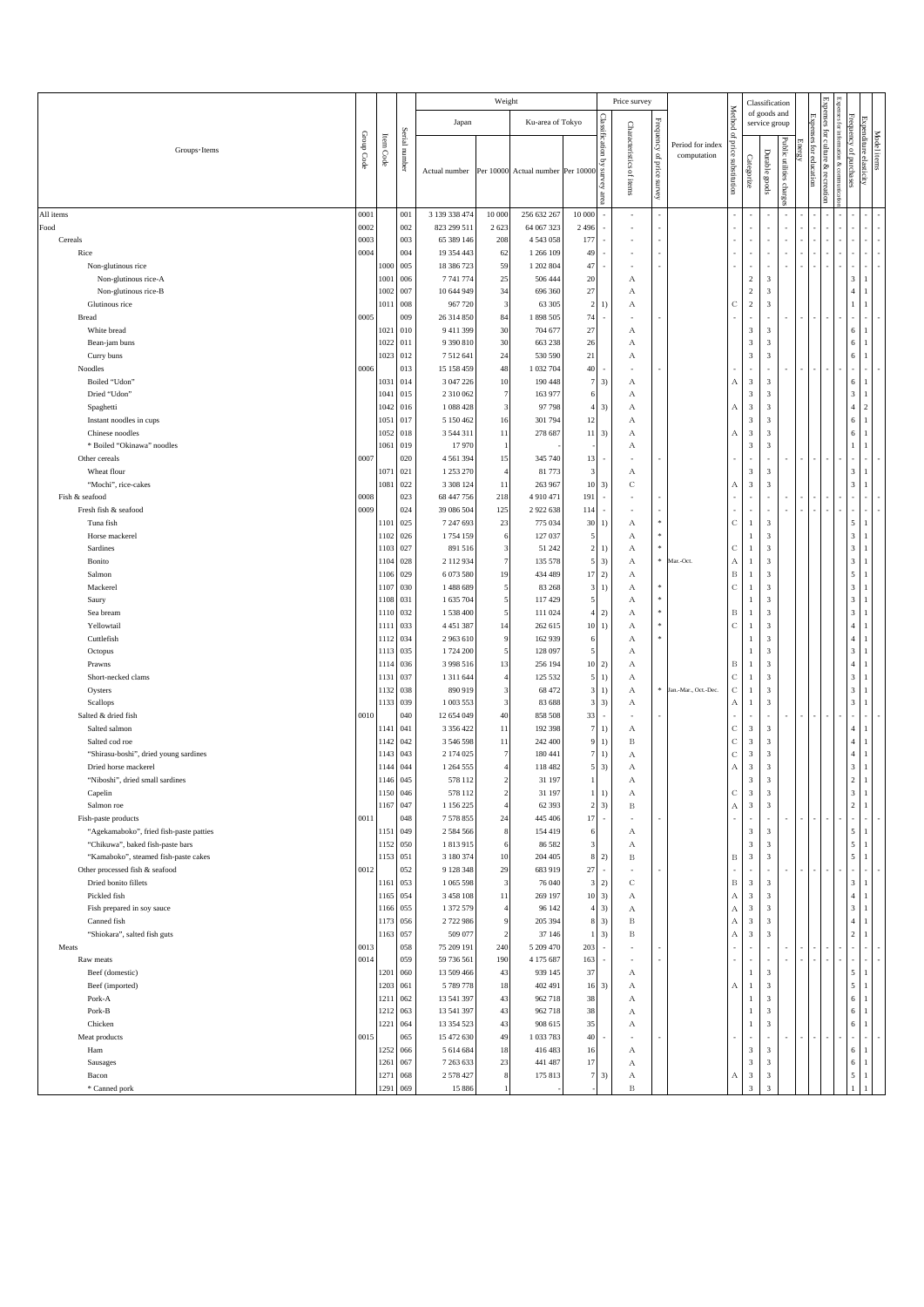|                                                                      |              |              |               |                          | Weight              |                                   |                           |                                     | Price survey             |                                           |                                 |                          |                                         | Classification                            |                          |               |                 |                            |                                                            |                                  |  |
|----------------------------------------------------------------------|--------------|--------------|---------------|--------------------------|---------------------|-----------------------------------|---------------------------|-------------------------------------|--------------------------|-------------------------------------------|---------------------------------|--------------------------|-----------------------------------------|-------------------------------------------|--------------------------|---------------|-----------------|----------------------------|------------------------------------------------------------|----------------------------------|--|
|                                                                      |              |              |               | Japan                    |                     | Ku-area of Tokyo                  |                           |                                     |                          |                                           |                                 | Method                   |                                         | of goods and<br>service group             |                          |               | <b>Expenses</b> | <b>Expense</b><br>፤        | Expenses                                                   |                                  |  |
| Groups · Items                                                       | Group Code   | Item Code    | Serial number | Actual number            |                     | Per 10000 Actual number Per 10000 |                           | Classification by<br>Survey<br>eare | Characteristics of items | <b>Frequency</b><br>ġ,<br>price<br>survey | Period for index<br>computation | 요,<br>price substitution | Categorize                              | Durable goods                             | Public utilities charge: | <b>Einerg</b> | for education   | culture<br>$\&$ recreation | Frequency of purchases<br>for information & comm<br>mncanc | Expenditure elasticity           |  |
| Dairy products & eggs                                                | 0016         |              | 070           | 36 889 047               | 118                 | 2 886 894                         | 112                       |                                     |                          |                                           |                                 |                          |                                         |                                           |                          |               |                 |                            |                                                            |                                  |  |
| Fresh milk & dairy products<br>Fresh milk                            | 0017<br>0018 |              | 071<br>072    | 29 175 048<br>13 019 459 | 93<br>41            | 2 3 5 4 8 8 1<br>966 422          | 92<br>38                  |                                     |                          |                                           |                                 |                          | ×,                                      | $\sim$                                    |                          |               |                 |                            |                                                            |                                  |  |
| (delivered)                                                          |              | 1301         | 073           | 650 976                  | $\overline{2}$      | 48 321                            | $\overline{2}$            |                                     | S                        |                                           |                                 |                          | $\overline{\mathbf{3}}$                 | 3                                         |                          |               |                 |                            | 3                                                          | $\mathbf{1}$                     |  |
| (sold in stores)                                                     |              | 1303         | 074           | 12 368 483               | 39                  | 918 101                           | 36                        |                                     | А                        |                                           |                                 |                          | $\sqrt{3}$                              | $\sqrt{3}$                                |                          |               |                 |                            | 6                                                          |                                  |  |
| Dairy products                                                       | 0019         |              | 075           | 16 155 589               | 51                  | 1 388 459                         | 54                        |                                     | ٠                        |                                           |                                 |                          | ×,                                      | $\sim$                                    |                          |               |                 | $\overline{\phantom{a}}$   |                                                            |                                  |  |
| Powdered milk                                                        |              | 1311         | 076           | 538 483                  | $\overline{2}$      | 45 337                            | $\overline{2}$            |                                     | B                        |                                           |                                 |                          | $\mathbf{3}$                            | 3                                         |                          |               |                 |                            | $\mathbf{1}$                                               | 1                                |  |
| Yogurt<br><b>Butter</b>                                              |              | 1333<br>1321 | 077<br>078    | 10 496 354<br>829 226    | 33<br>3             | 845 826<br>81 4 66                | 33<br>3                   | 2)                                  | А<br>$\mathbb C$         |                                           |                                 | В                        | $\overline{\mathbf{3}}$<br>3            | $\ensuremath{\mathfrak{Z}}$<br>$\sqrt{3}$ |                          |               |                 |                            | 6<br>3                                                     | -1                               |  |
| Cheese (domestic)                                                    |              | 1331         | 079           | 2574916                  | 8                   | 249 498                           | $10$                      | 1)                                  | $\mathbb C$              |                                           |                                 | С                        | $\mathbf{3}$                            | $\sqrt{3}$                                |                          |               |                 |                            | 5                                                          |                                  |  |
| Cheese (imported)                                                    |              | 1332         | 080           | 1716610                  | 5                   | 166 332                           | 6                         | 3)                                  | $\mathbf C$              |                                           |                                 | А                        | $\overline{3}$                          | $\sqrt{3}$                                |                          |               |                 |                            | 3                                                          |                                  |  |
| Eggs                                                                 | 0020         |              | 081           | 7713999                  | 25                  | 532 013                           | 21                        |                                     |                          |                                           |                                 |                          | ×                                       | $\sim$                                    |                          |               |                 | $\overline{\phantom{a}}$   |                                                            |                                  |  |
| Hen eggs<br>Vegetables & seaweeds                                    | 0021         | 1341         | 082<br>083    | 7713999<br>90 574 112    | 25<br>289           | 532 013<br>7 5 4 9 9 1 5          | 21<br>294                 |                                     | А<br>i.                  |                                           |                                 |                          | ×                                       | $\sqrt{3}$<br>$\sim$                      |                          |               |                 | $\overline{\phantom{a}}$   | 6<br>ä,                                                    |                                  |  |
| Fresh vegetables                                                     | 0022         |              | 084           | 60 452 893               | 193                 | 5 2 3 4 2 1 4                     | 204                       |                                     |                          |                                           |                                 |                          |                                         |                                           |                          |               |                 |                            | ä,                                                         |                                  |  |
| Cabbage                                                              |              | 1401         | 085           | 3 5 1 5 9 5 5            | 11                  | 286 275                           | 11                        |                                     | А                        |                                           |                                 |                          | 1                                       | 3                                         |                          |               |                 |                            | 6                                                          | 1                                |  |
| Spinach                                                              |              | 1402         | 086           | 2 5 2 8 4 7 0            | 8                   | 226 157                           | g                         |                                     | А                        |                                           |                                 |                          | 1                                       | $\mathfrak{Z}$                            |                          |               |                 |                            | 5                                                          | 1                                |  |
| Chinese cabbage                                                      |              | 1403         | 087           | 1432837                  | 5                   | 104 013                           |                           |                                     | А                        |                                           |                                 |                          | 1                                       | $\sqrt{3}$                                |                          |               |                 |                            | 5                                                          | $\overline{1}$                   |  |
| Welsh onions<br>Lettuce                                              |              | 1405<br>1406 | 088<br>089    | 3 402 833<br>3 089 274   | 11<br>10            | 316811<br>278 641                 | 12<br>$11\,$              |                                     | А<br>А                   |                                           |                                 |                          | $\mathbf{1}$<br>1                       | $\mathfrak{Z}$<br>$\sqrt{3}$              |                          |               |                 |                            | 6<br>6                                                     | $\overline{1}$<br>-1             |  |
| Broccoli                                                             |              | 1409         | 090           | 2 2 9 5 4 8              | $\overline{7}$      | 230 929                           | 9                         | 3)                                  | А                        |                                           |                                 | А                        | 1                                       | $\mathfrak{Z}$                            |                          |               |                 |                            | 5                                                          | $\overline{1}$                   |  |
| Bean sprouts                                                         |              | 1407         | 091           | 1 151 153                | $\overline{4}$      | 82 066                            | 3                         | 3)                                  | А                        |                                           |                                 | $_{\rm A}$               | 1                                       | $\sqrt{3}$                                |                          |               |                 |                            | 6                                                          | $\overline{1}$                   |  |
| Asparagus                                                            |              | 1410         | 092           | 1 560 202                | 5                   | 163 940                           | 6                         | 3)                                  | А                        |                                           |                                 | A                        | 1                                       | 3                                         |                          |               |                 |                            | $\overline{4}$                                             | 1                                |  |
| Sweet potatoes                                                       |              | 1411         | 093           | 1 006 081                | 3                   | 65 087                            | 3                         |                                     | А                        |                                           |                                 |                          | 1                                       | $\sqrt{3}$                                |                          |               |                 |                            | $\overline{\mathbf{3}}$                                    | -1                               |  |
| White potatoes                                                       |              | 1412<br>1413 | 094<br>095    | 2 5 2 5 5 4 7<br>890 476 | 8<br>3              | 204 558<br>74 385                 | 3                         |                                     | А                        |                                           |                                 |                          | 1<br>1                                  | 3<br>$\sqrt{3}$                           |                          |               |                 |                            | 5<br>$\mathfrak z$                                         | $\overline{1}$                   |  |
| Taros<br>Radishes                                                    |              | 1414         | 096           | 1741318                  | 6                   | 148 769                           | 6                         |                                     | А<br>А                   |                                           |                                 |                          | 1                                       | 3                                         |                          |               |                 |                            | 5                                                          | $\overline{1}$                   |  |
| Carrots                                                              |              | 1415         | 097           | 2 3 2 0 6 4 1            | $\overline{7}$      | 180 538                           |                           |                                     | А                        |                                           |                                 |                          |                                         | 3                                         |                          |               |                 |                            | 6                                                          |                                  |  |
| <b>Burdocks</b>                                                      |              | 1416         | 098           | 1 069 295                | $\sqrt{3}$          | 72 835                            | 3                         |                                     | А                        |                                           |                                 |                          | 1                                       | 3                                         |                          |               |                 |                            | $\overline{4}$                                             | -1                               |  |
| Onions                                                               |              | 1417         | 099           | 3 267 741                | 10                  | 246 399                           | 10                        |                                     | А                        |                                           |                                 |                          |                                         | $\sqrt{3}$                                |                          |               |                 |                            | 6                                                          |                                  |  |
| Lotus roots                                                          |              | 1419         | 100           | 951 773                  | 3                   | 77 484                            | 3                         | 2)                                  | А                        |                                           |                                 | $_{\rm B}$               | -1                                      | $\sqrt{3}$                                |                          |               |                 |                            | $\overline{\mathbf{3}}$                                    | $\overline{1}$                   |  |
| "Naga-imo", yams<br>Ginger                                           |              | 1420<br>1421 | 101<br>102    | 1641841<br>656 735       | 5<br>$\overline{2}$ | 141 021<br>56 408                 | 5<br>$\mathfrak{D}$       | 2)<br>3)                            | А<br>А                   |                                           |                                 | $_{\rm B}$<br>А          | 1<br>-1                                 | $\sqrt{3}$<br>$\sqrt{3}$                  |                          |               |                 |                            | $\overline{\mathbf{3}}$<br>$\overline{4}$                  | -1                               |  |
| Green soybeans                                                       |              | 1430         | 103           | 1078335                  | 3                   | 130 565                           | 5                         | 3)                                  | А                        | 宋                                         | ine-Sep                         | А                        | 1                                       | $\sqrt{3}$                                |                          |               |                 |                            | $\overline{4}$                                             |                                  |  |
| Kidney beans                                                         |              | 1432         | 104           | 1078335                  | $\sqrt{3}$          | 130 565                           | 5                         | 2)                                  | А                        |                                           |                                 | B                        | $\mathbf{1}$                            | $\sqrt{3}$                                |                          |               |                 |                            | $\overline{4}$                                             | $\overline{1}$                   |  |
| Pumpkins                                                             |              | 1433         | 105           | 1 508 173                | 5                   | 141 215                           | 6                         |                                     | А                        |                                           |                                 |                          | 1                                       | $\sqrt{3}$                                |                          |               |                 |                            | 5                                                          | $\mathbf{1}$                     |  |
| Cucumbers                                                            |              | 1434         | 106           | 3 2 3 3 8 6 7            | 10                  | 287 163                           | 11                        |                                     | А                        |                                           |                                 |                          | 1                                       | $\sqrt{3}$                                |                          |               |                 |                            | 6                                                          | -1                               |  |
| Eggplants<br>Tomatoes                                                |              | 1435<br>1436 | 107<br>108    | 1849085<br>7461527       | 6<br>24             | 177 505<br>680 829                | $\overline{7}$<br>$27\,$  |                                     | А<br>А                   |                                           |                                 |                          | 1<br>1                                  | 3<br>$\sqrt{3}$                           |                          |               |                 |                            | 5<br>6                                                     | $\mathbf{1}$<br>1                |  |
| Green peppers                                                        |              | 1437         | 109           | 1942791                  | 6                   | 175 138                           | $\overline{7}$            | $\vert$ 1)                          | А                        |                                           |                                 | С                        | 1                                       | 3                                         |                          |               |                 |                            | 5                                                          | $\overline{1}$                   |  |
| "Shiitake", Japanese mushrooms, fresh                                |              | 1438         | 110           | 2710518                  | 9                   | 219 229                           | Q                         | 2)                                  | А                        |                                           |                                 | $_{\rm B}$               | 1                                       | $\sqrt{3}$                                |                          |               |                 |                            | 5                                                          | -1                               |  |
| "Enokitake", mushrooms                                               |              | 1442         | 111           | 1760877                  | -6                  | 122 193                           | 5                         | 1)                                  | А                        |                                           |                                 | $\mathbf C$              | 1                                       | 3                                         |                          |               |                 |                            | 5                                                          | -1                               |  |
| "Shimeji", mushrooms                                                 |              | 1443         | 112           | 2 4 1 6 4 4 7            | 8                   | 176 102                           | 7                         | 2)                                  | А                        |                                           |                                 | $_{\rm B}$               | 1                                       | $\sqrt{3}$                                |                          |               |                 |                            | 6                                                          | $\mathbf{1}$                     |  |
| "Nigauri"<br>*"Toga"                                                 |              | 1439<br>1440 | 113<br>114    | 355 487<br>5 7 3 1       | -1<br>1             | 37 39 4                           |                           | 3)                                  | $\mathbb{C}$<br>А        | *                                         | Mar.-Oct.                       | $\mathbf{A}$             | 1<br>1                                  | 3<br>$\sqrt{3}$                           |                          |               |                 |                            | 3<br>$1\,$                                                 | $\mathbf{1}$<br>$\overline{1}$   |  |
| Processed vegetables & seaweeds                                      | 0023         |              | 115           | 30 121 219               | 96                  | 2 3 1 5 7 0 1                     | 90                        |                                     |                          |                                           |                                 |                          |                                         |                                           |                          |               |                 |                            |                                                            |                                  |  |
| Dried vegetables & seaweeds                                          | 0024         |              | 116           | 7627564                  | 24                  | 609 685                           | 24                        |                                     |                          |                                           |                                 |                          | ×,                                      | ×.                                        |                          |               |                 |                            |                                                            |                                  |  |
| "Shiitake", Japanese mushrooms, dried                                |              | 1453         | 117           | 591 988                  | $\overline{2}$      | 38 610                            | $\overline{2}$            |                                     | $\mathbf C$              |                                           |                                 |                          | $\overline{\mathbf{3}}$                 | $\overline{\mathbf{3}}$                   |                          |               |                 |                            | $\sqrt{2}$                                                 | $\mathbf{1}$                     |  |
| Dried laver<br>"Wakame", seaweed                                     |              | 1461<br>1462 | 118<br>119    | 3 078 336<br>1678909     | 10<br>5             | 299 461<br>124 305                | $12 \,$<br>5 <sub>l</sub> | 1)                                  | А                        |                                           |                                 |                          | $\mathbf{3}$<br>$\overline{\mathbf{3}}$ | $\mathbf{3}$<br>$\sqrt{3}$                |                          |               |                 |                            | $\sqrt{4}$<br>$\overline{4}$                               | -1<br>$\overline{1}$             |  |
| Dried tangle                                                         |              | 1463         | 120           | 1 258 090                | $\overline{4}$      | 72 511                            | $\overline{\mathbf{3}}$   | 1)                                  | А<br>А                   |                                           |                                 | С<br>$_{\rm C}$          | $\overline{\mathbf{3}}$                 | $\sqrt{3}$                                |                          |               |                 |                            | $\sqrt{3}$                                                 | $\mathbf{1}$                     |  |
| "Hijiki", edible brown algae                                         |              | 1464         | 121           | 1 0 20 24 1              | $\sqrt{3}$          | 74 798                            | 3                         | 3)                                  | А                        |                                           |                                 | $\mathbf{A}$             | $\overline{3}$                          | $\sqrt{3}$                                |                          |               |                 |                            | $\overline{3}$                                             | $\overline{1}$                   |  |
| Soybean products                                                     | 0025         |              | 122           | 11 234 343               | 36                  | 811767                            | 32                        | $\sim$                              |                          |                                           |                                 |                          |                                         |                                           |                          |               |                 |                            | ł,                                                         |                                  |  |
| Bean curd                                                            |              | 1471         | 123           | 5 071 383                | 16                  | 374 042                           | 15                        |                                     | $\mathbf{A}$             |                                           |                                 |                          | 3                                       | 3                                         |                          |               |                 |                            | 6                                                          | -1                               |  |
| Fried bean curd                                                      |              | 1472         | 124           | 2 894 942                | 9                   | 194 707                           | 8                         |                                     | А                        |                                           |                                 |                          | $\mathbf{3}$                            | $\sqrt{3}$                                |                          |               |                 |                            | 6                                                          |                                  |  |
| "Natto", fermented soybeans<br>Other processed vegetables & seaweeds | 0026         | 1473         | 125<br>126    | 3 268 018<br>11 259 312  | 10<br>36            | 243 018<br>894 249                | 9<br>35                   | 1)<br>J.                            | А                        |                                           |                                 | С                        | $\overline{3}$                          | $\sqrt{3}$                                |                          |               |                 |                            | 6<br>ł,                                                    | $\mathbf{1}$                     |  |
| "Konnyaku", devil's-tongue                                           |              | 1481         | 127           | 1823817                  | 6                   | 124 807                           | 5                         |                                     | А                        |                                           |                                 |                          | $\overline{\mathbf{3}}$                 | 3                                         |                          |               |                 |                            | 6                                                          | -1                               |  |
| "Umeboshi", pickled plums                                            |              | 1482         | 128           | 2 166 461                | $\overline{7}$      | 215 748                           | 8                         |                                     | $\mathbf{A}$             |                                           |                                 |                          | $\sqrt{3}$                              | $\sqrt{3}$                                |                          |               |                 |                            | $\overline{\mathbf{3}}$                                    | $\mathbf{1}$                     |  |
| Pickled radishes                                                     |              | 1483         | 129           | 1821835                  | 6                   | 122 257                           | 5                         |                                     | А                        |                                           |                                 |                          | 3                                       | $\sqrt{3}$                                |                          |               |                 |                            | $_{\rm 3}$                                                 | $\overline{1}$                   |  |
| Pickled Chinese cabbage                                              |              | 1486         | 130           | 932 545                  | 3                   | 81984                             | $\mathbf{3}$              | 1)                                  | А                        |                                           |                                 | С                        | $\overline{3}$                          | $\sqrt{3}$                                |                          |               |                 |                            | $\mathbf 3$                                                | $\mathbf{1}$                     |  |
| "Kimuchi"<br>Tangle prepared in soy sauce                            |              | 1487<br>1485 | 131<br>132    | 2 273 554<br>1613967     | $\overline{7}$<br>5 | 183745<br>109 770                 | 7                         | 3)                                  | А<br>$\mathbf{A}$        |                                           |                                 | $\mathbf{A}$             | $\overline{\mathbf{3}}$<br>$\sqrt{3}$   | $\sqrt{3}$<br>$\sqrt{3}$                  |                          |               |                 |                            | $\overline{4}$                                             | $\sqrt{4}$<br>-1<br>$\mathbf{1}$ |  |
| Canned vegetables                                                    |              | 1491         | 133           | 627 133                  | $\overline{2}$      | 55 938                            | 2                         | 3)                                  | $\, {\bf B}$             |                                           |                                 | А                        | $\overline{\mathbf{3}}$                 | $\mathfrak{Z}$                            |                          |               |                 |                            | 3                                                          |                                  |  |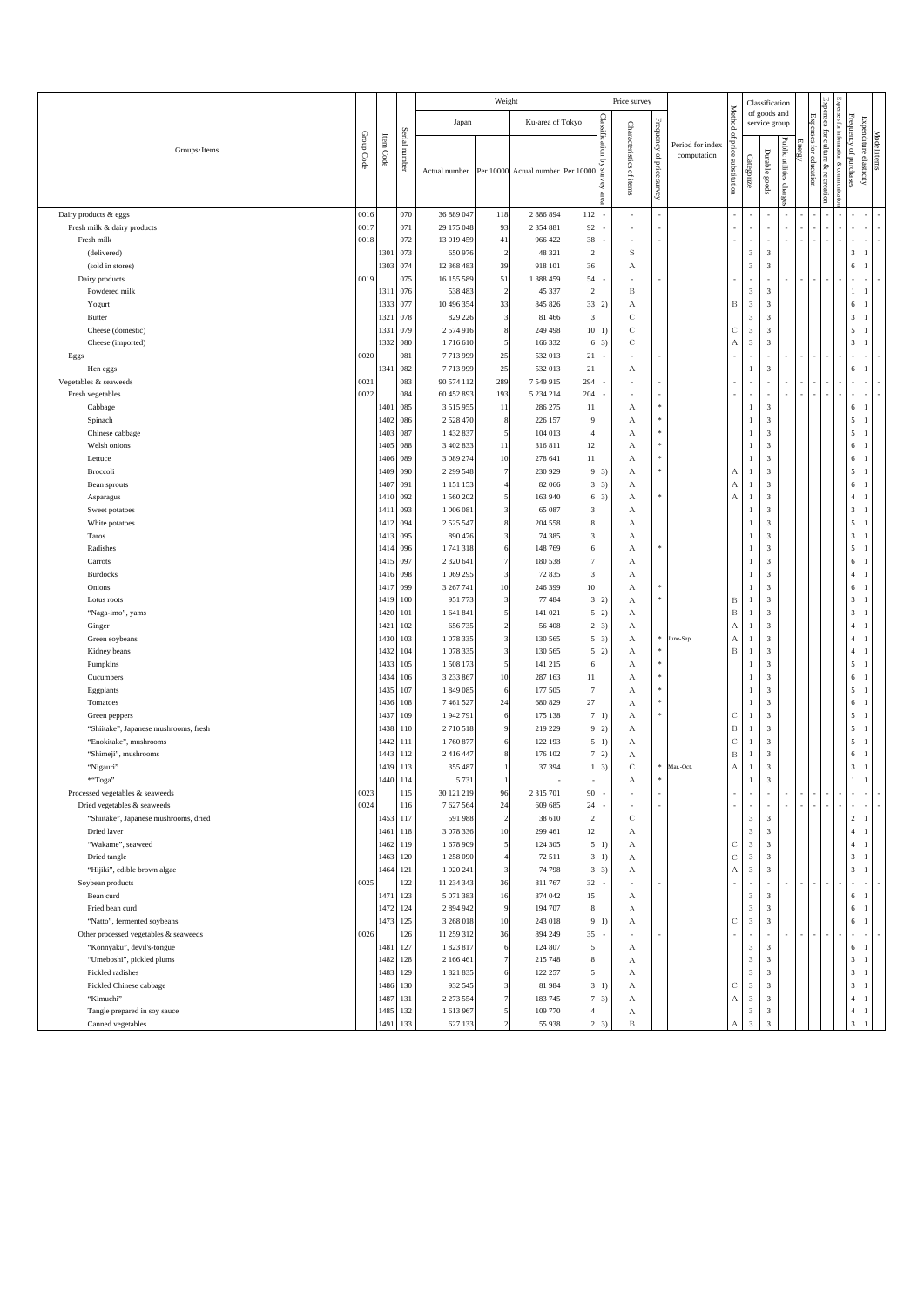|                                                            |            |                         |               |                                | Weight                       |                                   |                          |                                     | Price survey                |                                 |                                 |                            |                                                    | Classification                                     |                          |        |                        | ĘX                            |                                                       |                                |  |
|------------------------------------------------------------|------------|-------------------------|---------------|--------------------------------|------------------------------|-----------------------------------|--------------------------|-------------------------------------|-----------------------------|---------------------------------|---------------------------------|----------------------------|----------------------------------------------------|----------------------------------------------------|--------------------------|--------|------------------------|-------------------------------|-------------------------------------------------------|--------------------------------|--|
|                                                            |            |                         |               | Japan                          |                              | Ku-area of Tokyo                  |                          |                                     |                             |                                 |                                 | Method                     |                                                    | of goods and<br>service group                      |                          |        |                        |                               | Expenses for                                          |                                |  |
| Groups · Items                                             | Group Code | $\rm{Irem}\, \rm{Code}$ | Serial number | Actual number                  |                              | Per 10000 Actual number Per 10000 |                          | Classification by<br>Survey<br>area | Characteristics of items    | Frequency of<br>price<br>Survey | Period for index<br>computation | ₽,<br>price substitution   | Categorize                                         | Durable goods                                      | Public utilities charges | Energy | Expenses for education | anjiur.<br>প্ল<br>recrea<br>Ē | Frequency<br>infomn<br>of purchases<br>ation<br>& com | Expenditure elasticity         |  |
| Fruits                                                     | 0027       |                         | 134           | 32 769 540                     | 104                          | 2 644 258                         | 103                      |                                     |                             |                                 |                                 |                            |                                                    |                                                    |                          |        |                        |                               |                                                       |                                |  |
| Fresh fruits                                               | 0028       |                         | 135           | 30 431 887                     | 97                           | 2 407 808                         | 94                       |                                     |                             |                                 |                                 |                            |                                                    |                                                    |                          |        |                        |                               |                                                       |                                |  |
| Apples-A                                                   |            | 1501                    | 136           | 705 557                        | $\overline{\mathbf{c}}$      | 48 5 62                           | $\overline{2}$           |                                     | А                           | *                               | Aug.-Oct.                       |                            | $\mathbf{1}$                                       | $\sqrt{3}$                                         |                          |        |                        |                               | $\mathbf{3}$                                          | 1                              |  |
| Apples-B                                                   |            | 1502                    | 137           | 3 9 9 1 5 2                    | 13                           | 275 183                           | 11                       |                                     | А                           | $\ast$                          | Jan.-July, Nov.-Dec.            |                            | $\mathbf{1}$                                       | 3                                                  |                          |        |                        |                               | 5                                                     |                                |  |
| Mandarin oranges                                           |            | 1511                    | 138           | 4 673 070                      | 15                           | 360 362                           | 14                       |                                     | А                           | $\ast$                          | Jan.-Mar., Sep.-Dec.            |                            | $\mathbf{1}$                                       | $\sqrt{3}$                                         |                          |        |                        |                               | $\overline{4}$                                        |                                |  |
| Grapefruits                                                |            | 1514                    | 139           | 443 053                        | 1                            | 53 255                            | $\sqrt{2}$               | 3)                                  | А                           |                                 |                                 | А                          | $\mathbf{1}$                                       | $\mathbf{3}$                                       |                          |        |                        |                               | $\ensuremath{\mathbf{3}}$                             | $\mathbf{1}$                   |  |
| Oranges                                                    |            | 1515                    | 140           | 589 640                        | $\overline{2}$               | 56 806                            | $\overline{2}$           | 3)                                  | А                           |                                 |                                 | А                          | $\mathbf{1}$                                       | $\overline{\mathbf{3}}$                            |                          |        |                        |                               | $\sqrt{3}$                                            |                                |  |
| "Shiranui", citrus fruits<br>Pears                         |            | 1517<br>1521            | 141<br>142    | 603 424<br>1767514             | $\sqrt{2}$<br>6              | 50 593<br>120 477                 | $\overline{2}$           | 3)                                  | $\mathbf C$<br>А            | $\ast$                          | Feb.-May<br>Aug.-Oct            | $_{\rm A}$                 | $\mathbf{1}$<br>$\mathbf{1}$                       | $\mathbf{3}$<br>$\sqrt{3}$                         |                          |        |                        |                               | $\overline{2}$<br>$\sqrt{3}$                          |                                |  |
| Grapes-A                                                   |            | 1531                    | 143           | 840 594                        | 3                            | 66 470                            | 3                        |                                     | А                           | $\ast$                          | une-Sep.                        |                            | $\mathbf{1}$                                       | $\sqrt{3}$                                         |                          |        |                        |                               | $\overline{2}$                                        |                                |  |
| Grapes-B                                                   |            | 1532                    | 144           | 1681193                        | 5                            | 132 940                           | 5                        |                                     | А                           | $\ast$                          | July-Oct.                       |                            | $\mathbf{1}$                                       | $\sqrt{3}$                                         |                          |        |                        |                               | $\sqrt{3}$                                            |                                |  |
| Persimmons                                                 |            | 1541                    | 145           | 1 080 931                      | $\mathbf{3}$                 | 88 073                            | 3                        |                                     | А                           | $\ast$                          | Oct.-Dec.                       |                            | $\mathbf{1}$                                       | $\mathbf{3}$                                       |                          |        |                        |                               | 3                                                     |                                |  |
| Peaches                                                    |            | 1551                    | 146           | 1 172 249                      | $\overline{4}$               | 90 566                            |                          |                                     | А                           | $\ast$                          | July-Sep.                       |                            | $\mathbf{1}$                                       | $\sqrt{3}$                                         |                          |        |                        |                               | $\,2\,$                                               |                                |  |
| Watermelons                                                |            | 1561                    | 147           | 1 3 3 1 3 0 5                  | $\overline{4}$               | 121 308                           | 5                        |                                     | А                           | $\ast$                          | May-Aug.                        |                            | $\mathbf{1}$                                       | $\mathbf{3}$                                       |                          |        |                        |                               | $\ensuremath{\mathbf{3}}$                             | $\overline{1}$                 |  |
| Melons                                                     |            | 1563                    | 148           | 1073589                        | $\mathbf{3}$                 | 70 625                            | 3                        | 2)                                  | А                           | $\ast$<br>$\ast$                | May-Aug.                        | B                          | $\mathbf{1}$                                       | $\overline{\mathbf{3}}$                            |                          |        |                        |                               | $\sqrt{2}$                                            |                                |  |
| Strawberries<br>Bananas                                    |            | 1571<br>1581            | 149<br>150    | 3 3 3 6 6 4 3<br>4791615       | 11<br>15                     | 305 763<br>346 476                | 12<br>14                 |                                     | А<br>А                      |                                 | Jan.-May, Dec.                  |                            | $\mathbf{1}$<br>$\mathbf{1}$                       | $\mathbf{3}$<br>3                                  |                          |        |                        |                               | $\sqrt{4}$<br>6                                       |                                |  |
| Kiwi fruits                                                |            | 1582                    | 151           | 1495 696                       | $\sqrt{5}$                   | 138 757                           | 5                        | 3)                                  | А                           |                                 |                                 | А                          | $\mathbf{1}$                                       | $\sqrt{3}$                                         |                          |        |                        |                               | $\overline{4}$                                        |                                |  |
| Cherries                                                   |            | 1572 152                |               | 845 662                        | $\mathbf{3}$                 | 81 592                            | 3                        | 3)                                  | А                           | $\ast$                          | June-July                       | А                          | 1                                                  | 3                                                  |                          |        |                        |                               | $\sqrt{2}$                                            |                                |  |
| Processed fruits                                           | 0029       |                         | 153           | 2 3 3 7 6 5 3                  | $\overline{7}$               | 236 450                           | g                        |                                     |                             |                                 |                                 |                            | ä,                                                 | ä,                                                 |                          |        |                        |                               |                                                       |                                |  |
| Canned fruits                                              |            | 1591                    | 154           | 2 3 3 7 6 5 3                  | $\overline{7}$               | 236 450                           |                          |                                     | $\mathbf C$                 |                                 |                                 |                            | 3                                                  | 3                                                  |                          |        |                        |                               | $\overline{4}$                                        |                                |  |
| Oils, fats & seasonings                                    | 0030       |                         | 155           | 35 836 771                     | 114                          | 2 492 352                         | 97                       |                                     | ×                           |                                 |                                 |                            | ÷,                                                 |                                                    |                          |        |                        |                               |                                                       |                                |  |
| Oils & fats                                                | 0031       |                         | 156           | 4 203 705                      | 13                           | 308 623                           | 12                       |                                     |                             |                                 |                                 |                            | ä,                                                 |                                                    |                          |        |                        |                               |                                                       |                                |  |
| Edible oil                                                 |            | 1601<br>1602            | 157           | 3 531 610                      | 11<br>$\overline{2}$         | 266 007                           | $10\,$<br>$\overline{2}$ |                                     | А                           |                                 |                                 |                            | $\overline{\mathbf{3}}$<br>3                       | $\overline{\mathbf{3}}$<br>$\overline{\mathbf{3}}$ |                          |        |                        |                               | 5<br>3                                                |                                |  |
| Margarine<br>Seasonings                                    | 0032       |                         | 158<br>159    | 672 095<br>31 633 066          | 101                          | 42 616<br>2 183 729               | 85                       |                                     | $\mathbf C$                 |                                 |                                 |                            | ٠                                                  |                                                    |                          |        |                        |                               |                                                       |                                |  |
| Salt                                                       |            | 1611                    | 160           | 569 461                        | $\overline{2}$               | 44 053                            | $\overline{2}$           | 3)                                  | $\mathbf C$                 |                                 |                                 | А                          | 3                                                  | $\overline{\mathbf{3}}$                            |                          |        |                        |                               | $\mathbf{3}$                                          | $\overline{1}$                 |  |
| Soy sauce                                                  |            | 1621                    | 161           | 2 136 104                      | $\overline{7}$               | 126 536                           | 5                        |                                     | B                           |                                 |                                 |                            | $\overline{\mathbf{3}}$                            | $\overline{\mathbf{3}}$                            |                          |        |                        |                               | $\overline{4}$                                        |                                |  |
| Soybean paste                                              |            | 1631                    | 162           | 2 574 885                      | 8                            | 164 965                           | 6                        |                                     | А                           |                                 |                                 |                            | $\overline{\mathbf{3}}$                            | $\mathbf{3}$                                       |                          |        |                        |                               | $\overline{\mathbf{4}}$                               |                                |  |
| Sugar                                                      |            | 1632                    | 163           | 1 442 059                      | 5                            | 81 545                            | 3                        |                                     | А                           |                                 |                                 |                            | $\overline{\mathbf{3}}$                            | 3                                                  |                          |        |                        |                               | $\overline{4}$                                        |                                |  |
| Vinegar                                                    |            | 1633                    | 164           | 1 032 501                      | 3                            | 65 611                            | 3                        |                                     | $\mathbb C$                 |                                 |                                 |                            | $\overline{\mathbf{3}}$                            | 3                                                  |                          |        |                        |                               | $\sqrt{3}$                                            |                                |  |
| Worcester sauce                                            |            | 1641                    | 165           | 812053                         | $\mathbf{3}$                 | 49 677                            | $\overline{c}$           |                                     | $\mathbf C$                 |                                 |                                 |                            | $\overline{\mathbf{3}}$                            | $\sqrt{3}$                                         |                          |        |                        |                               | $\sqrt{3}$                                            |                                |  |
| Ketchup                                                    |            | 1642<br>1643            | 166<br>167    | 668 590<br>1 396 777           | $\sqrt{2}$<br>$\overline{4}$ | 44 991                            | $\overline{2}$<br>3      | 3)                                  | $\mathbf C$<br>$\, {\bf B}$ |                                 |                                 | А<br>$\mathbf C$           | $\overline{\mathbf{3}}$<br>$\sqrt{3}$              | $\mathbf{3}$<br>$\sqrt{3}$                         |                          |        |                        |                               | 3<br>$\overline{4}$                                   |                                |  |
| Mayonnaise<br>Dressing                                     |            | 1645                    | 168           | 2 536 892                      | 8                            | 87 169<br>191 210                 | $\overline{7}$           | 1)<br>3)                            | $\mathbf C$                 |                                 |                                 | А                          | $\overline{\mathbf{3}}$                            | $\sqrt{3}$                                         |                          |        |                        |                               | $\sqrt{4}$                                            |                                |  |
| Jam                                                        |            | 1644                    | 169           | 1 436 762                      | 5                            | 137 784                           | 5                        | 3)                                  | $\mathbf C$                 |                                 |                                 | $\boldsymbol{A}$           | $\overline{\mathbf{3}}$                            | $\sqrt{3}$                                         |                          |        |                        |                               | $\sqrt{3}$                                            |                                |  |
| Instant curry mix                                          |            | 1652                    | 170           | 1687021                        | 5                            | 116 226                           | 5                        | 3)                                  | $\, {\bf B}$                |                                 |                                 | А                          | $\overline{\mathbf{3}}$                            | $\mathbf{3}$                                       |                          |        |                        |                               | $\overline{4}$                                        | -1                             |  |
| Instant dried soup                                         |            | 1653                    | 171           | 3 255 375                      | 10                           | 239 950                           | 9                        | 3)                                  | $\mathbf C$                 |                                 |                                 | $\boldsymbol{A}$           | $\overline{\mathbf{3}}$                            | $\sqrt{3}$                                         |                          |        |                        |                               | 5                                                     |                                |  |
| Flavor seasonings                                          |            | 1654                    | 172           | 2 502 575                      | 8                            | 194 022                           | 8                        | 3)                                  | $\mathbf C$                 |                                 |                                 | А                          | $\overline{\mathbf{3}}$                            | $\sqrt{3}$                                         |                          |        |                        |                               | $\overline{4}$                                        |                                |  |
| "Furikake", granular flavor seasonings                     |            | 1656                    | 173           | 1757378                        | 6                            | 106 853                           | $\overline{4}$           | 3)                                  | $\mathbf C$                 |                                 |                                 | $\boldsymbol{A}$           | 3                                                  | $\overline{\mathbf{3}}$                            |                          |        |                        |                               | $\overline{4}$                                        | $\overline{1}$                 |  |
| "Tare", liquid seasonings                                  |            | 1655                    | 174           | 1723 230                       | 5                            | 111 539                           | Δ                        | 3)                                  | B                           |                                 |                                 | $\boldsymbol{A}$           | $\overline{\mathbf{3}}$                            | $\overline{\mathbf{3}}$                            |                          |        |                        |                               | $\overline{4}$                                        |                                |  |
| "Tsuyu", liquid seasonings                                 |            | 1659<br>1657            | 175<br>176    | 3 446 463<br>1 327 470         | 11<br>4                      | 223 078<br>99 260                 |                          | 3)<br>3)                            | C<br>$\mathbf C$            |                                 |                                 | А                          | $\overline{\mathbf{3}}$<br>$\overline{\mathbf{3}}$ | 3<br>$\sqrt{3}$                                    |                          |        |                        |                               | 5<br>$\overline{4}$                                   | $\overline{1}$                 |  |
| Mixed seasonings<br>Prepared pasta sauce                   |            | 1658                    | 177           | 1 327 470                      | $\overline{4}$               | 99 260                            |                          | 3)                                  | C                           |                                 |                                 | А<br>$\boldsymbol{A}$      | $\overline{\mathbf{3}}$                            | 3                                                  |                          |        |                        |                               | $\overline{\mathbf{3}}$                               |                                |  |
| Cakes & candies                                            | 0033       |                         | 178           | 73 198 122                     | 233                          | 5 441 335                         | 212                      | ä,                                  |                             |                                 |                                 | ä,                         | ä,                                                 | ×.                                                 |                          |        |                        |                               |                                                       |                                |  |
| "Yokan", sweet bean jelly                                  |            | 1701                    | 179           | 3 177 915                      | 10                           | 385 379                           |                          | $15 - 3$                            | В                           |                                 |                                 | А                          | $\overline{\mathbf{3}}$                            | $\overline{\mathbf{3}}$                            |                          |        |                        |                               | $\sqrt{2}$                                            |                                |  |
| "Manju", bean-jam cakes                                    |            | 1702                    | 180           | 5 3 1 1 5 3 8                  | 17                           | 228 373                           | $\boldsymbol{9}$         | 3)                                  | А                           |                                 |                                 | $\boldsymbol{A}$           | $\sqrt{3}$                                         | $\overline{\mathbf{3}}$                            |                          |        |                        |                               | $\sqrt{3}$                                            | $\mathbf{1}$                   |  |
| "Daifukumochi", rice cakes stuffed with sweetened bean jam |            | 1703                    | 181           | 4 8 1 7 4 4 3                  | 15                           | 397 868                           |                          | $16-3)$                             | $\, {\bf B}$                |                                 |                                 | $_{\rm A}$                 | $\overline{\mathbf{3}}$                            | $\overline{\mathbf{3}}$                            |                          |        |                        |                               | $\sqrt{3}$                                            | $\mathbf{1}$                   |  |
| "Kasutera", sponge cakes                                   |            | 1711<br>1712            | 182           | 1 575 020                      | 5                            | 109 645                           | $\overline{4}$           | 3)                                  | $\, {\bf B}$                |                                 |                                 | $\boldsymbol{A}$           | $\overline{\mathbf{3}}$                            | $\overline{\mathbf{3}}$                            |                          |        |                        |                               | $_{\rm 3}$<br>$\overline{4}$                          | $\mathbf{1}$                   |  |
| Cakes<br>Jelly                                             |            | 1784                    | 183<br>184    | 7982860<br>3 571 062           | 25<br>$11\,$                 | 648 425<br>276 998                | 25<br>$1\,1$             | 3)<br>2)                            | $_{\rm B}$<br>$\, {\bf B}$  |                                 |                                 | $_{\rm A}$<br>$\, {\bf B}$ | $\overline{\mathbf{3}}$<br>$\sqrt{3}$              | $\overline{3}$<br>$\sqrt{3}$                       |                          |        |                        |                               | $\sqrt{4}$                                            | $\overline{c}$<br>$\mathbf{1}$ |  |
| Pudding                                                    |            | 1714                    | 185           | 2 540 812                      | $\,$ 8 $\,$                  | 178 894                           | $\overline{7}$           | 3)                                  | B                           |                                 |                                 | $\boldsymbol{A}$           | $\sqrt{3}$                                         | $\mathbf{3}$                                       |                          |        |                        |                               | $\sqrt{4}$                                            | $\mathbf{1}$                   |  |
| Cream puffs                                                |            | 1713                    | 186           | 2 653 830                      | 8                            | 197 361                           | 8                        | 3)                                  | $_{\rm B}$                  |                                 |                                 | $\boldsymbol{A}$           | $\mathbf{3}$                                       | $\overline{\mathbf{3}}$                            |                          |        |                        |                               | $\sqrt{4}$                                            | 1                              |  |
| Roll cakes                                                 |            | 1715                    | 187           | 3 485 089                      | 11                           | 260 131                           | 10                       | 3)                                  | $\, {\bf B}$                |                                 |                                 | $\boldsymbol{A}$           | $\overline{\mathbf{3}}$                            | $\mathbf{3}$                                       |                          |        |                        |                               | $\ensuremath{\mathfrak{Z}}$                           | $\mathbf{1}$                   |  |
| "Sembei", Japanese crackers                                |            | 1741                    | 188           | 6 633 536                      | 21                           | 543 841                           | 21                       |                                     | А                           |                                 |                                 |                            | $\overline{\mathbf{3}}$                            | $\sqrt{3}$                                         |                          |        |                        |                               | $\sqrt{6}$                                            | $\mathbf{1}$                   |  |
| <b>Biscuits</b>                                            |            | 1721                    | 189           | 4 196 543                      | 13                           | 335 622                           | $13\,$                   |                                     | А                           |                                 |                                 |                            | $\overline{\mathbf{3}}$                            | $\mathbf{3}$                                       |                          |        |                        |                               | $\mathfrak{s}$                                        | $\overline{2}$                 |  |
| Potato chips                                               |            | 1783                    | 190           | 5 162 878                      | 16                           | 287 133                           | 11                       | 1)                                  | А                           |                                 |                                 | $\mathbf C$                | $_{\rm 3}$                                         | $\overline{\mathbf{3}}$                            |                          |        |                        |                               | $\sqrt{6}$                                            | -1                             |  |
| Candies<br>Chocolate                                       |            | 1732<br>1761            | 191<br>192    | 2 5 2 4 5 6 6<br>8 0 7 7 7 5 1 | $\bf8$<br>$26\,$             | 160 680<br>585 674                | 6<br>23                  | 1)                                  | А<br>$_{\rm B}$             |                                 |                                 | $\mathbf C$                | $_{\rm 3}$<br>$\overline{\mathbf{3}}$              | $\mathbf{3}$<br>$\sqrt{3}$                         |                          |        |                        |                               | $\sqrt{5}$<br>$\sqrt{6}$                              | $\mathbf{1}$<br>$\sqrt{2}$     |  |
| Ice cream                                                  |            | 1782                    | 193           | 10 041 406                     | 32                           | 730 192                           | 28                       | 2)                                  | А                           |                                 |                                 | $\, {\bf B}$               | $_{\rm 3}$                                         | $\overline{\mathbf{3}}$                            |                          |        |                        |                               | $\sqrt{6}$                                            | $\mathbf{1}$                   |  |
| Peanuts                                                    |            | 1772 194                |               | 481958                         | $\overline{c}$               | 38 37 3                           | 1                        | 1)                                  | А                           |                                 |                                 | $\mathbf C$                | $_{\rm 3}$                                         | $\overline{\mathbf{3}}$                            |                          |        |                        |                               | $\mathfrak{Z}$                                        | $\mathbf{1}$                   |  |
| Chewing gum                                                |            | 1781                    | 195           | 963 915                        | $\sqrt{3}$                   | 76 746                            | 3                        |                                     | $\mathbf C$                 |                                 |                                 |                            | $\overline{\mathbf{3}}$                            | $\overline{\mathbf{3}}$                            |                          |        |                        |                               | $\sqrt{3}$                                            | $\mathbf{1}$                   |  |
| Cooked food                                                | 0034       |                         | 196           | 98 126 000                     | 313                          | 7637821                           | 298                      |                                     |                             |                                 |                                 |                            | ä,                                                 | ٠                                                  |                          |        |                        |                               | ł                                                     |                                |  |
| Cooked food with rice, bread or noodles                    | 0035       |                         | 197           | 41 990 377                     | 134                          | 3 350 459                         | 131                      | $\overline{\phantom{a}}$            | ×                           |                                 |                                 |                            | $\overline{\phantom{a}}$                           | ٠                                                  |                          |        |                        |                               | i,                                                    |                                |  |
| Sushi (box lunch)-A                                        |            | 1795                    | 198           | 8 9 2 3 9 9 0                  | 28                           | 623 958                           | 24                       | 3)                                  | B                           |                                 |                                 | $_{\rm A}$                 | $\overline{\mathbf{3}}$                            | $\overline{\mathbf{3}}$                            |                          |        |                        |                               | $\mathfrak{s}$                                        | $\mathbf{1}$                   |  |
| Sushi (box lunch)-B                                        |            | 1798<br>1791            | 199           | 4 4 6 1 9 9 5                  | 14<br>23                     | 311979                            | 12                       | 3)                                  | $\, {\bf B}$<br>S           |                                 |                                 | А                          | $\overline{\mathbf{3}}$<br>3                       | $\overline{\mathbf{3}}$<br>$\overline{\mathbf{3}}$ |                          |        |                        |                               | $\sqrt{5}$<br>$\sqrt{5}$                              | -1                             |  |
| Box lunch-A<br>Box lunch-B                                 |            | 1797                    | 200<br>201    | 7 372 964<br>7 372 964         | 23                           | 629 176<br>629 176                | 25<br>25                 | 3)<br>3)                            | $\,$ S                      |                                 |                                 | $_{\rm A}$<br>А            | $_{\rm 3}$                                         | $\sqrt{3}$                                         |                          |        |                        |                               | $\sqrt{5}$                                            | $\mathbf{1}$<br>$\mathbf{1}$   |  |
| Rice balls                                                 |            | 1793 202                |               | 4 5 4 5 9 10                   | 14                           | 355 419                           |                          | $14 \quad 1)$                       | А                           |                                 |                                 | $_{\rm C}$                 | 3                                                  | $\overline{\mathbf{3}}$                            |                          |        |                        |                               | $6\phantom{.}$                                        | $\mathbf{1}$                   |  |
| Sandwiches                                                 |            | 1792                    | 203           | 5 147 591                      | 16                           | 488 278                           | 19                       | 3)                                  | $\mathbf C$                 |                                 |                                 | $\boldsymbol{A}$           | $\mathbf{3}$                                       | $\overline{\mathbf{3}}$                            |                          |        |                        |                               | $\sqrt{6}$                                            | $\overline{2}$                 |  |
| Frozen pilaf                                               |            | 1794                    | 204           | 1784983                        | 6                            | 133 917                           | 5                        | 3)                                  | $\, {\bf B}$                |                                 |                                 | $_{\rm A}$                 | $\overline{\mathbf{3}}$                            | $\overline{\mathbf{3}}$                            |                          |        |                        |                               | $\sqrt{3}$                                            | $\mathbf{1}$                   |  |
| Cooked pasta                                               |            | 1796                    | 205           | 1 189 990                      | $\overline{4}$               | 89 27 8                           | 3                        | 3)                                  | $\mathbf C$                 |                                 |                                 | $\boldsymbol{A}$           | $\overline{\mathbf{3}}$                            | $\overline{\mathbf{3}}$                            |                          |        |                        |                               | $\sqrt{3}$                                            | $1\,$                          |  |
| Processed pizza                                            |            | 1799 206                |               | 1 189 990                      | $\overline{4}$               | 89 278                            | 3 <sup>1</sup>           | 3)                                  | $\mathbf C$                 |                                 |                                 | $_{\rm A}$                 | $\overline{\mathbf{3}}$                            | $\overline{\mathbf{3}}$                            |                          |        |                        |                               | $\overline{\mathbf{3}}$                               |                                |  |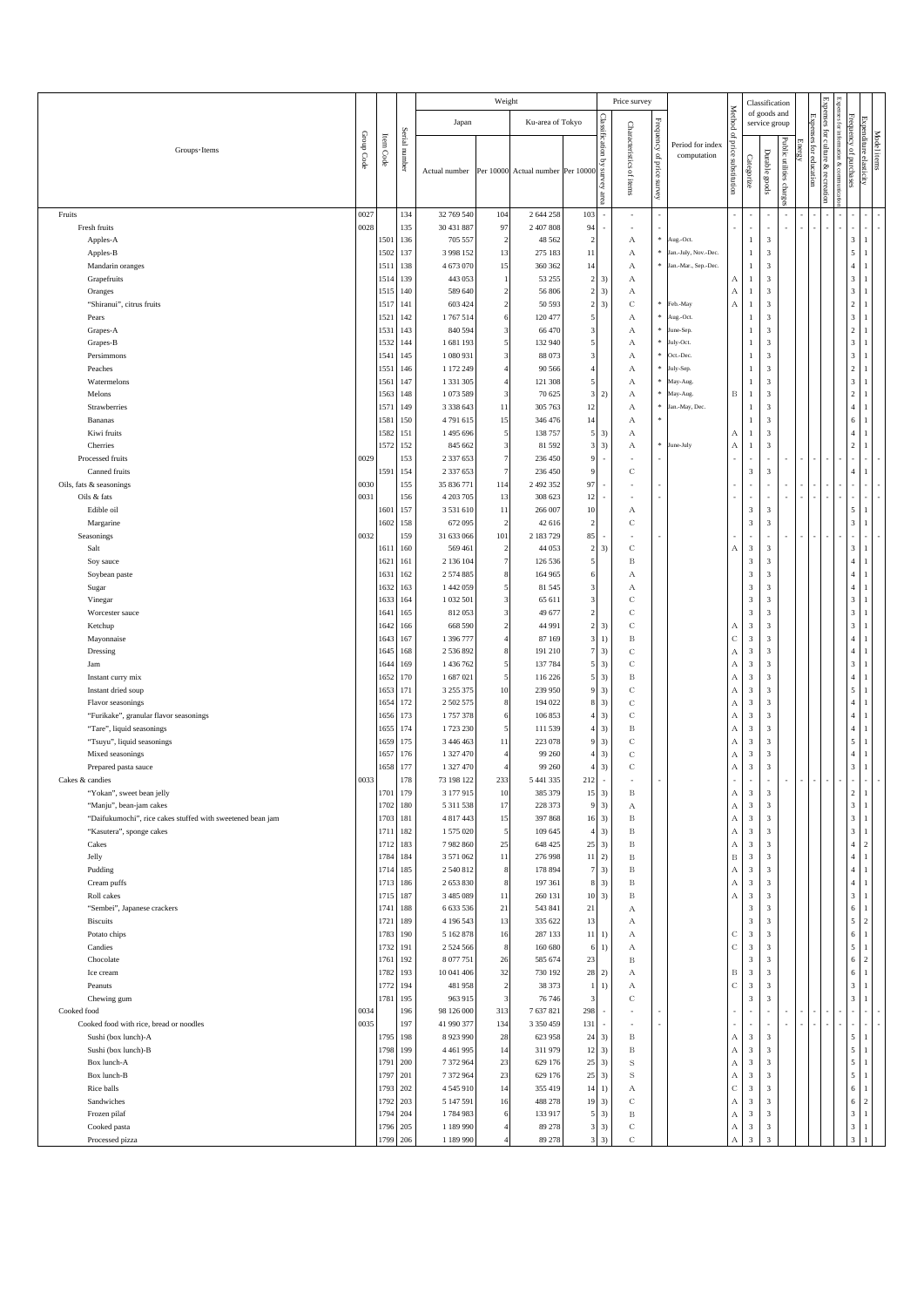|                                                                                                   |              |              |               |                               | Weight                  |                          |                          |                                  | Price survey                            |                              |                                 |                                         |                                                    | Classification                                     |                          |        |                        | Ξ                          |                                           |                                  |  |
|---------------------------------------------------------------------------------------------------|--------------|--------------|---------------|-------------------------------|-------------------------|--------------------------|--------------------------|----------------------------------|-----------------------------------------|------------------------------|---------------------------------|-----------------------------------------|----------------------------------------------------|----------------------------------------------------|--------------------------|--------|------------------------|----------------------------|-------------------------------------------|----------------------------------|--|
|                                                                                                   |              |              |               | Japan                         |                         | Ku-area of Tokyo         |                          |                                  |                                         |                              |                                 | Method                                  |                                                    | of goods and<br>service group                      |                          |        |                        | ğ                          | Expenses for<br>Frequency<br>Ē,           |                                  |  |
| Groups · Items                                                                                    | Group Code   | Item Code    | Serial number | Actual number                 |                         | Per 10000 Actual number  | Per 10000                | Classification by survey<br>area | Characteristics of items                | Frequency of price<br>survey | Period for index<br>computation | g,<br>price substitution                | Categorize                                         | Durable goods                                      | Public utilities charges | Energ; | Expenses for education | culture<br>۶<br>recreation | omation & com<br>g<br>purchases           | Expenditure elasticity           |  |
| Other cooked food                                                                                 | 0036         |              | 207           | 56 135 623                    | 179                     | 4 287 362                | 167                      | ×,                               |                                         |                              |                                 |                                         | $\overline{\phantom{a}}$                           |                                                    |                          |        |                        |                            |                                           |                                  |  |
| "Kabayaki", broiled eels                                                                          |              | 1801         | 208           | 2988881                       | $10\,$                  | 281 008                  | 11                       | 3)                               | $\mathbf C$                             |                              |                                 | А                                       | $_{\rm 3}$                                         | $\overline{\mathbf{3}}$                            |                          |        |                        |                            | $\overline{2}$                            | $\mathbf{1}$                     |  |
| Salad                                                                                             |              | 1811         | 209           | 5 280 834                     | 17                      | 473 643                  | 18                       | 1)                               | $\boldsymbol{A}$                        |                              |                                 | $\mathbf C$                             | $_{\rm 3}$                                         | $\overline{\mathbf{3}}$                            |                          |        |                        |                            | 6                                         |                                  |  |
| Croquettes<br>Pork cutlets                                                                        |              | 1821<br>1831 | 210<br>211    | 4 3 3 9 8 2 0<br>4 0 29 4 8 6 | 14<br>13                | 290 879<br>332 434       | 11<br>13                 | 3)                               | А<br>$\, {\bf B}$                       |                              |                                 | А                                       | $\overline{\mathbf{3}}$<br>3                       | $\overline{\mathbf{3}}$<br>$\overline{\mathbf{3}}$ |                          |        |                        |                            | $\sqrt{5}$<br>$\overline{\mathbf{3}}$     | $\overline{1}$                   |  |
| Deep fried chicken                                                                                |              | 1842         | 212           | 8 8 4 3 3 8 8                 | 28                      | 612925                   | 24                       | 3)                               | А                                       |                              |                                 | $_{\rm A}$                              | $\mathbf{3}$                                       | $\sqrt{3}$                                         |                          |        |                        |                            | $\sqrt{4}$                                | $\overline{1}$                   |  |
| "Gyoza"                                                                                           |              | 1881         | 213           | 3 850 160                     | 12                      | 319 734                  | 12                       | 3)                               | B                                       |                              |                                 | $\boldsymbol{A}$                        | 3                                                  | $\overline{\mathbf{3}}$                            |                          |        |                        |                            | $\sqrt{5}$                                | $\overline{1}$                   |  |
| "Yakitori", grilled chicken                                                                       |              | 1843         | 214           | 2 631 465                     | 8                       | 226 395                  | 9                        | 3)                               | $_{\rm B}$                              |                              |                                 | А                                       | $\mathbf{3}$                                       | $\overline{\mathbf{3}}$                            |                          |        |                        |                            | $\sqrt{3}$                                | $\overline{1}$                   |  |
| Frozen croquettes                                                                                 |              | 1851         | 215           | 4 0 5 1 3 8 1                 | 13                      | 223 913                  | 9                        | 3)                               | $\, {\bf B}$                            |                              |                                 | А                                       | 3                                                  | 3                                                  |                          |        |                        |                            | 5                                         | 2                                |  |
| Frozen hamburg steak                                                                              |              | 1852<br>1871 | 216<br>217    | 4 0 5 1 3 8 1<br>1428338      | 13<br>5                 | 223 913<br>115 779       | 9<br>5                   | 3)<br>3)                         | $_{\rm B}$<br>$\, {\bf B}$              |                              |                                 | А<br>$\boldsymbol{\mathrm{A}}$          | $\mathbf{3}$<br>3                                  | $\sqrt{3}$<br>$\overline{\mathbf{3}}$              |                          |        |                        |                            | $\overline{4}$<br>$\overline{\mathbf{3}}$ | $\overline{c}$<br>$\mathbf{1}$   |  |
| Cooked curry<br>"Mazegohan no moto", prepared materials to steamed rice with assorted ingredients |              | 1891         | 218           | 714 175                       | $\overline{\mathbf{c}}$ | 57 890                   | 2                        | 3)                               | $\mathbb{C}$                            |                              |                                 | А                                       | $\mathbf{3}$                                       | $\overline{\mathbf{3}}$                            |                          |        |                        |                            | 3                                         |                                  |  |
| Boiled beans                                                                                      |              | 1812         | 219           | 1071251                       | 3                       | 86 835                   | 3                        | 3)                               | А                                       |                              |                                 | А                                       | $\overline{\mathbf{3}}$                            | 3                                                  |                          |        |                        |                            | $\overline{\mathbf{3}}$                   |                                  |  |
| Grilled fish                                                                                      |              | 1802         | 220           | 4 2 8 5 0 2 1                 | 14                      | 347 338                  | 14                       | 3)                               | $_{\rm B}$                              |                              |                                 | $_{\rm A}$                              | $\mathbf{3}$                                       | $\sqrt{3}$                                         |                          |        |                        |                            | $\overline{\mathbf{3}}$                   |                                  |  |
| "Kimpira"                                                                                         |              | 1813         | 221           | 4 2 8 5 0 2 1                 | 14                      | 347 338                  | 14                       | 3)                               | $_{\rm B}$                              |                              |                                 | А                                       | $\overline{\mathbf{3}}$                            | $\overline{\mathbf{3}}$                            |                          |        |                        |                            | $\sqrt{2}$                                |                                  |  |
| Roast pork                                                                                        |              | 1814         | 222           | 4 2 8 5 0 2 1                 | 14                      | 347 338                  | 14                       | 3)                               | $_{\rm B}$                              |                              |                                 | А                                       | $\mathbf{3}$                                       | $\overline{\mathbf{3}}$                            |                          |        |                        |                            | $\overline{\mathbf{3}}$                   |                                  |  |
| Beverages<br>Tea                                                                                  | 0037<br>0038 |              | 223<br>224    | 46 006 658<br>10 834 572      | 147<br>35               | 3 3 2 3 5 0 8<br>798 566 | 130<br>31                | ×.                               |                                         |                              |                                 |                                         | ٠                                                  | ٠                                                  |                          |        |                        |                            | ×,                                        |                                  |  |
| Green tea                                                                                         |              | 1902         | 225           | 4 3 4 8 5 2 6                 | 14                      | 304 884                  | 12                       |                                  | А                                       |                              |                                 |                                         | $\overline{\mathbf{3}}$                            | $\overline{\mathbf{3}}$                            |                          |        |                        |                            | $\overline{\mathbf{3}}$                   |                                  |  |
| Black tea                                                                                         |              | 1911         | 226           | 802 331                       | 3                       | 91 720                   | $\overline{4}$           |                                  | $\mathbf C$                             |                              |                                 |                                         | $\sqrt{3}$                                         | $\overline{\mathbf{3}}$                            |                          |        |                        |                            | $\sqrt{2}$                                | 2                                |  |
| Tea beverages                                                                                     |              | 1914         | 227           | 5 683 715                     | 18                      | 401 962                  | 16                       | 3)                               | А                                       |                              |                                 | А                                       | $\mathbf{3}$                                       | $\overline{\mathbf{3}}$                            |                          |        |                        |                            | 6                                         | -1                               |  |
| Coffee & cocoa                                                                                    | 0039         |              | 228           | 10 367 032                    | 33                      | 731 751                  | 29                       | $\overline{\phantom{a}}$         |                                         |                              |                                 |                                         |                                                    |                                                    |                          |        |                        |                            |                                           |                                  |  |
| Instant coffee                                                                                    |              | 1921         | 229<br>230    | 2 645 940                     | 8<br>8                  | 194 865                  | 8<br>8                   | 2)<br>3)                         | $_{\rm B}$                              |                              |                                 | $\, {\bf B}$                            | $\sqrt{3}$<br>$\mathbf{3}$                         | $\overline{\mathbf{3}}$<br>$\overline{\mathbf{3}}$ |                          |        |                        |                            | $\overline{\mathbf{3}}$<br>$\sqrt{3}$     | -1                               |  |
| Coffee beans<br>Coffee beverages-A                                                                |              | 1922<br>1923 | 231           | 2 645 940<br>4 060 120        | 13                      | 194 865<br>273 617       | 11                       | 3)                               | $\mathbf C$<br>$\mathbf C$              |                              |                                 | $\boldsymbol{\mathrm{A}}$<br>$_{\rm A}$ | $\overline{\mathbf{3}}$                            | $\sqrt{3}$                                         |                          |        |                        |                            | 6                                         |                                  |  |
| Coffee beverages-B                                                                                |              | 1924         | 232           | 1015032                       | 3                       | 68 404                   | 3                        | 5)                               | $\mathop{\hbox{\bf E}}$                 |                              |                                 | $\circ$                                 | $_{\rm 3}$                                         | $\sqrt{3}$                                         |                          |        |                        |                            | $\sqrt{3}$                                |                                  |  |
| Other beverages                                                                                   | 0040         |              | 233           | 24 805 054                    | 79                      | 1793 191                 | 70                       | ×.                               |                                         |                              |                                 | ٠                                       | ٠                                                  | ٠                                                  |                          |        |                        |                            | i,                                        |                                  |  |
| Fruit juice                                                                                       |              | 1930         | 234           | 2 690 533                     | 9                       | 179 740                  | $\overline{7}$           | 3)                               | А                                       |                              |                                 | А                                       | 3                                                  | $\overline{\mathbf{3}}$                            |                          |        |                        |                            | $\overline{4}$                            |                                  |  |
| Beverages containing juice                                                                        |              | 1931         | 235           | 2 2 4 2 10 6                  | 7                       | 149783                   | 6                        |                                  | $\mathbf C$                             |                              |                                 |                                         | $\mathbf{3}$                                       | $\overline{\mathbf{3}}$                            |                          |        |                        |                            | $\sqrt{4}$                                |                                  |  |
| Vegetable juice<br>Carbonated beverages                                                           |              | 1941<br>1951 | 236<br>237    | 4 035 781<br>5 483 942        | 13<br>17                | 269 610<br>402 471       | 11<br>16                 | 3)                               | $\mathbb{C}$<br>$\mathbf C$             |                              |                                 | А                                       | 3<br>$\overline{\mathbf{3}}$                       | 3<br>$\sqrt{3}$                                    |                          |        |                        |                            | 6<br>$\sqrt{6}$                           |                                  |  |
| Fermented lactic drinks                                                                           |              | 1972         | 238           | 4 178 436                     | 13                      | 268 009                  | 10                       | 5)                               | $\mathop{\hbox{\bf E}}$                 |                              |                                 | $\circ$                                 | 3                                                  | $\overline{\mathbf{3}}$                            |                          |        |                        |                            | $\overline{4}$                            |                                  |  |
| Mineral water                                                                                     |              | 1982         | 239           | 3 3 8 6 6 2 1                 | 11                      | 343 930                  | 13                       | 3)                               | А                                       |                              |                                 | $_{\rm A}$                              | $\mathbf{3}$                                       | $\overline{\mathbf{3}}$                            |                          |        |                        |                            | $\overline{4}$                            |                                  |  |
| Sports drinks                                                                                     |              | 1981         | 240           | 1605815                       | 5                       | 89 641                   | 3                        | 3)                               | А                                       |                              |                                 | А                                       | $\mathbf{3}$                                       | $\overline{\mathbf{3}}$                            |                          |        |                        |                            | $\overline{4}$                            |                                  |  |
| Soy milk                                                                                          |              | 1983         | 241           | 1 181 820                     | $\overline{4}$          | 90 007                   | $\overline{4}$           | 3)                               | $\mathbf C$                             |                              |                                 | $_{\rm A}$                              | $\mathbf{3}$                                       | $\sqrt{3}$                                         |                          |        |                        |                            | $\overline{4}$                            |                                  |  |
| Alcoholic beverages                                                                               | 0041         |              | 242           | 37 391 064                    | 119                     | 2 811 267                | 110                      |                                  |                                         |                              |                                 |                                         |                                                    | $\overline{\mathbf{3}}$                            |                          |        |                        |                            |                                           |                                  |  |
| "Sake"<br>"Shochu", distilled spirits                                                             |              | 2003<br>2011 | 243<br>244    | 5 5 1 3 7 6 5<br>6 215 138    | 18<br>20                | 459 382<br>344 913       | 18<br>13                 |                                  | B<br>$\, {\bf B}$                       |                              |                                 |                                         | $\overline{\mathbf{3}}$<br>3                       | $\overline{\mathbf{3}}$                            |                          |        |                        |                            | $\sqrt{4}$<br>$\overline{3}$              | -1                               |  |
| Beer                                                                                              |              | 2021         | 245           | 10 229 019                    | 33                      | 707 900                  | 28                       |                                  | $\, {\bf B}$                            |                              |                                 |                                         | $\overline{\mathbf{3}}$                            | $\sqrt{3}$                                         |                          |        |                        |                            | $\overline{4}$                            |                                  |  |
| Low-malt beer                                                                                     |              | 2026         | 246           | 2 474 927                     | 8                       | 145 453                  | 6                        |                                  | $_{\rm B}$                              |                              |                                 |                                         | $\overline{\mathbf{3}}$                            | $\sqrt{3}$                                         |                          |        |                        |                            | $\overline{\mathbf{3}}$                   | $\overline{1}$                   |  |
| Whisky                                                                                            |              | 2033         | 247           | 1 549 842                     | 5                       | 134 802                  | 5                        |                                  | $_{\rm B}$                              |                              |                                 |                                         | $\mathbf{3}$                                       | $\overline{\mathbf{3}}$                            |                          |        |                        |                            | $\sqrt{2}$                                |                                  |  |
| Wine (domestic)                                                                                   |              | 2041         | 248           | 853 371                       | 3<br>$\tau$             | 127 723                  | 5                        | 3)                               | $\mathbf C$                             |                              |                                 | А<br>A                                  | $\mathbf{3}$                                       | $\mathbf{3}$<br>$\sqrt{3}$                         |                          |        |                        |                            | $\sqrt{2}$<br>$\sqrt{2}$                  | $\overline{2}$<br>2              |  |
| Wine (imported)<br>"Chu-hi", liquor with soda & fruits                                            |              | 2042<br>2012 | 249<br>250    | 2 3 4 6 7 8 7<br>2020909      | 6                       | 351 239<br>176 222       | 14<br>7                  | 3)                               | $\mathbf C$<br>$\, {\bf B}$             |                              |                                 |                                         | $\overline{\mathbf{3}}$<br>$\overline{\mathbf{3}}$ | $\sqrt{3}$                                         |                          |        |                        |                            | $\sqrt{4}$                                | $\overline{c}$                   |  |
| Beer-flavored alcoholic beverages                                                                 |              | 2027         | 251           | 6 187 306                     | 20                      | 363 633                  | 14                       |                                  | $\mathbf B$                             |                              |                                 |                                         | $\overline{\mathbf{3}}$                            | $\sqrt{3}$                                         |                          |        |                        |                            | $\overline{4}$                            |                                  |  |
| Meals outside the home                                                                            | 0042         |              | 252           | 163 462 104                   | 521                     | 14 616 974               | 570                      |                                  |                                         |                              |                                 |                                         | ٠                                                  |                                                    |                          |        |                        |                            |                                           |                                  |  |
| Eating out                                                                                        | 0043         |              | 253           | 154 617 207                   | 493                     | 14 115 204               | 550                      |                                  |                                         |                              |                                 |                                         | ×                                                  |                                                    | $\overline{\phantom{a}}$ |        |                        |                            |                                           |                                  |  |
| "Udon", Japanese noodles (eating out)<br>"Soba", Japanese noodles (eating out)                    |              | 2101<br>2103 | 254<br>255    | 4 699 302<br>4 699 302        | 15<br>15                | 445 893<br>445 893       | $17\,$<br>17             | 1)<br>3)                         | $\, {\bf B}$<br>$_{\rm B}$              |                              |                                 | $\mathbf C$<br>$\rm A$                  | 16<br>16                                           |                                                    |                          |        |                        |                            | $\overline{\phantom{a}}$<br>$\mathfrak z$ | $\overline{1}$                   |  |
| Chinese noodles (eating out)                                                                      |              | 2102         | 256           | 9 341 081                     | 30                      | 720 166                  | 28                       |                                  | $\, {\bf B}$                            |                              |                                 |                                         | 16                                                 |                                                    |                          |        |                        |                            | $\sqrt{4}$                                | $\overline{c}$                   |  |
| *"Okinawa" noodles (eating out)                                                                   |              | 2111         | 257           | 35 955                        | 1                       |                          |                          |                                  | $\, {\bf B}$                            |                              |                                 |                                         | 16                                                 |                                                    |                          |        |                        |                            | $\mathbf{1}$                              | $\overline{2}$                   |  |
| Spaghetti (eating out)                                                                            |              | 2112         | 258           | 3 3 3 6 4 1                   | $11\,$                  | 330 953                  | 13                       | 3)                               | $\, {\bf B}$                            |                              |                                 | А                                       | 16                                                 |                                                    |                          |        |                        |                            | $\overline{2}$                            | $\overline{c}$                   |  |
| Sushi (eating out)-A                                                                              |              | 2123         | 259           | 7 381 784                     | 24                      | 739 348                  | $\sqrt{29}$              | 3)                               | $\,$ s                                  |                              |                                 | $\boldsymbol{\mathrm{A}}$               | 16                                                 |                                                    |                          |        |                        |                            | $\mathbf{3}$                              | $\mathbf{1}$                     |  |
| Sushi (eating out)-B<br>Tempura bowls (eating out)                                                |              | 2121<br>2132 | 260<br>261    | 13 709 034<br>5 5 8 1 3 0 5   | $44\,$<br>18            | 1 373 076<br>412 081     | 54<br>16                 | 3)<br>3)                         | $\mathbf C$<br>$\, {\bf B}$             |                              |                                 | $_{\rm A}$<br>А                         | 16<br>16                                           |                                                    |                          |        |                        |                            | $\,$ 3 $\,$<br>$\sqrt{2}$                 | $\overline{1}$<br>$\overline{c}$ |  |
| Curry & rice (eating out)                                                                         |              | 2133         | 262           | 6 278 972                     | $20\,$                  | 463 591                  | 18                       |                                  | $\, {\bf B}$                            |                              |                                 |                                         | 16                                                 |                                                    |                          |        |                        |                            | $\sqrt{3}$                                | $\overline{2}$                   |  |
| Beef bowls (eating out)                                                                           |              | 2136         | 263           | 4 185 975                     | 13                      | 309 061                  | 12                       | 3)                               | S                                       |                              |                                 | $\mathbf{A}$                            | 16                                                 |                                                    |                          |        |                        |                            | $\overline{\mathbf{3}}$                   | 2                                |  |
| Pork cutlet set meals (eating out)                                                                |              | 2142         | 264           | 8 3 7 1 9 5 5                 | $27\,$                  | 618 121                  | 24                       | 3)                               | $\, {\bf B}$                            |                              |                                 | А                                       | 16                                                 |                                                    |                          |        |                        |                            | $\ensuremath{\mathbf{3}}$                 | $\overline{2}$                   |  |
| Ginger pork set meals (eating out)                                                                |              | 2146         | 265           | 8720790                       | $\sqrt{28}$             | 643 876                  | $25\,$                   | 3)                               | $\, {\bf B}$                            |                              |                                 | $_{\rm A}$                              | 16                                                 |                                                    |                          |        |                        |                            | $\overline{\mathbf{3}}$                   | $\overline{c}$                   |  |
| Fried chickens (eating out)<br>"Gyoza" (eating out)                                               |              | 2164<br>2134 | 266<br>267    | 1744158<br>7 078 656          | 6<br>23                 | 128 775<br>778 521       | 5<br>30                  | 5)<br>3)                         | $\mathop{\hbox{\bf E}}$<br>$_{\rm B}$   |                              |                                 | $\circ$<br>$\boldsymbol{A}$             | 16<br>16                                           |                                                    |                          |        |                        |                            | $\sqrt{2}$<br>$\overline{3}$              | $\overline{2}$<br>$\overline{2}$ |  |
| Hamburg steaks (eating out)                                                                       |              | 2141         | 268           | 9 2 1 1 1 8 9                 | 29                      | 797 385                  | 31                       | 3)                               | $\, {\bf B}$                            |                              |                                 | $_{\rm A}$                              | 16                                                 |                                                    |                          |        |                        |                            | $\mathfrak z$                             | $\overline{2}$                   |  |
| Broiled meat (eating out)                                                                         |              | 2145         | 269           | 18 033 605                    | 57                      | 1 522 426                | 59                       | 3)                               | $\,$ S                                  |                              |                                 | $_{\rm A}$                              | 16                                                 |                                                    |                          |        |                        |                            | $\overline{2}$                            | $\overline{c}$                   |  |
| Hamburgers (eating out)                                                                           |              | 2135         | 270           | 4 724 423                     | 15                      | 477 541                  | 19                       | 3)                               | $\,$ s                                  |                              |                                 | $_{\rm A}$                              | 16                                                 |                                                    |                          |        |                        |                            | $\overline{\mathbf{3}}$                   | $\overline{c}$                   |  |
| Sandwiches (eating out)                                                                           |              | 2161         | 271           | 4 686 477                     | 15                      | 437 103                  | 17                       | 3)                               | $\, {\bf B}$                            |                              |                                 | $\boldsymbol{A}$                        | $16\,$                                             |                                                    |                          |        |                        |                            | $\mathbf{1}$                              | $\overline{c}$                   |  |
| Delivered pizza                                                                                   |              | 2144         | 272           | 2 505 495                     | 8                       | 401 177                  | 16                       | 3)                               | $\,$ s                                  |                              |                                 | А                                       | 16                                                 |                                                    |                          |        |                        |                            | $\sqrt{2}$                                | $\overline{c}$                   |  |
| Doughnuts (eating out)<br>Coffee (eating out)-A                                                   |              | 2163<br>2162 | 273<br>274    | 1 272 403<br>4 146 653        | $\overline{4}$<br>13    | 177 822<br>432 838       | $\overline{7}$<br>$17\,$ | 5)<br>1)                         | $\mathop{\hbox{\bf E}}$<br>$\, {\bf B}$ |                              |                                 | $\circ$<br>$\mathbf C$                  | 16<br>16                                           |                                                    |                          |        |                        |                            | $\sqrt{2}$<br>$\sqrt{4}$                  | $\overline{c}$<br>$\mathbf{1}$   |  |
| Coffee (eating out)-B                                                                             |              | 2165         | 275           | 1777139                       | 6                       | 185 502                  | $\boldsymbol{7}$         | 3)                               | $\,$ S                                  |                              |                                 | $\boldsymbol{A}$                        | 16                                                 |                                                    |                          |        |                        |                            | $\ensuremath{\mathbf{3}}$                 | $\mathbf{1}$                     |  |
| Beer (eating out)                                                                                 |              | 2171         | 276           | 17 318 930                    | 55                      | 1705 541                 | 66                       | 1)                               | $\, {\bf B}$                            |                              |                                 | $\mathbf C$                             | 16                                                 |                                                    |                          |        |                        |                            | $\mathfrak z$                             | $\overline{c}$                   |  |
| "Yakitori", grilled chicken (eating out)                                                          |              | 2172         | 277           | 5 772 983                     | 18                      | 568 514                  | 22                       | 3)                               | $\,$ S                                  |                              |                                 | $\mathbf{A}$                            | 16                                                 |                                                    |                          |        |                        |                            | $\sqrt{3}$                                | $\overline{c}$                   |  |
| School lunch                                                                                      | 0044         |              | 278           | 8 844 897                     | 28                      | 501 770                  | 20                       |                                  |                                         |                              |                                 |                                         | ٠                                                  |                                                    |                          |        |                        |                            | ÷                                         |                                  |  |
| (elementary school)<br>(junior high school)                                                       |              | 2182<br>2183 | 279<br>280    | 5 896 596<br>2 948 301        | 19<br>9                 | 334 513<br>167 257       | 13<br>$\overline{7}$     |                                  | $\mathbf D$<br>$\mathbf D$              |                              |                                 |                                         | $\overline{9}$<br>$\overline{9}$                   |                                                    | $\ast$<br>$\pm$          |        |                        |                            | $\overline{2}$<br>$\sqrt{2}$              | $\overline{2}$<br>$\overline{2}$ |  |
|                                                                                                   |              |              |               |                               |                         |                          |                          |                                  |                                         |                              |                                 |                                         |                                                    |                                                    |                          |        |                        |                            |                                           |                                  |  |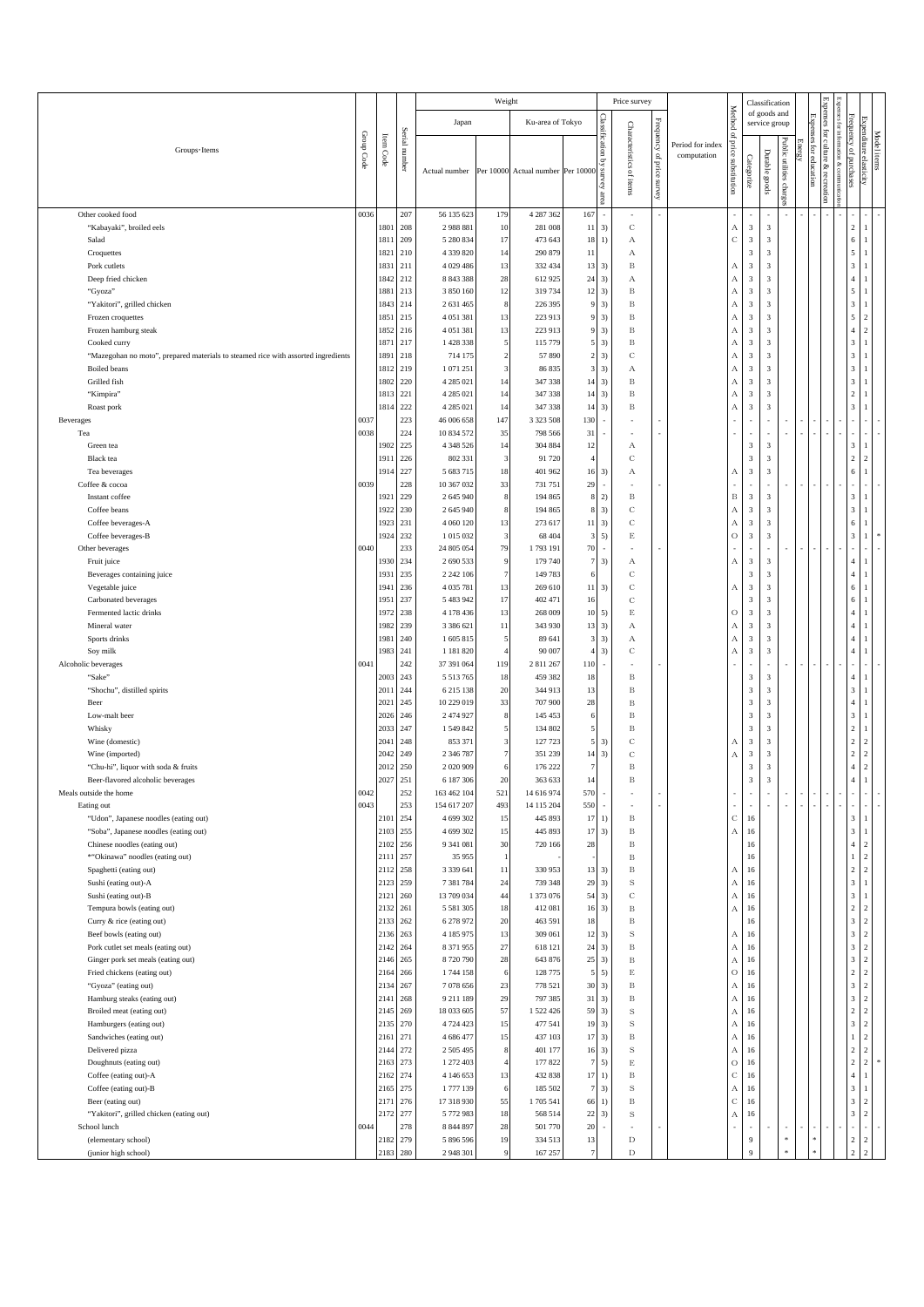|                                                                      |              |                         |               |                             | Weight                           |                          |                               |                                            | Price survey                      |                           |                                 |                                      |                                  | Classification                           |                          |               |                        |                                                   |                                           |                                  |  |
|----------------------------------------------------------------------|--------------|-------------------------|---------------|-----------------------------|----------------------------------|--------------------------|-------------------------------|--------------------------------------------|-----------------------------------|---------------------------|---------------------------------|--------------------------------------|----------------------------------|------------------------------------------|--------------------------|---------------|------------------------|---------------------------------------------------|-------------------------------------------|----------------------------------|--|
|                                                                      |              |                         |               | Japan                       |                                  | Ku-area of Tokyo         |                               |                                            |                                   |                           |                                 | Method                               |                                  | of goods and<br>service group            |                          |               |                        | Expenses<br>Expenses<br>ġ                         |                                           |                                  |  |
| Groups · Items                                                       | Group Code   | Item<br>$\mathbf{Code}$ | Serial number | Actual number               | Per 10000                        | Actual number Per 10000  |                               | Classification by<br>Survey<br><b>SEGS</b> | Characteristics of items          | Frequency of price survey | Period for index<br>computation | 요,<br>price substitution             | Categorize                       | Durable goods                            | Public utilities charge  | <b>Energy</b> | Expenses for education | for culture & recreation<br>information<br>& comm | Frequency of purchases                    | Expenditure elasticity           |  |
| Housing                                                              | 0045         |                         | 281           | 655 327 030                 | 2 0 8 7                          | 66 590 697               | 2595                          |                                            |                                   |                           |                                 |                                      | $\overline{\phantom{a}}$         |                                          |                          |               |                        |                                                   |                                           |                                  |  |
| Rent                                                                 | 0046         |                         | 282           | 559 486 051                 | 1782                             | 60 253 895               | 2 3 4 8                       |                                            |                                   |                           |                                 |                                      |                                  |                                          |                          |               |                        |                                                   |                                           |                                  |  |
| House rent, private<br>House rent, private                           | 0047         | 3000                    | 283<br>284    | 82 047 154<br>82 047 154    | 261<br>261                       | 11 579 883<br>11 579 883 | 451<br>451                    |                                            | House rent                        |                           |                                 |                                      | $\overline{\phantom{a}}$<br>17   | ٠                                        | $\overline{\phantom{a}}$ |               |                        |                                                   | $\sqrt{2}$                                |                                  |  |
| House rent, public, Urban Renaissance Agency & public corporation    | 0048         |                         | 285           | 6 9 3 9 2 7 7               | $22\,$                           | 1 091 124                | 43                            |                                            |                                   |                           |                                 |                                      | ÷,                               |                                          |                          |               |                        |                                                   |                                           |                                  |  |
| House rent, public                                                   |              | 3016                    | 286           | 2 797 649                   | 9                                | 235 447                  | $\mathsf{S}$                  |                                            | House rent                        |                           |                                 |                                      | 10                               |                                          | $\approx$                |               |                        |                                                   | $\mathbf{1}$                              |                                  |  |
| House rent, Urban Renaissance Agency & public corporation            |              | 3017                    | 287           | 4 141 628                   | 13                               | 855 677                  | 33                            |                                            | House rent <sup>-</sup>           |                           |                                 |                                      | 10                               |                                          |                          |               |                        |                                                   |                                           |                                  |  |
| Imputed rent                                                         | 0050         |                         | 288           | 470 499 620                 | 1 4 9 9                          | 47 582 888               | 1854                          |                                            |                                   |                           |                                 |                                      | ×                                |                                          |                          |               |                        |                                                   |                                           |                                  |  |
| Imputed rent                                                         |              | 3030                    | 289           | 470 499 620                 | 1 4 9 9                          | 47 582 888               | 1854                          |                                            |                                   |                           |                                 |                                      | 18                               |                                          |                          |               |                        |                                                   |                                           |                                  |  |
| Repairs & maintenance<br>Tools & materials for repairs & maintenance | 0051<br>0052 |                         | 290<br>291    | 95 840 979<br>25 710 401    | 305<br>82                        | 6 3 3 6 8 0 2<br>1993332 | 247<br>78                     |                                            |                                   |                           |                                 |                                      | J.<br>÷,                         |                                          |                          |               |                        |                                                   |                                           |                                  |  |
| Custom bath                                                          |              | 3101                    | 292           | 3 3 2 5 8 3 2               | 11                               | 279 719                  | 11                            | 3)                                         | $\,$ s                            |                           |                                 | А                                    | 6                                | 1                                        |                          |               |                        |                                                   |                                           |                                  |  |
| Toilet seat with a hot douche                                        |              | 3103                    | 293           | 3 3 2 5 8 3 2               | $11\,$                           | 279 719                  | 11                            | 3)                                         | $\,$ S                            |                           |                                 | $\boldsymbol{A}$                     | 6                                | $\mathbf{1}$                             |                          |               |                        |                                                   | $\overline{1}$                            |                                  |  |
| Hot-water supply equipment                                           |              | 3104                    | 294           | 7760275                     | 25                               | 652 679                  | 25                            | 3)                                         | $\,$ s                            |                           |                                 | $\boldsymbol{A}$                     | 6                                | $\mathbf{1}$                             |                          |               |                        |                                                   | $\mathbf{1}$                              |                                  |  |
| Custom kitchen                                                       |              | 3105                    | 295           | 6 651 660                   | 21                               | 559 439                  | 22                            | 3)                                         | $\,$ S                            |                           |                                 | $\boldsymbol{A}$                     | 6                                | 1                                        |                          |               |                        |                                                   |                                           |                                  |  |
| Carports                                                             |              | 3106                    | 296           | 1 108 609                   | $\overline{4}$                   | 93 240                   | $\overline{4}$                | 3)                                         | $\,$ s                            |                           |                                 | $\boldsymbol{A}$                     | 6                                | 1                                        |                          |               |                        |                                                   | 1                                         |                                  |  |
| Materials for repairs & maintenance                                  |              | 3121                    | 297           | 3 5 3 8 1 9 3               | 11                               | 128 536                  | 5                             | 3)                                         | $\,$ s                            |                           |                                 | $\boldsymbol{A}$                     | 6                                | $\,2\,$                                  |                          |               |                        |                                                   | $\overline{\mathbf{3}}$                   |                                  |  |
| Service charges for repairs & maintenance<br>"Tatami" reupholstering | 0053         | 3151                    | 298<br>299    | 70 130 578<br>1 1 2 3 0 9 9 | 223<br>$\overline{4}$            | 4 3 4 3 4 7 0<br>85 232  | 169<br>3                      |                                            | $\,$ s                            |                           |                                 |                                      | 19                               |                                          |                          |               |                        |                                                   | 1                                         |                                  |  |
| Plumbing                                                             |              | 3176                    | 300           | 4 680 095                   | 15                               | 361 549                  | 14                            |                                            | $\,$ s                            |                           |                                 |                                      | 19                               |                                          |                          |               |                        |                                                   | 1                                         |                                  |  |
| Fence construction                                                   |              | 3175                    | 301           | 12 535 956                  | 40                               | 707 976                  | 28                            | 2)                                         | $\,$ s                            |                           |                                 | $_{\rm B}$                           | 19                               |                                          |                          |               |                        |                                                   |                                           |                                  |  |
| External wall coating                                                |              | 3178                    | 302           | 12 535 956                  | 40                               | 707 976                  | 28                            | 3)                                         | $\,$ s                            |                           |                                 | А                                    | 19                               |                                          |                          |               |                        |                                                   | $\mathbf{1}$                              |                                  |  |
| Gardening                                                            |              | 3174                    | 303           | 3 4 3 4 5 0 8               | 11                               | 292 126                  | 11                            | 3)                                         | S                                 |                           |                                 | $\boldsymbol{A}$                     | 19                               |                                          |                          |               |                        |                                                   |                                           | $\overline{2}$                   |  |
| "Fusuma", sliding doors, reupholstering                              |              | 3171                    | 304           | 867 265                     | 3                                | 37 083                   |                               | 2)                                         | S                                 |                           |                                 | $\, {\bf B}$                         | 19                               |                                          |                          |               |                        |                                                   | 1                                         | l.                               |  |
| Carpentering<br>Parking lot construction                             |              | 3172<br>3179            | 305<br>306    | 6933105<br>7799751          | $22\,$<br>25                     | 296 663<br>333 746       | 12<br>13                      | 3)                                         | S<br>$\,$ S                       |                           |                                 |                                      | 19<br>19                         |                                          |                          |               |                        |                                                   | $\mathbf{1}$                              |                                  |  |
| Wallpaper reupholstering                                             |              | 3185                    | 307           | 1733326                     | 6                                | 74 166                   | 3                             | 3)                                         | S                                 |                           |                                 | А<br>A                               | 19                               |                                          |                          |               |                        |                                                   | 1                                         |                                  |  |
| Fire & earthquake insurance premium                                  |              | 3180                    | 308           | 18 487 517                  | 59                               | 1 446 953                | 56                            |                                            | $\mathop{\hbox{\bf E}}$           |                           |                                 |                                      | 11                               |                                          |                          |               |                        |                                                   | $\overline{2}$                            |                                  |  |
| Fuel, light & water charges                                          | 0054         |                         | 309           | 233 875 366                 | 745                              | 16 043 571               | 625                           |                                            |                                   |                           |                                 |                                      | ×                                |                                          |                          |               |                        |                                                   |                                           |                                  |  |
| Electricity                                                          | 0056         |                         | 310           | 111 648 533                 | 356                              | 7441313                  | 290                           |                                            |                                   |                           |                                 |                                      | $\overline{\phantom{a}}$         |                                          |                          |               |                        |                                                   |                                           |                                  |  |
| Electricity                                                          |              | 3500                    | 311           | 111 648 533                 | 356                              | 7441313                  | 290                           |                                            | $\mathop{\hbox{\bf E}}$           |                           |                                 |                                      | $\overline{7}$                   | 3                                        | $\approx$                |               |                        |                                                   | 5                                         |                                  |  |
| Gas                                                                  | 0057         |                         | 312           | 56 834 114                  | 181                              | 4 8 21 8 01              | 188                           |                                            |                                   |                           |                                 |                                      | i,                               |                                          | $\,$                     |               |                        |                                                   |                                           |                                  |  |
| Gas, manufactured & piped<br>Liquefied propane                       |              | 3600<br>3612            | 313<br>314    | 36 474 444<br>20 359 670    | 116<br>65                        | 4 741 380<br>80 421      | 185<br>3                      |                                            | $\mathop{\hbox{\bf E}}$<br>$\,$ S |                           |                                 |                                      | $\overline{7}$<br>$\overline{5}$ | 3<br>$\sqrt{3}$                          |                          |               |                        |                                                   | $\overline{4}$<br>$\overline{\mathbf{3}}$ |                                  |  |
| Other fuel & light                                                   | 0058         |                         | 315           | 12 906 356                  | 41                               | 125 099                  | 5                             |                                            |                                   |                           |                                 |                                      | ä,                               |                                          |                          |               |                        |                                                   |                                           |                                  |  |
| Kerosene                                                             |              | 3701                    | 316           | 12 906 356                  | 41                               | 125 099                  | 5                             |                                            | S                                 |                           |                                 |                                      | 5                                | $\sqrt{3}$                               |                          |               |                        |                                                   | $\overline{\mathbf{3}}$                   |                                  |  |
| Water & sewerage charges                                             | 0059         |                         | 317           | 52 486 363                  | 167                              | 3 655 358                | 142                           |                                            |                                   |                           |                                 |                                      | $\overline{\phantom{a}}$         | ٠                                        |                          |               |                        |                                                   |                                           |                                  |  |
| Water charges                                                        |              | 3810                    | 318           | 29 661 186                  | 94                               | 1973893                  | 77                            |                                            | $\mathbf D$                       |                           |                                 |                                      | $\overline{7}$                   | $\mathfrak z$                            | $\ast$                   |               |                        |                                                   | $\overline{4}$                            |                                  |  |
| Sewerage charges                                                     |              | 4610                    | 319           | 22 825 177                  | 73                               | 1681465                  | 66                            |                                            | $\mathbf D$                       |                           |                                 |                                      | 11                               |                                          |                          |               |                        |                                                   | $\overline{4}$                            |                                  |  |
| Furniture & household utensils<br>Household durable goods            | 0060<br>0061 |                         | 320<br>321    | 109 278 268<br>34 954 064   | 348<br>111                       | 7755557<br>2 3 8 9 8 7 4 | 302<br>93                     |                                            | ٠                                 |                           |                                 |                                      | ×<br>$\overline{\phantom{a}}$    | ٠                                        |                          |               |                        |                                                   | ٠                                         |                                  |  |
| Durable goods assisting housework                                    | 0062         |                         | 322           | 17878888                    | 57                               | 1 032 022                | 40                            |                                            |                                   |                           |                                 |                                      |                                  |                                          |                          |               |                        |                                                   |                                           |                                  |  |
| Microwave ovens                                                      |              | 4003                    | 323           | 1 3 1 8 3 9 1               | $\overline{4}$                   | 69 057                   | 3                             | 3)                                         | $\mathbf C$                       |                           |                                 | А                                    | 6                                | 1                                        |                          |               |                        |                                                   | $\mathbf{1}$                              | $\overline{c}$                   |  |
| Electric rice-cookers                                                |              | 4002                    | 324           | 3 4 6 2 9 7 5               | 11                               | 223 285                  | S                             | 2)                                         | $\, {\bf B}$                      |                           |                                 | $\, {\bf B}$                         | 6                                | $\mathbf{1}$                             |                          |               |                        |                                                   |                                           |                                  |  |
| Gas cooking tables                                                   |              | 4011                    | 325           | 891 258                     | $\mathbf{3}$                     | 51 409                   | 2                             | 2)                                         | $\mathbb{C}$                      |                           |                                 | $\, {\bf B}$                         | 6                                | 1                                        |                          |               |                        |                                                   |                                           |                                  |  |
| Refrigerators                                                        |              | 4021                    | 326           | 5 157 354                   | 16                               | 221 751                  | 9                             | 2)                                         | B                                 |                           |                                 | В                                    | 6                                | 1                                        |                          |               |                        |                                                   |                                           |                                  |  |
| Vacuum cleaners<br>Washing machines                                  |              | 4032<br>4042            | 327<br>328    | 2876886<br>2086012          | $\overline{9}$<br>$\overline{7}$ | 131 976<br>167 272       | 5<br>$\overline{7}$           | 2)<br>2)                                   | $\, {\bf B}$<br>$\, {\bf B}$      |                           |                                 | $\, {\bf B}$<br>$\, {\bf B}$         | 6<br>6                           | $\mathbf{1}$<br>$\mathbf{1}$             |                          |               |                        |                                                   | $\mathbf{1}$<br>$\mathbf{1}$              | $\overline{2}$<br>$\overline{c}$ |  |
| Washing & drying machines                                            |              | 4043                    | 329           | 2086012                     | $\overline{7}$                   | 167 272                  | $\overline{7}$                | 2)                                         | $\, {\bf B}$                      |                           |                                 | $\, {\bf B}$                         | 6                                | $\mathbf{1}$                             |                          |               |                        |                                                   | $\mathbf{1}$                              | $\overline{c}$                   |  |
| Heating & cooling appliances                                         | 0063         |                         | 330           | 11 523 332                  | 37                               | 860 019                  | 34                            |                                            |                                   |                           |                                 |                                      | ×                                |                                          |                          |               |                        |                                                   |                                           |                                  |  |
| Room air conditioners                                                |              | 4063                    | 331           | 9 3 4 3 9 4 3               | 30                               | 773 587                  | 30                            | 2)                                         | $_{\rm B}$                        |                           |                                 | $_{\rm B}$                           | 6                                | $\mathbf{1}$                             |                          |               |                        |                                                   | $\overline{1}$                            | $\mathbf{1}$                     |  |
| Fan heaters                                                          |              | 4072                    | 332           | 1 345 054                   | $\overline{4}$                   | 52 407                   | $\overline{2}$                | 3)                                         | $\, {\bf B}$                      |                           | Jan.-Mar., Oct.-Dec.            | А                                    | 6                                | $\mathbf{1}$                             |                          |               |                        |                                                   | $\mathbf{1}$                              | -1                               |  |
| Air cleaners                                                         |              | 4075                    | 333           | 834 335                     | 3                                | 34 025                   | -1                            | 3)                                         | $\,$ S                            |                           |                                 | А                                    | 6                                | 1                                        |                          |               |                        |                                                   | $\mathbf{1}$                              | $\mathbf{1}$                     |  |
| General furniture<br>Chests of drawers                               | 0064         | 4081                    | 334<br>335    | 5 5 5 1 8 4 4<br>1 679 647  | 18<br>5                          | 497 833<br>114 884       | 19<br>$\overline{4}$          | ×.<br>3)                                   | ×<br>$\,$ S                       |                           |                                 | А                                    | ×<br>$\sqrt{6}$                  | $\overline{\phantom{a}}$<br>$\mathbf{1}$ |                          |               |                        |                                                   | $\mathbf{1}$                              | 2                                |  |
| Dining sets                                                          |              | 4092                    | 336           | 2 733 971                   | 9                                | 324 380                  | 13                            | 3)                                         | S                                 |                           |                                 | $_{\rm A}$                           | 6                                | $\mathbf{1}$                             |                          |               |                        |                                                   | $\mathbf{1}$                              | 2                                |  |
| Kitchen cabinets                                                     |              | 4083                    | 337           | 1 138 226                   | $\overline{4}$                   | 58 569                   | $\overline{2}$                | 3)                                         | $\,$ S                            |                           |                                 | $\boldsymbol{A}$                     | 6                                | $\mathbf{1}$                             |                          |               |                        |                                                   | -1                                        | 2                                |  |
| Interior furnishings                                                 | 0066         |                         | 338           | 7781194                     | 25                               | 608 306                  | 24                            |                                            |                                   |                           |                                 |                                      | $\overline{\phantom{a}}$         | $\overline{\phantom{a}}$                 |                          |               |                        |                                                   |                                           |                                  |  |
| Clocks                                                               |              | 4101                    | 339           | 516417                      | $\overline{2}$                   | 25 819                   | $\mathbf{1}$                  | 1)                                         | $\mathbf C$                       |                           |                                 | $_{\rm C}$                           | 6                                | $\sqrt{2}$                               |                          |               |                        |                                                   | $\overline{1}$                            | $\overline{1}$                   |  |
| Lighting apparatus                                                   |              | 4115                    | 340           | 2 123 865<br>2 9 6 4 7 7 1  | $\overline{7}$                   | 87786                    | 3                             | 1)                                         | $\, {\bf B}$                      |                           |                                 | $\mathbf C$                          | 6                                | $\mathbf{1}$                             |                          |               |                        |                                                   | $\mathbf{1}$<br>$\mathbf{1}$              | $\mathbf{1}$<br>2                |  |
| Carpets<br>Curtains                                                  |              | 4121<br>4141            | 341<br>342    | 2 176 141                   | 9<br>$\overline{7}$              | 413 111<br>81 590        | 16<br>$\overline{\mathbf{3}}$ | 3)<br>3)                                   | $\,$ S<br>$\, {\bf B}$            |                           |                                 | $\boldsymbol{A}$<br>$\boldsymbol{A}$ | 6<br>$\overline{4}$              | $\mathbf{1}$<br>$\overline{2}$           |                          |               |                        |                                                   | $\mathbf{1}$                              | $\overline{1}$                   |  |
| Bedding                                                              | 0070         |                         | 343           | 8 410 744                   | 27                               | 587 331                  | 23                            |                                            |                                   |                           |                                 |                                      | ×                                | $\overline{\phantom{a}}$                 |                          |               |                        |                                                   |                                           |                                  |  |
| Beds                                                                 |              | 4201                    | 344           | 2 105 176                   | $\tau$                           | 215 864                  | 8                             | 3)                                         | $\,$ S                            |                           |                                 | $\boldsymbol{A}$                     | 6                                | $\mathbf{1}$                             |                          |               |                        |                                                   | $\mathbf{1}$                              | 2                                |  |
| Japanese style futon                                                 |              | 4211                    | 345           | 3 596 726                   | 11                               | 148 407                  | 6                             | 2)                                         | $\, {\bf B}$                      |                           |                                 | $\, {\bf B}$                         | $\overline{4}$                   | $\sqrt{2}$                               |                          |               |                        |                                                   | $\mathbf{1}$                              | $\overline{2}$                   |  |
| Blankets                                                             |              | 4231                    | 346           | 681 635                     | $\overline{2}$                   | 49 4 69                  | $\overline{2}$                | 2)                                         | $\, {\bf B}$                      |                           | Jan.-Mar., Oct.-Dec.            | $_{\rm B}$                           | $\overline{4}$                   | $\sqrt{2}$                               |                          |               |                        |                                                   | $\mathbf{1}$                              | $\mathbf{1}$                     |  |
| Sheets<br>Duvet covers                                               |              | 4251<br>4271            | 347<br>348    | 959 410<br>1 067 797        | 3<br>3                           | 84 322<br>89 269         | 3<br>3                        | 2)<br>2)                                   | $\, {\bf B}$<br>B                 |                           |                                 | $_{\rm B}$<br>$\, {\bf B}$           | $\overline{4}$                   | $\,2\,$<br>$\overline{\mathcal{L}}$      |                          |               |                        |                                                   | $\mathbf{1}$                              | $\overline{c}$                   |  |
|                                                                      |              |                         |               |                             |                                  |                          |                               |                                            |                                   |                           |                                 |                                      |                                  |                                          |                          |               |                        |                                                   |                                           |                                  |  |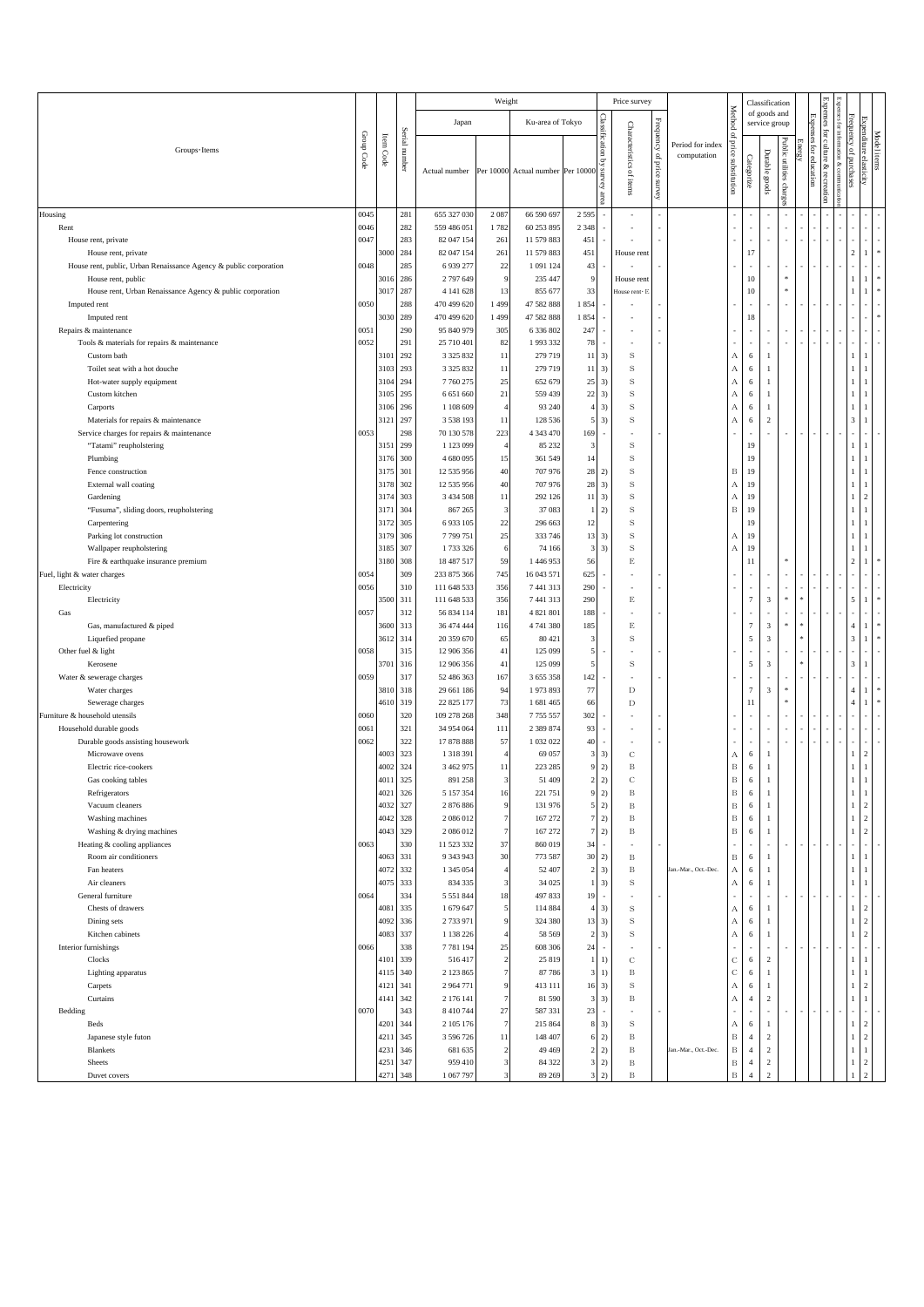|                                                                                          |              |              |               |                            | Weight              |                             |                                   |                                        | Price survey               |                              |                                   |                                         |                                  | Classification                                     |                          |               |               | 모<br>여                                |                                  |                                  |  |
|------------------------------------------------------------------------------------------|--------------|--------------|---------------|----------------------------|---------------------|-----------------------------|-----------------------------------|----------------------------------------|----------------------------|------------------------------|-----------------------------------|-----------------------------------------|----------------------------------|----------------------------------------------------|--------------------------|---------------|---------------|---------------------------------------|----------------------------------|----------------------------------|--|
|                                                                                          |              |              |               | Japan                      |                     | Ku-area of Tokyo            |                                   |                                        |                            |                              |                                   | <b>Method</b><br>Q,                     |                                  | of goods and                                       | service group            |               | Expenses      | Expenses<br>anses<br>ġ<br>É           | Frequency                        |                                  |  |
| Groups · Items                                                                           | Group Code   | Item Code    | Serial number | Actual number              | Per 10000           | Actual number Per 10000     |                                   | Classification by<br>Ξ<br>Evey<br>area | Characteristics of items   | Frequency of<br>price survey | Period for index<br>computation   | price substitution                      | Categorize                       | Durable goods                                      | Public utilities charge: | <b>Energy</b> | for education | for culture<br>& comn<br>& recreation | of purchases                     | Expenditure elasticity           |  |
| Domestic utensils                                                                        | 0073         |              | 349           | 22 491 850                 | 72                  | 1703258                     | 66                                |                                        |                            |                              |                                   |                                         |                                  |                                                    |                          |               |               |                                       |                                  |                                  |  |
| Tableware                                                                                | 0074         |              | 350           | 3 060 663                  | 10                  | 253 118                     | 10                                |                                        |                            |                              |                                   |                                         |                                  |                                                    |                          |               |               |                                       |                                  |                                  |  |
| Bowls<br>Dishes                                                                          |              | 4301<br>4302 | 351<br>352    | 1 224 269<br>1836394       | 4                   | 101 247<br>151 871          | $\overline{4}$<br>6               |                                        | B<br>$\, {\bf B}$          |                              |                                   |                                         | 6<br>6                           | $\sqrt{2}$<br>$\overline{2}$                       |                          |               |               |                                       | -1<br>$\sqrt{2}$                 | $\overline{c}$<br>$\overline{c}$ |  |
| Kitchen utensils                                                                         | 0075         |              | 353           | 7886251                    | 25                  | 580 590                     | 23                                |                                        |                            |                              |                                   |                                         |                                  | ×                                                  |                          |               |               |                                       |                                  |                                  |  |
| Sealed kitchenware                                                                       |              | 4323         | 354           | 832 627                    | 3                   | 62 643                      | $\sqrt{2}$                        | 2)                                     | $_{\rm B}$                 |                              |                                   | $_{\rm B}$                              | 6                                | $\overline{c}$                                     |                          |               |               |                                       | $\overline{1}$                   | $\overline{c}$                   |  |
| Canteens                                                                                 |              | 4326         | 355           | 1 665 241                  | 5                   | 125 285                     | 5                                 | 3)                                     | $\rm S$                    |                              |                                   | $\boldsymbol{A}$                        | 6                                | $\overline{2}$                                     |                          |               |               |                                       | 1                                | $\overline{2}$                   |  |
| Pans                                                                                     |              | 4331         | 356           | 2 242 895                  |                     | 164 782                     | 6                                 |                                        | $_{\rm B}$                 |                              |                                   |                                         | 6                                | $\overline{c}$                                     |                          |               |               |                                       |                                  | -1                               |  |
| Frying pans                                                                              |              | 4334         | 357           | 2 242 895                  |                     | 164 782                     |                                   | 3)                                     | $_{\rm B}$                 |                              |                                   | А                                       | 6                                | $\sqrt{2}$                                         |                          |               |               |                                       | $\overline{2}$                   |                                  |  |
| Scrubbing sponges                                                                        | 0076         | 4342         | 358<br>359    | 902 593                    | 3<br>37             | 63 098                      | $\overline{c}$<br>34              | 1)<br>$\overline{\phantom{a}}$         | А                          |                              |                                   | $\mathbf C$<br>×                        | 6                                | $\overline{\mathbf{3}}$                            |                          |               |               |                                       | $\overline{\mathbf{3}}$          | $\mathbf{1}$                     |  |
| Other domestic utensils<br>Electric bulbs & lamps                                        |              | 4352         | 360           | 11 544 936<br>3 070 061    | 10                  | 869 550<br>259 914          | 10                                | 1)                                     | $\mathbf C$                |                              |                                   | $\mathbf C$                             | 6                                | $\overline{2}$                                     |                          |               |               |                                       | $\sqrt{2}$                       | -1                               |  |
| Towels                                                                                   |              | 4361         | 361           | 4 5 2 3 7 6 7              | 14                  | 341 455                     | 13                                | 1)                                     | $\, {\bf B}$               |                              |                                   | $\mathbf C$                             | $\overline{4}$                   | $\sqrt{2}$                                         |                          |               |               |                                       | $\overline{\mathbf{3}}$          | $\overline{2}$                   |  |
| Mattings                                                                                 |              | 4362         | 362           | 2963332                    | 9                   | 201 136                     | 8                                 | 3)                                     | $_{\rm B}$                 |                              |                                   | $\boldsymbol{A}$                        | 6                                | 2                                                  |                          |               |               |                                       | $\sqrt{2}$                       | $\mathbf{1}$                     |  |
| Clothes drying hangers                                                                   |              | 4372         | 363           | 987 776                    | 3                   | 67 045                      | 3                                 | 3)                                     | $\mathbf C$                |                              |                                   | $\boldsymbol{\mathrm{A}}$               | 6                                | $\sqrt{2}$                                         |                          |               |               |                                       | $\overline{2}$                   |                                  |  |
| Domestic non-durable goods                                                               | 0077         |              | 364           | 27 147 399                 | 86                  | 1825618                     | 71                                |                                        |                            |                              |                                   | ٠                                       |                                  | ×,                                                 |                          |               |               |                                       |                                  |                                  |  |
| Facial tissue & rolled toilet paper                                                      | 0078         |              | 365           | 6 4 6 2 8 0 5              | 21                  | 467 635                     | 18                                |                                        |                            |                              |                                   |                                         |                                  | ÷                                                  |                          |               |               |                                       |                                  |                                  |  |
| Facial tissue<br>Rolled toilet paper                                                     |              | 4412<br>4413 | 366<br>367    | 2 447 954<br>4014851       | 8<br>13             | 180 089<br>287 546          | $\overline{7}$<br>11              |                                        | А<br>А                     |                              |                                   |                                         | 6<br>6                           | $\overline{\mathbf{3}}$<br>$\overline{\mathbf{3}}$ |                          |               |               |                                       | $\overline{4}$<br>$\overline{4}$ |                                  |  |
| Detergent                                                                                | 0079         |              | 368           | 8 654 809                  | 28                  | 588 026                     | 23                                |                                        |                            |                              |                                   |                                         |                                  | ÷,                                                 |                          |               |               |                                       |                                  |                                  |  |
| Liquid detergent, kitchen                                                                |              | 4431         | 369           | 3 4 2 5 4 9 2              | 11                  | 247 747                     | 10                                |                                        | А                          |                              |                                   |                                         | 6                                | $\overline{\mathbf{3}}$                            |                          |               |               |                                       | 5                                | -1                               |  |
| Detergent, laundry                                                                       |              | 4441         | 370           | 5 2 2 9 3 1 7              | 17                  | 340 279                     | 13                                |                                        | А                          |                              |                                   |                                         | 6                                | $\overline{\mathbf{3}}$                            |                          |               |               |                                       | 5                                | $\mathbf{1}$                     |  |
| Other domestic non-durable goods                                                         | 0080         |              | 371           | 12 029 785                 | 38                  | 769 957                     | 30                                |                                        |                            |                              |                                   |                                         |                                  | J.                                                 |                          |               |               |                                       |                                  |                                  |  |
| Food wrap                                                                                |              | 4401         | 372           | 1550382                    |                     | 88 055                      | 3                                 | 1)                                     | А                          |                              |                                   | $\mathbf C$                             | 6                                | $\overline{\mathbf{3}}$                            |                          |               |               |                                       | $\sqrt{4}$                       | $\mathbf{1}$                     |  |
| Plastic bags<br>Insecticide                                                              |              | 4402<br>4451 | 373<br>374    | 2583959<br>2 2 8 6 2 2 1   |                     | 146758<br>164 999           | 6                                 | 3)                                     | $\mathbf C$<br>$\mathbf C$ |                              |                                   | $\boldsymbol{A}$                        | 6<br>6                           | $\overline{\mathbf{3}}$<br>$\overline{\mathbf{3}}$ |                          |               |               |                                       | 5<br>$\overline{\mathbf{3}}$     | $\mathbf{1}$<br>$\mathbf{1}$     |  |
| Moth repellent for clothes                                                               |              | 4461         | 375           | 457 248                    |                     | 33 000                      | 1                                 | 3)                                     | $\mathbf C$                |                              |                                   | $_{\rm A}$                              | 6                                | $\overline{\mathbf{3}}$                            |                          |               |               |                                       | $\sqrt{2}$                       | $\mathbf{1}$                     |  |
| Fabric softener                                                                          |              | 4442         | 376           | 2715 683                   |                     | 164 170                     |                                   | 3)                                     | А                          |                              |                                   | $\boldsymbol{A}$                        | 6                                | $\overline{\mathbf{3}}$                            |                          |               |               |                                       | $\overline{4}$                   |                                  |  |
| Air fresheners & deodorizer                                                              |              | 4471         | 377           | 1924905                    |                     | 132 331                     | 5                                 | 3)                                     | $\mathbf C$                |                              |                                   | $\boldsymbol{A}$                        | 6                                | $\overline{\mathbf{3}}$                            |                          |               |               |                                       | $\overline{\mathbf{3}}$          | -1                               |  |
| Kitchen paper                                                                            |              | 4403         | 378           | 511 387                    |                     | 40 644                      | $\overline{2}$                    | 3)                                     | А                          |                              |                                   | $\overline{A}$                          | 6                                | $\overline{\mathbf{3}}$                            |                          |               |               |                                       | $\overline{\mathbf{3}}$          |                                  |  |
| Domestic services                                                                        | 0081         |              | 379           | 8 4 9 3 0 1 7              | $27\,$              | 641 170                     | 25                                | $\sim$                                 |                            |                              |                                   | $\overline{\phantom{a}}$                |                                  |                                                    |                          |               |               |                                       |                                  |                                  |  |
| Domestic help                                                                            | 0174         |              | 380<br>381    | 1 1 8 4 5 2 3<br>1 184 523 |                     | 290 851<br>290 851          | 11<br>$11\,$                      | ×                                      | $\,$ s                     |                              |                                   | $\boldsymbol{A}$                        | 19                               |                                                    |                          |               |               |                                       |                                  | 2                                |  |
| Domestic help<br>Cleaning fees                                                           | 0175         | 4501         | 382           | 4 907 613                  | $\mathbf{1}$        | 116773                      | 5                                 | 3)                                     |                            |                              |                                   |                                         |                                  |                                                    |                          |               |               |                                       |                                  |                                  |  |
| Recycle fees                                                                             |              | 4521         | 383           | 1 193 433                  |                     | 116773                      | $\overline{5}$                    | 5)                                     | $\mathbf E$                |                              |                                   | $\rm{O}$                                | 11                               |                                                    | $\ast$                   |               |               |                                       | $\sqrt{2}$                       | -1                               |  |
| Septic tank cleaning fees                                                                |              | 4515         | 384           | 3714180                    | 12                  | $\Omega$                    |                                   |                                        | $\mathbf D$                |                              |                                   |                                         | 19                               |                                                    |                          |               |               |                                       | $\overline{\mathbf{3}}$          |                                  |  |
| Other domestic services                                                                  | 0176         |              | 385           | 2 400 881                  | 8                   | 233 546                     |                                   |                                        |                            |                              |                                   | ٠                                       |                                  |                                                    |                          |               |               |                                       | ×                                |                                  |  |
| Mop-rental fees                                                                          |              | 4701         | 386           | 2 400 881                  |                     | 233 546                     |                                   | 5)                                     | $\mathbf E$                |                              |                                   | $\circ$                                 | 19                               |                                                    |                          |               |               |                                       | $\sqrt{2}$                       |                                  |  |
| Clothes & footwear<br>Clothes                                                            | 0082<br>0083 |              | 387<br>388    | 129 371 336<br>54 513 682  | 412<br>174          | 11 877 982<br>5 5 2 3 8 5 0 | 463<br>215                        |                                        |                            |                              |                                   |                                         |                                  |                                                    |                          |               |               |                                       |                                  |                                  |  |
| Japanese clothing                                                                        | 0084         |              | 389           | 2027016                    |                     | 186 489                     | 7                                 |                                        |                            |                              |                                   |                                         |                                  | ×,                                                 |                          |               |               |                                       |                                  |                                  |  |
| Women's "Kimono"                                                                         |              | 5011         | 390           | 1 375 533                  |                     | 160 448                     | 6                                 | 3)                                     | B                          |                              |                                   | $\boldsymbol{A}$                        | $\overline{4}$                   | $\overline{2}$                                     |                          |               |               |                                       | $\mathbf{1}$                     | 2                                |  |
| Women's "Obi"                                                                            |              | 5041         | 391           | 651 483                    | 2                   | 26 04                       |                                   | 3)                                     | $_{\rm B}$                 |                              |                                   | $\mathbf{A}$                            | $\overline{4}$                   | $\overline{c}$                                     |                          |               |               |                                       | $\mathbf{1}$                     | 2                                |  |
| Clothing                                                                                 | 0085         |              | 392           | 52 486 666                 | 167                 | 5 3 3 7 3 6 1               | 208                               |                                        |                            |                              |                                   |                                         |                                  |                                                    |                          |               |               |                                       |                                  |                                  |  |
| Men's clothing                                                                           | 0086         |              | 393           | 15 950 428                 | 51                  | 1 639 679                   | 64                                |                                        |                            |                              |                                   |                                         |                                  | ä,                                                 |                          |               |               |                                       |                                  |                                  |  |
| Men's suits (for spring & summer, medium)<br>Men's suits (for spring & summer, ordinary) |              | 5101<br>5103 | 394<br>395    | 1766541<br>1 178 429       | 6<br>Δ              | 193 962<br>129 308          | 8<br>5                            | 3)<br>3)                               | С<br>B                     |                              | Mar.-Aug.<br>Mar.-Aug.            | А<br>$\boldsymbol{A}$                   | $\overline{4}$<br>$\overline{4}$ | $\overline{2}$<br>$\sqrt{2}$                       |                          |               |               |                                       | $\,1\,$                          | $\overline{c}$<br>$\overline{2}$ |  |
| Men's suits (for autumn & winter, medium)                                                |              | 5102         | 396           | 1766541                    |                     | 193 962                     | $\bf8$                            | 3)                                     | $\mathbf C$                |                              | Jan.-Feb., Sep.-Dec.              | $_{\rm A}$                              | $\overline{4}$                   | $\overline{2}$                                     |                          |               |               |                                       | $\mathbf{1}$                     | $\overline{2}$                   |  |
| Men's suits (for autumn & winter, ordinary)                                              |              | 5104         | 397           | 1 178 429                  | 4                   | 129 308                     | 5                                 | 3)                                     | $_{\rm B}$                 |                              | Jan.-Feb., Sep.-Dec.              | $\boldsymbol{\mathrm{A}}$               | $\overline{4}$                   | $\sqrt{2}$                                         |                          |               |               |                                       | $\mathbf{1}$                     | $\overline{2}$                   |  |
| Men's jackets                                                                            |              | 5111         | 398           | 2089972                    | 7                   | 270 423                     |                                   | $11 - 3$                               | $\, {\bf B}$               |                              | lan.-Feb., Oct.-Dec.              | $_{\rm A}$                              | $\overline{4}$                   | 2                                                  |                          |               |               |                                       | $\mathbf{1}$                     | $\overline{2}$                   |  |
| Men's slacks (for spring & summer)                                                       |              | 5122         | 399           | 2 2 1 9 6 7 4              | 7                   | 147 400                     | 6                                 | 2)                                     | $\, {\bf B}$               |                              | Mar.-Aug.                         | $\, {\bf B}$                            | $\overline{4}$                   | $\sqrt{2}$                                         |                          |               |               |                                       | $\mathbf{1}$                     | $\sqrt{2}$                       |  |
| Men's slacks (for autumn & winter)                                                       |              | 5121         | 400           | 1973048                    | 6                   | 131 022                     | $\overline{5}$                    | 2)                                     | $\, {\bf B}$               |                              | Jan.-Feb., Sep.-Dec.              | $_{\rm B}$                              | $\overline{4}$                   | $\overline{2}$                                     |                          |               |               |                                       | $\mathbf{1}$                     | $\overline{2}$                   |  |
| Men's slacks (jeans)<br>Men's coats                                                      |              | 5123<br>5131 | 401<br>402    | 739 888<br>1 560 971       | $\overline{c}$<br>5 | 49 133<br>267 567           | $\overline{c}$<br>$10$            | 3)<br>3)                               | $_{\rm B}$<br>$\, {\bf B}$ |                              | Jan., Nov.-Dec.                   | $_{\rm A}$<br>$\boldsymbol{\mathrm{A}}$ | $\overline{4}$<br>$\sqrt{4}$     | $\sqrt{2}$<br>$\sqrt{2}$                           |                          |               |               |                                       | $\mathbf{1}$<br>$\overline{1}$   | $\overline{2}$<br>$\overline{2}$ |  |
| Boys' school uniforms                                                                    |              | 5141         | 403           | 1476935                    | 5                   | 127 594                     | 5                                 | 3)                                     | B                          |                              | an.-Mar.                          | $\boldsymbol{A}$                        | $\overline{4}$                   | $\sqrt{2}$                                         |                          |               |               |                                       | $\mathbf{1}$                     | $\overline{c}$                   |  |
| Women's clothing                                                                         | 0087         |              | 404           | 29 974 603                 | 95                  | 2 9 9 4 8 3 5               | 117                               | $\sim$                                 | ٠                          |                              |                                   | ÷,                                      |                                  | ٠.                                                 |                          |               |               |                                       | ×                                |                                  |  |
| Women's suits (for spring & summer, medium)                                              |              | 5166         | 405           | 1813742                    | 6                   | 206 130                     | 8                                 | 3)                                     | $\mathbf C$                |                              | Mar.-Aug.                         | $_{\rm A}$                              | $\overline{4}$                   | $\sqrt{2}$                                         |                          |               |               |                                       | $\mathbf{1}$                     | $\overline{2}$                   |  |
| Women's suits (for spring & summer, ordinary)                                            |              | 5167         | 406           | 906 871                    | 3                   | 103 065                     | $\overline{4}$                    | 3)                                     | $\, {\bf B}$               |                              | Mar.-Aug.                         | $_{\rm A}$                              | $\overline{4}$                   | $\overline{c}$                                     |                          |               |               |                                       | $\mathbf{1}$                     | $\overline{2}$                   |  |
| Women's suits (for autumn & winter, medium)                                              |              | 5162         | 407           | 1 360 300                  | $\overline{4}$      | 154 597                     | 6                                 | 3)                                     | $\mathbb{C}$               |                              | Jan.-Feb., Sep.-Dec.              | $\boldsymbol{A}$                        | $\overline{4}$                   | $\sqrt{2}$<br>$\overline{2}$                       |                          |               |               |                                       | $\mathbf{1}$                     | $\overline{c}$                   |  |
| Women's suits (for autumn & winter, ordinary)<br>One-piece dresses (for spring & summer) |              | 5168<br>5161 | 408<br>409    | 906 871<br>2 2 6 7 1 7 0   | 3<br>7              | 103 065<br>257 662          | $\overline{4}$<br>10 <sub>1</sub> | 3)<br>3)                               | $_{\rm B}$<br>$\, {\bf B}$ |                              | Jan.-Feb., Sep.-Dec.<br>Mar.-Aug. | $\boldsymbol{\mathrm{A}}$<br>$_{\rm A}$ | $\overline{4}$<br>$\overline{4}$ | $\sqrt{2}$                                         |                          |               |               |                                       | $\mathbf{1}$<br>$\mathbf{1}$     | $\overline{2}$<br>$\overline{2}$ |  |
| One-piece dresses (for autumn & winter)                                                  |              | 5163         | 410           | 1813742                    | 6                   | 206 130                     | $\,$ 8 $\,$                       | 3)                                     | $_{\rm B}$                 |                              | Jan.-Feb., Sep.-Dec.              | $_{\rm A}$                              | $\overline{4}$                   | $\sqrt{2}$                                         |                          |               |               |                                       | -1                               | $\overline{2}$                   |  |
| Women's jackets                                                                          |              | 5183         | 411           | 3 471 388                  | 11                  | 268 366                     | 10                                | 3)                                     | $\, {\bf B}$               |                              | an.-Mar., Sep.-Dec.               | А                                       | $\overline{4}$                   | $\overline{2}$                                     |                          |               |               |                                       | $\mathbf{1}$                     | $\overline{2}$                   |  |
| Skirts (for spring & summer)                                                             |              | 5169         | 412           | 1 367 431                  | $\overline{4}$      | 148 802                     | 6                                 | 2)                                     | $_{\rm B}$                 |                              | Mar.-Aug.                         | $_{\rm B}$                              | $\overline{4}$                   | $\overline{2}$                                     |                          |               |               |                                       | $\mathbf{1}$                     | $\overline{2}$                   |  |
| Skirts (for autumn & winter)                                                             |              | 5172         | 413           | 1 367 431                  | $\overline{4}$      | 148 802                     | 6                                 | 2)                                     | $\, {\bf B}$               |                              | Jan.-Feb., Sep.-Dec.              | $_{\rm B}$                              | $\overline{4}$                   | $\overline{2}$                                     |                          |               |               |                                       | $\mathbf{1}$                     | $\overline{2}$                   |  |
| Women's slacks (for autumn & winter)                                                     |              | 5181         | 414           | 3 670 618                  | 12                  | 319 980                     | 12                                | 3)                                     | $_{\rm B}$                 |                              | Jan.-Feb., Sep.-Dec.              | $_{\rm A}$                              | $\overline{4}$                   | $\overline{c}$                                     |                          |               |               |                                       | $\overline{c}$                   | $\overline{2}$                   |  |
| Women's slacks (jeans)<br>Women's coats                                                  |              | 5179<br>5182 | 415<br>416    | 4 894 162<br>4 4 2 5 5 6 2 | 16<br>14            | 426 640<br>548 218          | 17<br>$21\,$                      | 3)<br>3)                               | $\, {\bf B}$<br>$_{\rm B}$ |                              | Jan., Nov.-Dec.                   | $\boldsymbol{\rm{A}}$<br>$_{\rm A}$     | $\overline{4}$<br>$\overline{4}$ | $\overline{2}$<br>$\sqrt{2}$                       |                          |               |               |                                       | $\sqrt{2}$<br>$\mathbf{1}$       | $\overline{c}$<br>$\overline{c}$ |  |
| Girls' school uniforms                                                                   |              | 5184         | 417           | 1709315                    | 5                   | 103 378                     | $\overline{a}$                    | 3)                                     | $\, {\bf B}$               |                              | lan.-Mar.                         | $\boldsymbol{\mathrm{A}}$               | $\overline{4}$                   | $\overline{2}$                                     |                          |               |               |                                       | $\mathbf{1}$                     | $\overline{2}$                   |  |
| Children's clothing                                                                      | 0088         |              | 418           | 6561635                    | 21                  | 702 847                     | 27                                | $\overline{\phantom{a}}$               |                            |                              |                                   | ÷,                                      |                                  | $\sim$                                             |                          |               |               |                                       | $\sim$                           | $\sim$                           |  |
| Boys' pants                                                                              |              | 5191         | 419           | 2 302 295                  | $\overline{7}$      | 222 789                     | 9                                 | 2)                                     | $_{\rm B}$                 |                              |                                   | $\, {\bf B}$                            | $\overline{4}$                   | $\overline{c}$                                     |                          |               |               |                                       | $\sqrt{2}$                       | $\overline{2}$                   |  |
| Girls' skirts                                                                            |              | 5192         | 420           | 3 453 439                  | 11                  | 334 184                     | $13\,$                            | 2)                                     | B                          |                              |                                   | $\, {\bf B}$                            | $\overline{4}$                   | $\sqrt{2}$                                         |                          |               |               |                                       | $\sqrt{2}$                       | $\overline{2}$                   |  |
| Babies' clothes                                                                          |              | 5193         | 421           | 805 901                    | 3                   | 145 874                     | $6 \mid$                          | 3)                                     | B                          |                              |                                   | $\boldsymbol{A}$                        | $\overline{4}$                   | $\overline{2}$                                     |                          |               |               |                                       | $\mathbf{1}$                     | $\overline{2}$                   |  |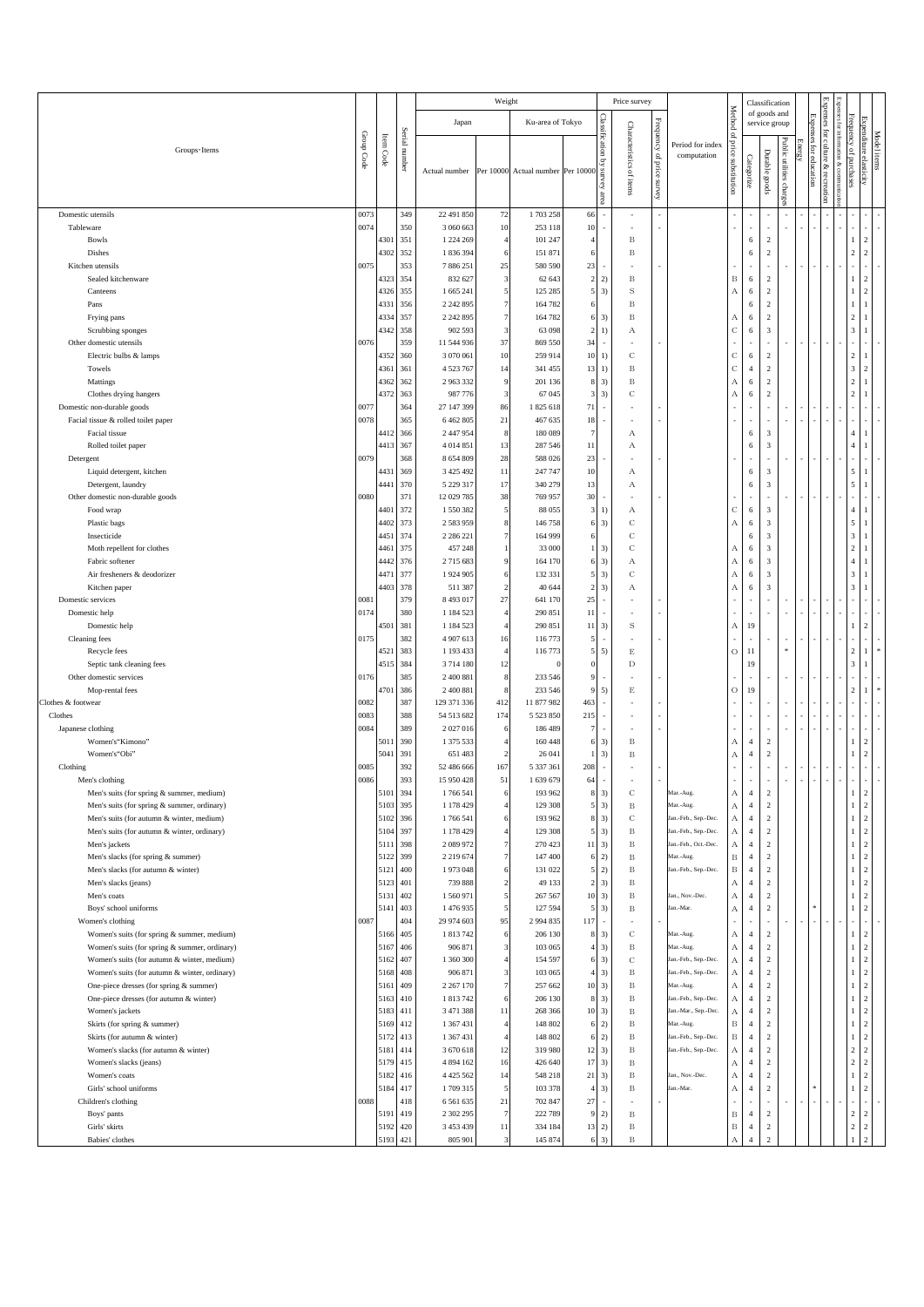|                                                                               |            |              |               |                            | Weight                  |                                   |                                |                                  | Price survey                 |                 |                                   |                            |                                  | Classification                  |                          |        |               | EX |                                           |                                  |  |
|-------------------------------------------------------------------------------|------------|--------------|---------------|----------------------------|-------------------------|-----------------------------------|--------------------------------|----------------------------------|------------------------------|-----------------|-----------------------------------|----------------------------|----------------------------------|---------------------------------|--------------------------|--------|---------------|----|-------------------------------------------|----------------------------------|--|
|                                                                               |            | Item         |               | Japan                      |                         | Ku-area of Tokyo                  |                                |                                  |                              | Frequency       | Period for index                  | Method<br>$\mathfrak{Q}$   |                                  | of goods and<br>service group   |                          |        | Expenses      |    | Expenses<br>Frequency<br>för<br>Ë.        |                                  |  |
| Groups · Items                                                                | Group Code | Code         | Serial number | Actual number              |                         | Per 10000 Actual number Per 10000 |                                | Classification by survey<br>eare | Characteristics of items     | of price survey | computation                       | price substitution         | Categorize                       | Durable goods                   | Public utilities charge: | Energy | for education | ۶  | uotaan<br>of purchases<br>& com           | Expenditure elasticity           |  |
| Shirts, sweaters & underwear                                                  | 0089       |              | 422           | 38 501 053                 | 123                     | 3 160 124                         | 123                            |                                  | ×,                           |                 |                                   |                            |                                  |                                 |                          |        |               |    |                                           |                                  |  |
| Shirts & sweaters                                                             | 0090       |              | 423           | 27 242 580                 | 87                      | 2 2 8 9 1 1 2                     | 89                             | ×.                               |                              |                 |                                   |                            | ×                                | ×,                              |                          |        |               |    |                                           |                                  |  |
| Men's shirts & sweaters                                                       | 0091       |              | 424           | 8 3 1 5 7 4 6              | 26                      | 708 747                           | 28                             | ٠                                | ٠                            |                 |                                   |                            | ٠                                | $\sim$                          |                          |        |               |    | Ï                                         |                                  |  |
| Men's business shirts (long sleeves)<br>Men's business shirts (short sleeves) |            | 5202<br>5203 | 425<br>426    | 1778 855<br>444 712        | -6                      | 223 850<br>55 962                 | $\mathsf{S}$<br>$\overline{2}$ | 3)                               | B<br>$\, {\bf B}$            |                 | May-Aug.                          |                            | $\overline{4}$<br>$\sqrt{4}$     | $\,2\,$<br>$\sqrt{2}$           |                          |        |               |    | 1                                         | 2<br>$\overline{c}$              |  |
| Men's sports shirts (long sleeves)                                            |            | 5211         | 427           | 1 109 325                  |                         | 76 352                            | 3                              | 3)                               | $\, {\bf B}$                 |                 | an.-Mar., Sep.-Dec.               | А<br>А                     | $\overline{4}$                   | $\overline{c}$                  |                          |        |               |    | 1                                         | 2                                |  |
| Men's sports shirts (short sleeves)                                           |            | 5212         | 428           | 2958196                    | $\mathbf{Q}$            | 203 604                           | 8                              | 3)                               | $\, {\bf B}$                 |                 | Apr.-Aug.                         | А                          | $\overline{4}$                   | $\overline{c}$                  |                          |        |               |    | $\overline{2}$                            | 2                                |  |
| Men's sweaters                                                                |            | 5221         | 429           | 2 0 2 4 6 5 8              | 6                       | 148 979                           |                                | 2)                               | B                            |                 | an.-Mar., Sep.-Dec.               | B                          | $\overline{4}$                   | $\overline{c}$                  |                          |        |               |    | 1                                         | 2                                |  |
| Women's shirts & sweaters                                                     | 0092       |              | 430           | 16 852 360                 | 54                      | 1430483                           | 56                             | ×.                               |                              |                 |                                   |                            |                                  | ×                               |                          |        |               |    |                                           |                                  |  |
| Blouses (long sleeves)                                                        |            | 5231         | 431           | 1 365 008                  | $\overline{4}$          | 117788                            | 5                              | 3)                               | $\, {\bf B}$                 |                 | Jan.-Mar., Sep.-Dec.              | А                          | $\overline{4}$                   | $\overline{c}$                  |                          |        |               |    | 1                                         | 2                                |  |
| Blouses (short sleeves)                                                       |            | 5232         | 432           | 2 047 516                  | $\overline{7}$          | 176 681                           | 7                              | 3)                               | $\, {\bf B}$                 |                 | Apr.-Aug.                         | А                          | $\overline{4}$                   | $\,2\,$                         |                          |        |               |    | $\mathbf{1}$                              | 2                                |  |
| Women's T-shirts (long sleeves)                                               |            | 5233<br>5234 | 433<br>434    | 3 002 792<br>4 5 0 4 1 9 3 | 10<br>14                | 218 253<br>327 380                | $\mathsf{g}$<br>13             | 3)<br>3)                         | $\, {\bf B}$                 |                 | an.-Mar., Sep.-Dec.               | А                          | $\overline{4}$<br>$\overline{4}$ | $\,2\,$<br>$\,2\,$              |                          |        |               |    | $\overline{2}$<br>$\overline{\mathbf{3}}$ | 2<br>$\overline{c}$              |  |
| Women's T-shirts (short sleeves)<br>Women's sweaters (long sleeves)           |            | 5241         | 435           | 4 746 287                  | 15                      | 472 305                           | 18                             | 2)                               | $\, {\bf B}$<br>$\, {\bf B}$ |                 | Apr.-Aug.<br>Jan.-Mar., Sep.-Dec. | А<br>B                     | $\overline{4}$                   | $\overline{c}$                  |                          |        |               |    | $\overline{2}$                            | 2                                |  |
| Women's sweaters (short sleeves)                                              |            | 5242         | 436           | 1 186 564                  | $\overline{4}$          | 118 076                           | 5                              | 2)                               | $\, {\bf B}$                 |                 | Apr.-Aug.                         | B                          | $\overline{4}$                   | $\overline{c}$                  |                          |        |               |    | $\sqrt{2}$                                | 2                                |  |
| Children's shirts & sweaters                                                  | 0093       |              | 437           | 2 074 474                  | $\overline{7}$          | 149 882                           | 6                              | $\sim$                           |                              |                 |                                   |                            | ٠                                | $\sim$                          |                          |        |               |    | ×                                         |                                  |  |
| Children's T-shirts (long sleeves)                                            |            | 5243         | 438           | 1 037 237                  | $\overline{\mathbf{3}}$ | 74 941                            | 3                              | 3)                               | B                            |                 | Jan.-Mar., Sep.-Dec.              | А                          | $\overline{4}$                   | $\,2\,$                         |                          |        |               |    | $\sqrt{2}$                                | 2                                |  |
| Children's T-shirts (short sleeves)                                           |            | 5244         | 439           | 1 037 237                  | $\sqrt{3}$              | 74 941                            | 3                              | 3)                               | $\, {\bf B}$                 |                 | Apr.-Aug.                         | А                          | $\overline{4}$                   | $\overline{2}$                  |                          |        |               |    | $\sqrt{2}$                                | 2                                |  |
| Underwear                                                                     | 0094       |              | 440           | 11 258 473                 | 36                      | 871 012                           | 34                             | $\overline{\phantom{a}}$         |                              |                 |                                   |                            |                                  | ×                               |                          |        |               |    | i,                                        |                                  |  |
| Men's underwear<br>Men's undershirts                                          | 0095       | 5301         | 441<br>442    | 3706818<br>1 437 714       | 12<br>5                 | 256 390<br>98 995                 | 10<br>4                        | $\sim$<br>1)                     | B                            |                 |                                   | $\mathbf C$                | ٠<br>$\overline{4}$              | $\sim$<br>$\,2\,$               |                          |        |               |    | ×<br>$\sqrt{2}$                           |                                  |  |
| Men's underpants                                                              |            | 5311         | 443           | 1 437 714                  | 5                       | 98 995                            | 4                              |                                  | $\, {\bf B}$                 |                 |                                   |                            | $\overline{4}$                   | $\sqrt{2}$                      |                          |        |               |    | $\sqrt{2}$                                |                                  |  |
| Men's pajamas                                                                 |            | 5331         | 444           | 831 390                    | 3                       | 58 400                            | $\overline{2}$                 | 3)                               | $\, {\bf B}$                 |                 | Jan.-May, Sep.-Dec.               | А                          | $\overline{4}$                   | $\,2\,$                         |                          |        |               |    | $\mathbf{1}$                              |                                  |  |
| Women's underwear                                                             | 0096       |              | 445           | 6 217 227                  | 20                      | 509 930                           | 20                             | $\sim$                           |                              |                 |                                   |                            | ٠                                | $\sim$                          |                          |        |               |    |                                           |                                  |  |
| <b>Brassieres</b>                                                             |            | 5341         | 446           | 933 593                    | 3                       | 77 598                            | 3                              | 3)                               | B                            |                 |                                   | А                          | $\overline{4}$                   | $\,2\,$                         |                          |        |               |    | 1                                         | $\overline{2}$                   |  |
| Panties                                                                       |            | 5351         | 447           | 2 641 817                  | 8                       | 216 166                           | 8                              | 3)                               | $\, {\bf B}$                 |                 |                                   | А                          | $\overline{4}$                   | $\,2\,$                         |                          |        |               |    | $\overline{\mathbf{3}}$                   | 2                                |  |
| Lingeries<br>Children's underwear                                             | 0097       | 5361         | 448<br>449    | 2 641 817<br>1 334 428     | 8<br>$\overline{4}$     | 216 166<br>104 692                | 8<br>4                         | 3)<br>×.                         | $\, {\bf B}$                 |                 |                                   | А                          | $\overline{4}$<br>×,             | $\,2\,$<br>$\sim$               |                          |        |               |    | $\mathbf{1}$                              | 2                                |  |
| Children's undershirts                                                        |            | 5372         | 450           | 1 334 428                  | $\overline{4}$          | 104 692                           | 4                              | 1)                               | B                            |                 |                                   | $\mathbf C$                | $\overline{4}$                   | $\overline{c}$                  |                          |        |               |    | $\sqrt{2}$                                | 2                                |  |
| Footwear                                                                      | 0098       |              | 451           | 18 059 053                 | 58                      | 1 534 363                         | 60                             | ×.                               |                              |                 |                                   |                            |                                  | ٠                               |                          |        |               |    |                                           |                                  |  |
| Men's shoes                                                                   |            | 5601         | 452           | 3 916 705                  | 12                      | 374 027                           | 15                             | 1)                               | $\mathbf C$                  |                 |                                   | С                          | 6                                | $\overline{2}$                  |                          |        |               |    | $\sqrt{2}$                                | 2                                |  |
| Women's shoes                                                                 |            | 5611         | 453           | 7 5 24 4 58                | 24                      | 631 122                           | 25                             | 1)                               | $\mathbb C$                  |                 |                                   | $\mathbf C$                | 6                                | $\,2\,$                         |                          |        |               |    | $\sqrt{2}$                                | $\overline{2}$                   |  |
| Children's shoes                                                              |            | 5641         | 454           | 995 959                    | $\overline{\mathbf{3}}$ | 82 085                            | $\overline{\mathbf{3}}$        | 1)                               | $\mathbf C$                  |                 |                                   | $\mathbf C$                | 6                                | $\,2\,$                         |                          |        |               |    | 1                                         | 2                                |  |
| Canvas shoes<br>Sandals                                                       |            | 5631<br>5671 | 455<br>456    | 4 290 324<br>530 073       | 14<br>$\overline{c}$    | 347 698<br>34 073                 | $14$<br>1                      | 1)<br>1)                         | $\mathbf C$<br>$\mathbb{C}$  |                 |                                   | $\mathbf C$<br>$\mathbf C$ | 6<br>6                           | $\,2\,$<br>$\overline{c}$       |                          |        |               |    | $\sqrt{2}$<br>$\overline{2}$              | $\overline{2}$                   |  |
| Slippers                                                                      |            | 5652         | 457           | 801 534                    | $\mathbf{3}$            | 65 358                            | 3                              | 3)                               | $\mathbb{C}$                 |                 |                                   | А                          | 6                                | $\sqrt{2}$                      |                          |        |               |    | $\sqrt{2}$                                |                                  |  |
| Other clothing                                                                | 0103       |              | 458           | 10788628                   | 34                      | 915 925                           | 36                             | $\sim$                           |                              |                 |                                   |                            | ٠                                | $\sim$                          |                          |        |               |    |                                           |                                  |  |
| Hats & caps                                                                   |            | 5501         | 459           | 1966927                    | 6                       | 154 409                           | 6                              | 1)                               | С                            |                 |                                   | $\mathbf C$                | $\overline{4}$                   | $\,2\,$                         |                          |        |               |    | $\,2\,$                                   |                                  |  |
| Neckties                                                                      |            | 5511         | 460           | 687 185                    | $\overline{c}$          | 102 003                           | 4                              | 3)                               | $\, {\bf B}$                 |                 |                                   | А                          | $\overline{4}$                   | $\,2\,$                         |                          |        |               |    | $\mathbf{I}$                              | 2                                |  |
| Mufflers                                                                      |            | 5572         | 461           | 1421949                    | 5<br>$\overline{7}$     | 156 280                           | 6                              | 3)                               | B                            |                 | Jan.-Feb., Oct.-Dec.              | А                          | $\overline{4}$<br>$\overline{4}$ | $\,2\,$                         |                          |        |               |    | $\mathbf{1}$                              | 2                                |  |
| Men's socks<br>Women's stockings                                              |            | 5521<br>5531 | 462<br>463    | 2 3 1 3 2 1 9<br>836 123   | $\overline{\mathbf{3}}$ | 178 395<br>80 802                 | 7<br>3                         | 1)                               | $\, {\bf B}$<br>$\, {\bf B}$ |                 |                                   | $\mathbf C$                | $\overline{4}$                   | $\,2\,$<br>$\,2\,$              |                          |        |               |    | 3<br>$\sqrt{2}$                           | 2<br>$\overline{c}$              |  |
| Women's socks                                                                 |            | 5541         | 464           | 2670338                    | 9                       | 173 148                           | 7                              |                                  | $\, {\bf B}$                 |                 |                                   |                            | $\overline{4}$                   | $\,2\,$                         |                          |        |               |    | $\overline{\mathbf{3}}$                   | $\overline{c}$                   |  |
| Belts                                                                         |            | 5571         | 465           | 892 887                    | 3                       | 70 888                            | 3                              | 3)                               | B                            |                 |                                   | А                          | 6                                | $\,2\,$                         |                          |        |               |    | $\mathbf{1}$                              | 2                                |  |
| Services related to clothing                                                  | 0106       |              | 466           | 7 508 920                  | 24                      | 743 720                           | 29                             | $\sim$                           |                              |                 |                                   |                            | ×                                | $\sim$                          |                          |        |               |    |                                           |                                  |  |
| Laundry charges-A                                                             |            | 5711         | 467           | 2797783                    | 9                       | 302 437                           | 12                             |                                  | B                            |                 |                                   |                            | 19                               |                                 |                          |        |               |    | 3                                         | 2                                |  |
| Laundry charges-B<br>Footwear repair charges                                  |            | 5712<br>5721 | 468<br>469    | 2 797 783<br>770 296       | 9<br>$\overline{c}$     | 302 437<br>105 853                | $12\,$<br>$\overline{4}$       | 2)                               | $\, {\bf B}$<br>$\,$ S       |                 |                                   | B                          | 19<br>19                         |                                 |                          |        |               |    | $\sqrt{3}$<br>$\frac{1}{2}$               | $\overline{2}$<br>$\overline{2}$ |  |
| Charges for clothing rent                                                     |            | 5731         | 470           | 1 143 058                  | $\overline{4}$          | 32 993                            |                                | 3)                               | $\,$ S                       |                 |                                   | А                          | 22                               |                                 |                          |        |               |    | $\mathbf{1}$                              | $\overline{c}$                   |  |
| Medical care                                                                  | 0107       |              | 471           | 134 980 143                | 430                     | 10774997                          | 420                            |                                  |                              |                 |                                   |                            | ×                                |                                 |                          |        |               |    |                                           |                                  |  |
| Medicines & health fortification                                              | 0108       |              | 472           | 38 000 505                 | 121                     | 2 770 120                         | 108                            |                                  |                              |                 |                                   |                            | ٠                                | ×.                              |                          |        |               |    | ×                                         |                                  |  |
| Medicines for cold                                                            |            | 6001         | 473           | 3 211 890                  | $10\,$                  | 217873                            | 8                              |                                  | B                            |                 |                                   |                            | 6                                | $\overline{\mathbf{3}}$         |                          |        |               |    | $\sqrt{2}$                                |                                  |  |
| Antipyretic & analgesic medicines<br>Gastrointestinal medicines               |            | 6002<br>6012 | 474<br>475    | 1 376 520<br>2 640 611     | $\overline{4}$<br>8     | 93 374<br>239 421                 |                                |                                  | B<br>$\, {\bf B}$            |                 |                                   |                            | 6<br>6                           | $\mathbf{3}$<br>$\overline{3}$  |                          |        |               |    | $\overline{2}$<br>$\sqrt{2}$              |                                  |  |
| Vitamin preparations-A                                                        |            | 6021         | 476           | 1081250                    | $\sqrt{3}$              | 71 587                            | 3                              | 2)                               | $\, {\bf B}$                 |                 |                                   | $_{\rm B}$                 | 6                                | $\mathfrak z$                   |                          |        |               |    | $\,1\,$                                   |                                  |  |
| Vitamin preparations-B                                                        |            | 6022         | 477           | 1081250                    | $\mathbf{3}$            | 71 587                            | 3                              | 2)                               | B                            |                 |                                   | $\, {\bf B}$               | 6                                | $\mathbf{3}$                    |                          |        |               |    | $\mathbf{1}$                              | $\overline{1}$                   |  |
| Health drinks                                                                 |            | 6031         | 478           | 6 847 919                  | $22\,$                  | 453 384                           | 18                             | 1)                               | $\, {\bf B}$                 |                 |                                   | $\mathbf C$                | 6                                | $\mathbf{3}$                    |                          |        |               |    | $_{\rm 3}$                                | $\overline{1}$                   |  |
| Dermal medicines                                                              |            | 6051         | 479           | 1608 199                   | $\sqrt{5}$              | 125 696                           | 5                              |                                  | B                            |                 |                                   |                            | 6                                | $\mathbf{3}$                    |                          |        |               |    | $\,2\,$                                   | -1                               |  |
| Plasters                                                                      |            | 6061         | 480           | 1734983                    | 6                       | 131 183                           | 5                              |                                  | B                            |                 |                                   |                            | 6                                | $\mathbf{3}$                    |                          |        |               |    | $\overline{2}$                            | $\mathbf{1}$                     |  |
| Eyewashes<br>Chinese medicines                                                |            | 6062<br>6091 | 481<br>482    | 1734983<br>2 104 298       | 6<br>$\tau$             | 131 183<br>171 386                | 5<br>7                         | 3)<br>3)                         | $\, {\bf B}$<br>B            |                 |                                   | А<br>$_{\rm A}$            | 6<br>6                           | $\overline{3}$<br>$\mathfrak z$ |                          |        |               |    | $\,2\,$<br>$1\,$                          | $\mathbf{1}$<br>$\overline{1}$   |  |
| Medicines for rhinitis                                                        |            | 6003         | 483           | 2 104 298                  | $\overline{7}$          | 171 386                           | $\overline{7}$                 | 3)                               | $\, {\bf B}$                 |                 |                                   | А                          | 6                                | $\mathfrak z$                   |                          |        |               |    | $\mathbf{1}$                              |                                  |  |
| Health fortification-A                                                        |            | 6090         | 484           | 6 237 152                  | 20                      | 446 030                           | $17\,$                         | 5)                               | $\mathop{\hbox{\bf E}}$      |                 |                                   | $\mathcal O$               | $\overline{\mathbf{3}}$          | $\mathfrak z$                   |                          |        |               |    | $\mathfrak z$                             |                                  |  |
| Health fortification-B                                                        |            | 6094         | 485           | 6 2 3 7 1 5 2              | 20                      | 446 030                           | 17                             | 5)                               | $\mathbf E$                  |                 |                                   | $\circ$                    | $\overline{\mathbf{3}}$          | $\mathbf{3}$                    |                          |        |               |    | $\ensuremath{\mathbf{3}}$                 | $\mathbf{1}$                     |  |
| Medical supplies & appliances                                                 | 0109       |              | 486           | 22 521 064                 | $72\,$                  | 1550348                           | 60                             | $\overline{\phantom{a}}$         |                              |                 |                                   |                            | ×                                | $\sim$                          |                          |        |               |    | ×                                         |                                  |  |
| Disposable diapers (for babies)                                               |            | 6141         | 487           | 1570058                    | 5                       | 99 676                            | 4                              | 2)                               | А                            |                 |                                   | В                          | 6                                | 3                               |                          |        |               |    | $\overline{2}$                            | -1.                              |  |
| Disposable diapers (for adults)                                               |            | 6142<br>6101 | 488<br>489    | 1570058<br>2 471 170       | 5<br>8                  | 99 676<br>174 448                 | 4<br>$\overline{7}$            | 3)                               | А                            |                 |                                   | $_{\rm A}$                 | 6<br>6                           | $\mathfrak z$<br>$\mathbf{3}$   |                          |        |               |    | $\sqrt{2}$<br>$\sqrt{4}$                  |                                  |  |
| Sanitary napkins<br><b>Bath</b> additives                                     |            | 6095         | 490           | 1853364                    | 6                       | 130 836                           | 5                              | 3)                               | А<br>B                       |                 |                                   | А                          | 6                                | $\mathfrak z$                   |                          |        |               |    | $\ensuremath{\mathbf{3}}$                 |                                  |  |
| Contact lenses cleaning solution                                              |            | 6181         | 491           | 1 2 3 5 5 8 3              | $\overline{4}$          | 87 224                            | 3                              | 3)                               | $\mathbb C$                  |                 |                                   | А                          | 6                                | $\mathbf{3}$                    |                          |        |               |    | $\sqrt{2}$                                |                                  |  |
| Masks                                                                         |            | 6102         | 492           | 1 235 583                  | $\overline{4}$          | 87 224                            | 3                              | 3)                               | S                            |                 |                                   | А                          | $\overline{4}$                   | $\mathbf{3}$                    |                          |        |               |    | $\sqrt{3}$                                |                                  |  |
| Spectacles                                                                    |            | 6121         | 493           | 5 233 869                  | 17                      | 458 938                           | $18\,$                         | 3)                               | $\,$ S                       |                 |                                   | А                          | 6                                | $\mathbf{1}$                    |                          |        |               |    | $1\,$                                     | $\overline{c}$                   |  |
| Contact lenses                                                                |            | 6161         | 494           | 3 0 5 5 6 7 6              | $10\,$                  | 240 225                           | 9                              | 3)                               | S                            |                 |                                   | А                          | 6                                | $\mathbf{1}$                    |                          |        |               |    | $\mathbf{1}$                              | 2                                |  |
| Sphygmomanometers<br>Hearing aids                                             |            | 6171<br>6172 | 495<br>496    | 1431901<br>1431901         | 5<br>5                  | 57 367<br>57 367                  | 2<br>$\overline{2}$            | 3)<br>3)                         | $\,$ S<br>S                  |                 |                                   | А<br>А                     | 6<br>6                           | $\overline{c}$<br>$\mathbf{1}$  |                          |        |               |    | $1\,$<br>$\mathbf{I}$                     | -1<br>$\mathbf{1}$               |  |
| Supporters                                                                    |            | 6173         | 497           | 1 431 901                  | 5                       | 57 367                            | $\overline{2}$                 | 3)                               | S                            |                 |                                   | А                          | $\sqrt{4}$                       | $\mathfrak z$                   |                          |        |               |    |                                           |                                  |  |
|                                                                               |            |              |               |                            |                         |                                   |                                |                                  |                              |                 |                                   |                            |                                  |                                 |                          |        |               |    |                                           |                                  |  |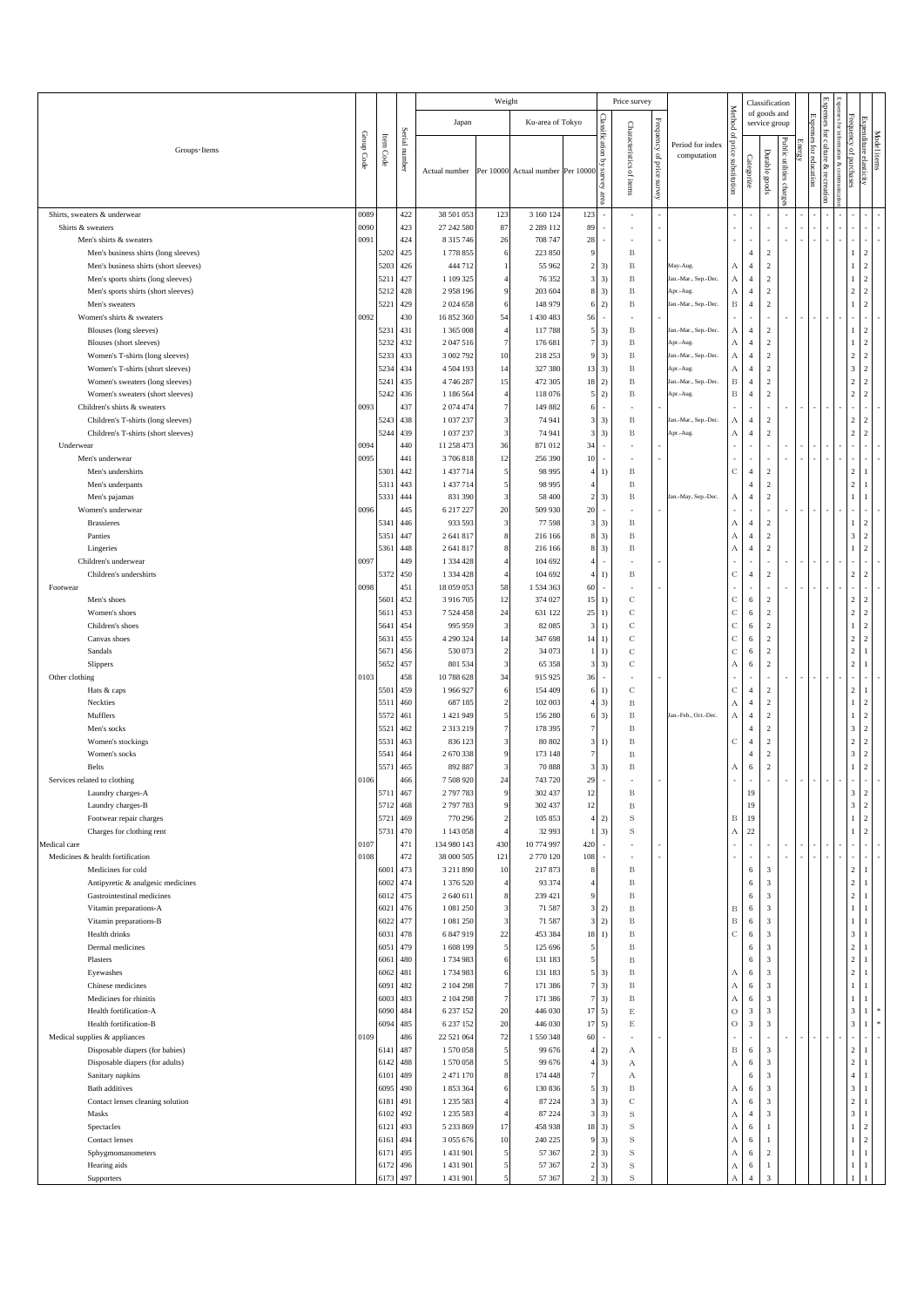|                                                                                            |              |              |               |                            | Weight               |                                   |                                  |    | Price survey                 |                                              |                                 |                           |              | Classification                |                          |        |                      |                          |                              |                                  |             |
|--------------------------------------------------------------------------------------------|--------------|--------------|---------------|----------------------------|----------------------|-----------------------------------|----------------------------------|----|------------------------------|----------------------------------------------|---------------------------------|---------------------------|--------------|-------------------------------|--------------------------|--------|----------------------|--------------------------|------------------------------|----------------------------------|-------------|
|                                                                                            |              |              |               | Japan                      |                      | Ku-area of Tokyo                  |                                  |    |                              |                                              |                                 | Method                    |              | of goods and<br>service group |                          |        | Expen                | Expenses                 |                              |                                  |             |
| Groups · Items                                                                             | Group Code   | Item Code    | Serial number | Actual number              |                      | Per 10000 Actual number Per 10000 | Classification by<br>survey      |    | Characteristics of items     | Frequency<br>$\mathbb{S}$<br>price<br>survey | Period for index<br>computation | 鳥<br>price substitution   | Categorize   | Durable goods                 | Public utilities charge. | Energy | ses<br>for education | for culture & recreation | Frequency of purchases       | Expenditure elasticity           | Model items |
|                                                                                            |              |              |               |                            |                      |                                   | area                             |    |                              |                                              |                                 |                           |              |                               |                          |        |                      |                          |                              |                                  |             |
| Medical services<br>Medical treatment                                                      | 0110         | 6200         | 498<br>499    | 74 458 574<br>64 935 067   | 237<br>207           | 6 4 5 4 5 2 9<br>5 472 430        | 252<br>213<br>5)                 |    | $\mathop{\hbox{\bf E}}$      |                                              |                                 | $\circ$                   | 12           |                               | $\ast$                   |        |                      |                          | 6                            | 1                                |             |
| Delivery fees in national & public hospital                                                |              | 6210         | 500           | 705 496                    | $\overline{2}$       | 142 281                           | 6                                | 4) | $\mathbf D$                  |                                              |                                 | $\rm N$                   | 20           |                               |                          |        |                      |                          | $\mathbf{1}$                 | 1                                |             |
| Charges for massage                                                                        |              | 6221         | 501           | 3 108 668                  | 10                   | 406 080                           | 16<br>3)                         |    | $\mathbf S$                  |                                              |                                 | A                         | 20           |                               |                          |        |                      |                          | $\overline{2}$               | $\overline{2}$                   |             |
| Fees for complete medical checkup                                                          |              | 6222         | 502           | 3 227 061                  | 10                   | 248 265                           | 3)<br>10                         |    | $\mathbf D$                  |                                              |                                 | $\boldsymbol{A}$          | 20           |                               |                          |        |                      |                          |                              | $\overline{2}$                   |             |
| Fees for vaccination                                                                       |              | 6223         | 503           | 2 482 282                  | 8                    | 185 473                           | 7<br>3)                          |    | $\mathbf D$                  |                                              | Jan., Oct.-Dec.                 | A                         | 20           |                               |                          |        |                      |                          | $\overline{c}$               | $\overline{2}$                   |             |
| Transportation & communication<br>Public transportation                                    | 0111<br>0112 |              | 504<br>505    | 463 398 213<br>70 276 282  | 1476<br>224          | 26 629 021<br>7 5 2 2 3 8 9       | 1038<br>×<br>293<br>$\sim$       |    |                              |                                              |                                 |                           |              |                               | ٠                        |        |                      |                          |                              |                                  |             |
| Railway fares (JR)                                                                         |              | 7026         | 506           | 26 969 384                 | 86                   | 2 2 8 2 2 4 6                     | 89<br>×                          |    |                              |                                              |                                 |                           |              |                               |                          |        |                      |                          |                              |                                  |             |
| (ordinary fares)                                                                           |              | 7527         | 507           | 11 082 016                 | 35                   | 1 009 512                         | 39<br>5)                         |    | E                            |                                              |                                 | $\mathbf D$               | 13           |                               | *                        |        |                      |                          | $\overline{\mathbf{3}}$      | $\overline{2}$                   |             |
| (special fares, excluding "Shinkansen")                                                    |              | 7528         | 508           | 2587013                    | 8                    | 216 324                           | 5)<br>8                          |    | $\mathop{\hbox{\bf E}}$      |                                              |                                 | $\mathbf S$               | 13           |                               | *                        |        |                      |                          | $\mathbf{1}$                 | $\sqrt{2}$                       |             |
| (special fares, for "Shinkansen")                                                          |              | 7530         | 509           | 5 947 840                  | 19                   | 573 729                           | 22<br>5)                         |    | $\mathop{\hbox{\bf E}}$      |                                              |                                 | $\mathbf S$               | 13           |                               |                          |        |                      |                          | $\mathbf{1}$                 | $\overline{2}$                   |             |
| (students' season tickets)                                                                 |              | 7029<br>7030 | 510<br>511    | 2 0 5 5 5 5 7<br>5 296 958 | $\overline{7}$<br>17 | 148 625<br>341 056                | 5)<br>6<br>13                    |    | $\mathop{\hbox{\bf E}}$      |                                              |                                 | D                         | 13<br>13     |                               | 宋<br>*                   |        |                      |                          | $\mathbf{1}$<br>$\mathbf{1}$ | $\sqrt{2}$<br>$\sqrt{2}$         |             |
| (commuters' season tickets)<br>Railway fares (excluding JR)                                |              | 7007         | 512           | 13 245 901                 | 42                   | 2 3 1 7 0 5 0                     | 5)<br>90<br>$\epsilon$           |    | $\mathop{\hbox{\bf E}}$      |                                              |                                 | $\mathbf D$               |              |                               |                          |        |                      |                          |                              |                                  |             |
| (ordinary fares)                                                                           |              | 7008         | 513           | 6744955                    | 21                   | 1 3 3 5 5 6 5                     | 52<br>4)                         |    | $\mathop{\hbox{\bf E}}$      |                                              |                                 | $\mathop{\hbox{\bf E}}$   | 13           |                               | *                        |        |                      |                          | $\overline{4}$               | $\overline{\mathbf{c}}$          |             |
| (students' season tickets)                                                                 |              | 7009         | 514           | 1 462 448                  | 5                    | 246 655                           | 10                               | 4) | E                            |                                              |                                 | $\mathbf E$               | 13           |                               | ş.                       |        |                      |                          | $\mathbf{1}$                 | $\overline{2}$                   |             |
| (commuters' season tickets)                                                                |              | 7010         | 515           | 5 038 498                  | 16                   | 734 830                           | 4)<br>29                         |    | $\mathop{\hbox{\bf E}}$      |                                              |                                 | $\mathbf E$               | 13           |                               | ş.                       |        |                      |                          | $\mathbf{1}$                 | $\sqrt{2}$                       |             |
| Fixed route bus fares                                                                      |              | 7050         | 516           | 5 303 847                  | 17                   | 361 015                           | 14<br>1)                         |    | $\mathbf D$                  |                                              |                                 | $\overline{\mathrm{F}}$   | 13           |                               | ş.                       |        |                      |                          | 3                            | $\mathbf{1}$                     |             |
| Expressway bus fares<br>Taxi fares                                                         |              | 7057<br>7060 | 517<br>518    | 1 325 962<br>5 682 038     | $\overline{4}$<br>18 | 90 254<br>832 164                 | $\overline{4}$<br>32             | 4) | D<br>$\mathbf D$             |                                              |                                 | $\mathbb R$<br>T          | 13<br>13     |                               | *<br>ş.                  |        |                      |                          | $\mathbf{1}$<br>3            |                                  |             |
| Airplane fares                                                                             |              | 7070         | 519           | 6 805 249                  | $22\,$               | 957 956                           | 37<br>5)                         |    | $\mathop{\hbox{\bf E}}$      |                                              |                                 | $\circ$                   | 13           |                               | ş.                       |        |                      |                          | $\mathbf{1}$                 | $\sqrt{2}$                       |             |
| <b>Highway</b> tolls                                                                       |              | 7360         | 520           | 10 943 901                 | 35                   | 674 704                           | 26<br>×                          |    |                              |                                              |                                 |                           |              |                               |                          |        |                      |                          |                              |                                  |             |
| National expressway tolls                                                                  |              | 7363         | 521           | 8 272 767                  | 26                   | 506 028                           | 20<br>5)                         |    | $\mathop{\hbox{\bf E}}$      |                                              |                                 | $\mathcal O$              | 13           |                               | *                        |        |                      |                          | 3                            | $\overline{2}$                   |             |
| City expressway tolls                                                                      |              | 7364         | 522           | 2 671 134                  | 9                    | 168 676                           | $\overline{7}$                   | 5) | E                            |                                              |                                 | ${\bf Q}$                 | 13           |                               | ź                        |        |                      |                          | $\overline{2}$               | $\overline{2}$                   |             |
| Private transportation                                                                     | 0113         |              | 523           | 262 595 081                | 836                  | 10 317 009                        | 402<br>÷.                        |    |                              |                                              |                                 |                           |              |                               |                          |        |                      |                          |                              |                                  |             |
| Automobiles                                                                                | 0114         |              | 524           | 62 518 958                 | 199                  | 2 140 426                         | 83<br>$\epsilon$                 |    |                              |                                              |                                 |                           |              |                               |                          |        |                      |                          |                              |                                  |             |
| Light motor vehicles (0.66L or less)<br>Small motor vehicles (over 0.66L, 2.00L or less)-A |              | 7105<br>7106 | 525<br>526    | 12 502 028<br>17 189 645   | 40<br>55             | 428 085<br>588 617                | 17<br>5)<br>23<br>5)             |    | $\mathop{\hbox{\bf E}}$<br>E |                                              |                                 | $\mathcal O$<br>$\circ$   | 6<br>6       | -1<br>$\mathbf{1}$            |                          |        |                      |                          | -1<br>$\mathbf{1}$           | $\overline{2}$<br>$\overline{2}$ |             |
| Small motor vehicles (over 0.66L, 2.00L or less)-B                                         |              | 7110         | 527           | 1570480                    | 5                    | 53 511                            | $\overline{2}$<br>5)             |    | $\mathop{\hbox{\bf E}}$      |                                              |                                 | $\circ$                   | 6            | $\mathbf{1}$                  |                          |        |                      |                          | $\mathbf{1}$                 | $\overline{2}$                   |             |
| Motor vehicles-A                                                                           |              | 7113         | 528           | 25 002 342                 | 80                   | 856 170                           | 33<br>5)                         |    | $\mathop{\hbox{\bf E}}$      |                                              |                                 | $\circ$                   | 6            | $\mathbf{1}$                  |                          |        |                      |                          | $\mathbf{1}$                 | $\overline{2}$                   |             |
| Motor vehicles-B                                                                           |              | 7115         | 529           | 6 254 463                  | 20                   | 214 043                           | 5)<br>8                          |    | $\mathop{\hbox{\bf E}}$      |                                              |                                 | $\mathcal O$              | 6            | $\mathbf{1}$                  |                          |        |                      |                          | $\mathbf{1}$                 | $\sqrt{2}$                       |             |
| <b>Bicycles</b>                                                                            | 0115         |              | 530           | 2 838 236                  | 9                    | 346 428                           | 13<br>$\overline{\phantom{a}}$   |    |                              |                                              |                                 |                           |              | $\overline{\phantom{a}}$      | ×                        |        |                      |                          |                              |                                  |             |
| Bicycles-A                                                                                 |              | 7201         | 531           | 1891748                    | 6                    | 230 952                           | 9                                | 1) | S                            |                                              |                                 | $\mathbf C$               | 6            | $\mathbf{1}$                  |                          |        |                      |                          | $\mathbf{1}$                 | $\overline{2}$                   |             |
| Bicycles-B                                                                                 |              | 7202         | 532<br>533    | 946 488                    | $\sqrt{3}$<br>628    | 115 476<br>7830155                | 3)<br>4<br>×                     |    | S                            |                                              |                                 | $\boldsymbol{A}$          | 6            | $\mathbf{1}$                  |                          |        |                      |                          | $\mathbf{1}$                 | $\sqrt{2}$                       |             |
| Automotive maintenance<br>Gasoline                                                         | 0116         | 7301         | 534           | 197 237 887<br>64 593 355  | 206                  | 1726720                           | 305<br>67                        |    | S                            |                                              |                                 |                           | 5            | $\overline{\mathbf{3}}$       |                          |        |                      |                          | 6                            | -1                               |             |
| Tires                                                                                      |              | 7311         | 535           | 9 5 20 15 1                | 30                   | 331 616                           | 13<br>3)                         |    | S                            |                                              |                                 | $\boldsymbol{A}$          | 6            | $\overline{2}$                |                          |        |                      |                          | $\overline{2}$               | $\overline{2}$                   |             |
| Automobile batteries                                                                       |              | 7312         | 536           | 2 3 8 0 0 4 4              | 8                    | 82 904                            | 3<br>3)                          |    | S                            |                                              |                                 | A                         | 6            | $\overline{c}$                |                          |        |                      |                          | $\mathbf{1}$                 | $\overline{\mathbf{c}}$          |             |
| Automobile navigations                                                                     |              | 7313         | 537           | 6 482 349                  | 21                   | 121 060                           | 3)<br>5                          |    | S                            |                                              |                                 | $\boldsymbol{A}$          | 6            | $\overline{c}$                |                          |        |                      |                          | $\mathbf{1}$                 | $\overline{2}$                   |             |
| Automotive maintenance charges (regular inspections)                                       |              | 7331         | 538           | 8722664                    | 28                   | 347 834                           | 3)<br>14                         |    | S                            |                                              |                                 | A                         | 19           |                               |                          |        |                      |                          | $\mathfrak{D}$               | $\overline{2}$                   |             |
| Automotive maintenance charges (puncture repairs)                                          |              | 7335<br>7341 | 539<br>540    | 6978134                    | $22\,$<br>12         | 278 267                           | 11<br>3)<br>$\overline{4}$       |    | S<br>S                       |                                              |                                 | $\boldsymbol{A}$          | 19<br>19     |                               |                          |        |                      |                          | $\mathbf{1}$                 | $\overline{2}$<br>$\sqrt{2}$     |             |
| Motor oil replacement<br>Charges for garage rental                                         |              | 7342         | 541           | 3 905 310<br>16 014 144    | 51                   | 109 920<br>1719465                | 3)<br>67<br>2)                   |    | S                            |                                              |                                 | A<br>$\bar{B}$            | 19           |                               |                          |        |                      |                          | 3                            | $\mathbf{1}$                     |             |
| Charges for parking                                                                        |              | 7343         | 542           | 2715840                    | 9                    | 226 584                           | 3)<br>9                          |    | S                            |                                              |                                 | $\boldsymbol{A}$          | 19           |                               |                          |        |                      |                          | $\overline{4}$               | $\overline{\mathcal{L}}$         |             |
| Charges for driving license                                                                |              | 7351         | 543           | 474 360                    | $\overline{2}$       | 19892                             | 3)<br>1                          |    | D                            |                                              |                                 | А                         | 11           |                               |                          |        |                      |                          |                              | $\overline{2}$                   |             |
| Charges for rental car                                                                     |              | 7344         | 544           | 1706809                    | 5                    | 233 425                           | 5)<br>9                          |    | $\mathop{\hbox{\bf E}}$      |                                              |                                 | $\bigcirc$                | 22           |                               |                          |        |                      |                          | $\,1$                        | $\sqrt{2}$                       |             |
| Car wash fees                                                                              |              | 7347         | 545           | 474 360                    | $\overline{2}$       | 19892                             | 3)<br>$\mathbf{1}$               |    | $\,$ S                       |                                              |                                 | $\boldsymbol{\mathrm{A}}$ | 19           |                               |                          |        |                      |                          | $\,1$                        | $\,2\,$                          |             |
| Road services<br>Automotive insurance premium (compulsion)                                 |              | 7350<br>7370 | 546<br>547    | 948 746<br>12 891 034      | $\sqrt{3}$<br>41     | 39 7 85<br>359 321                | 5)<br>$\overline{2}$<br>5)<br>14 |    | $\mathop{\hbox{\bf E}}$<br>E |                                              |                                 | $\rm{O}$<br>${\bf G}$     | 19<br>11     |                               | 宋                        |        |                      |                          | $\,1$<br>$\mathbf{1}$        | $\sqrt{2}$<br>$\overline{1}$     |             |
| Automotive insurance premium (option)                                                      |              | 7390         | 548           | 59 430 587                 | 189                  | 2 2 1 3 4 7 0                     | 5)<br>86                         |    | E                            |                                              |                                 | $\circ$                   | $11\,$       |                               | *                        |        |                      |                          | $\sqrt{3}$                   | $\overline{1}$                   |             |
| Communication                                                                              | 0117         |              | 549           | 130 526 850                | 416                  | 8789623                           | 342<br>$\overline{\phantom{a}}$  |    |                              |                                              |                                 | $\overline{\phantom{a}}$  |              |                               | ٠                        |        |                      |                          |                              | ä,                               |             |
| Postcards                                                                                  |              | 7401         | 550           | 882 104                    | 3                    | 77 256                            | 5)<br>3                          |    | E                            |                                              |                                 | $\rm{O}$                  | 13           |                               | $\ast$                   |        |                      |                          | $\sqrt{3}$                   | $\mathbf{1}$                     |             |
| Letters                                                                                    |              | 7402         | 551           | 2 2 0 5 2 6 5              | $\boldsymbol{\tau}$  | 193 140                           | 5)<br>8                          |    | E                            |                                              |                                 | $\circ$                   | 13           |                               | \$                       |        |                      |                          | $\sqrt{3}$                   | $\mathbf{1}$                     |             |
| Telephone charges (fixed-line phone)                                                       |              | 7410         | 552           | 25 503 357                 | $81\,$               | 1 605 983                         | 63                               |    | $\mathop{\hbox{\bf E}}$      |                                              |                                 |                           | 13           |                               | ş.                       |        |                      |                          | $\sqrt{4}$                   | $\overline{1}$                   |             |
| Telephone charges (mobile phone)<br>Forwarding charges                                     |              | 7430<br>7433 | 553<br>554    | 72 315 103<br>4 749 546    | 230<br>15            | 4 8 1 8 9 8 8<br>424 907          | 188<br>5)<br>5)<br>17            |    | E<br>$\mathop{\hbox{\bf E}}$ |                                              |                                 | $\circ$<br>$\bigcirc$     | $22\,$<br>13 |                               | *                        |        |                      |                          | $\sqrt{5}$<br>$\sqrt{4}$     | $\sqrt{2}$<br>$\overline{1}$     |             |
| Telephone set                                                                              |              | 7441         | 555           | 766 445                    | $\overline{2}$       | 63 020                            | 3)<br>$\overline{2}$             |    | $_{\rm B}$                   |                                              |                                 | $\boldsymbol{\mathrm{A}}$ | $\,$ 6 $\,$  | $\mathbf{1}$                  |                          |        |                      |                          | $\,1$                        | $\mathbf{1}$                     |             |
| Mobile phones                                                                              |              | 7446         | 556           | 24 105 030                 | 77                   | 1 606 329                         | 63<br>5)                         |    | E                            |                                              |                                 | $\circ$                   | 6            | $\mathbf{1}$                  |                          |        |                      |                          | $\mathbf{1}$                 | $\sqrt{2}$                       |             |
| Education                                                                                  | 0118         |              | 557           | 99 303 039                 | 316                  | 12 679 356                        | 494<br>×.                        |    |                              |                                              |                                 | $\sim$                    |              | $\sim$                        |                          |        |                      |                          |                              | ł,                               |             |
| School fees                                                                                | 0119         |              | 558           | 67 705 449                 | 216                  | 9 882 964                         | 385<br>×                         |    |                              |                                              |                                 |                           |              |                               | ×                        |        |                      |                          | $\sim$                       | ł,                               |             |
| PTA membership fees (elementary school)                                                    |              | 8001         | 559           | 4 5 6 0 0 8 5              | 15                   | 368 895                           | $^{14}$                          |    | D                            |                                              |                                 |                           | 21           |                               |                          |        |                      |                          | $\sqrt{2}$                   | $\sqrt{2}$                       |             |
| PTA membership fees (junior high school)                                                   |              | 8002<br>8010 | 560<br>561    | 4 813 940<br>4 872 783     | 15<br>16             | 175 056<br>1517656                | $\overline{1}$<br>59             |    | D<br>$\mathbf D$             |                                              |                                 | Н                         | 21<br>21     |                               |                          |        |                      |                          | $\,2\,$<br>$\,1$             | $\sqrt{2}$<br>$\sqrt{2}$         |             |
| Junior high school fees (private)<br>High school fees (public)                             |              | 8020         | 562           | 1 282 720                  | $\overline{4}$       | 38 267                            | $\mathbf{1}$                     |    | D                            |                                              |                                 | $\mathbf I$               | 14           |                               | $\ast$                   |        |                      |                          | $\sqrt{2}$                   | $\sqrt{2}$                       |             |
| High school fees (private)                                                                 |              | 8030         | 563           | 5 386 362                  | 17                   | 593 657                           | 23                               |    | D                            |                                              |                                 | J                         | 21           |                               |                          |        |                      |                          | $\,1$                        | $\sqrt{2}$                       |             |
| College & university fees (national)                                                       |              | 8040         | 564           | 3 141 843                  | 10                   | 61 608                            | $\overline{2}$<br>4)             |    | D                            |                                              |                                 | $\mathbf N$               | 14           |                               | $\ast$                   |        |                      |                          | $\mathbf{1}$                 | $\sqrt{2}$                       |             |
| College & university fees (private)                                                        |              | 8060         | 565           | 28 287 503                 | 90                   | 5 5 6 3 6 7 3                     | 217<br>4)                        |    | D                            |                                              |                                 | $\rm K$                   | 21           |                               |                          |        |                      |                          | $\,1$                        | $\sqrt{2}$                       |             |
| Junior college fees (private)                                                              |              | 8070         | 566           | 1496331                    | 5                    | 292 825                           | 11<br>4)                         |    | D                            |                                              |                                 | L                         | 21           |                               |                          |        |                      |                          | $\,1$                        | $\sqrt{2}$                       |             |
| Kindergarten fees (public)                                                                 |              | 8080         | 567           | 884 088                    | $\sqrt{3}$           | 65 511<br>927 078                 | 3                                |    | D                            |                                              |                                 |                           | 14           |                               | $\ast$                   |        |                      |                          | $\,1$<br>$\,2\,$             | $\sqrt{2}$<br>$\sqrt{2}$         |             |
| Kindergarten fees (private)<br>Special training school fees (private)                      |              | 8090<br>8077 | 568<br>569    | 8 613 518<br>4 366 276     | 27<br>14             | 278 738                           | 36<br>11<br>$\overline{4}$       |    | D<br>$\mathbf D$             |                                              |                                 |                           | 14<br>21     |                               |                          |        |                      |                          |                              |                                  |             |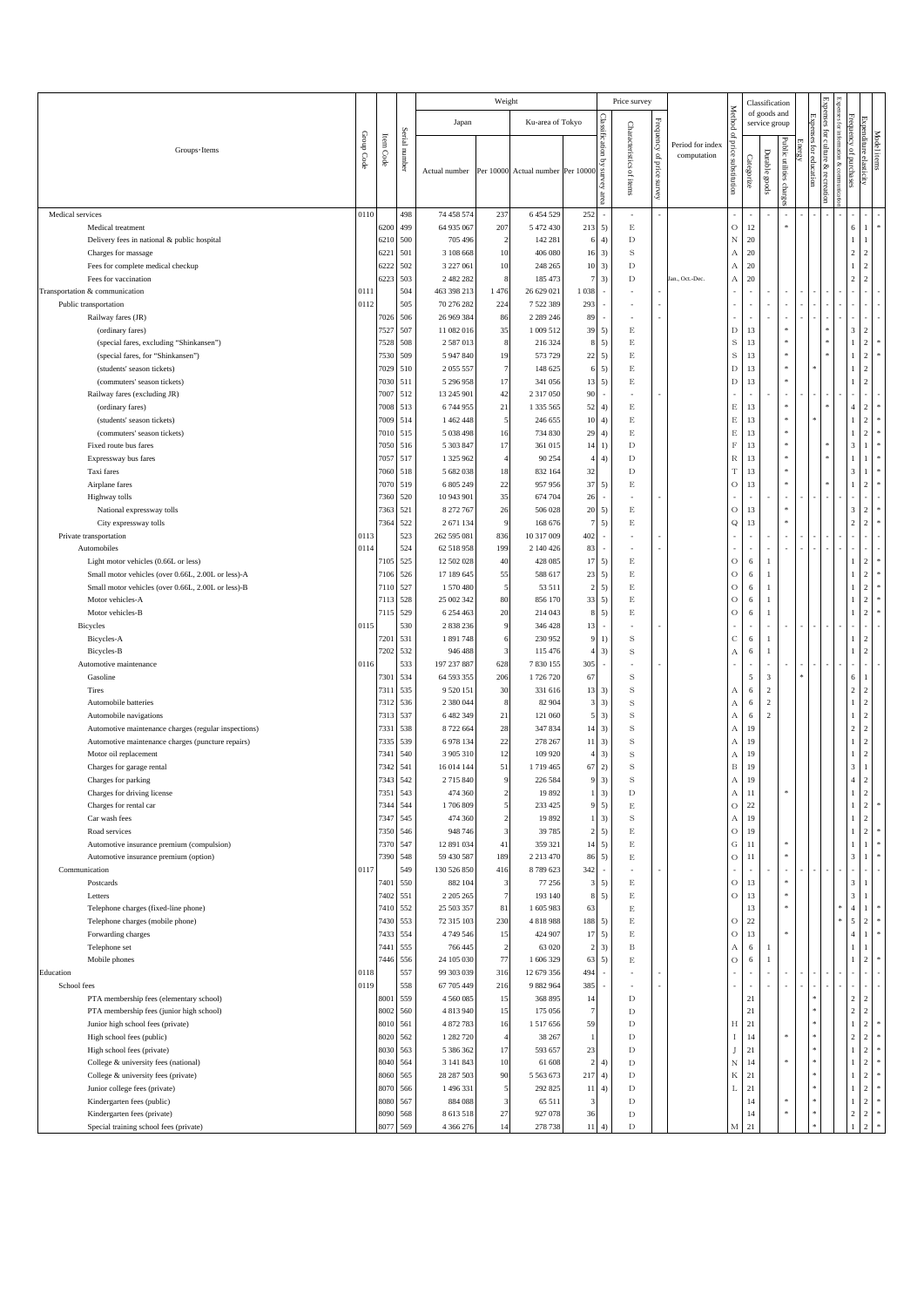|                                                            |            |              |               |                          | Weight                           |                                   |                                  |                                  | Price survey               |                              |                                 |                         |                | Classification                     |                          |        |               |                                             |                              |                                  |  |
|------------------------------------------------------------|------------|--------------|---------------|--------------------------|----------------------------------|-----------------------------------|----------------------------------|----------------------------------|----------------------------|------------------------------|---------------------------------|-------------------------|----------------|------------------------------------|--------------------------|--------|---------------|---------------------------------------------|------------------------------|----------------------------------|--|
|                                                            |            |              |               | Japan                    |                                  | Ku-area of Tokyo                  |                                  |                                  |                            |                              |                                 | Method                  |                | of goods and<br>service group      |                          |        | Expenses      |                                             | Expenses<br>for info         |                                  |  |
| Groups · Items                                             | Group Code | Item Code    | Serial number | Actual number            |                                  | Per 10000 Actual number Per 10000 |                                  | Classification by survey<br>area | Characteristics of items   | Frequency<br>of price survey | Period for index<br>computation | ٩<br>price substitution | Categorize     | Durable goods                      | Public utilities charge: | Energy | for education | omation & com<br>culture<br>۶<br>recreation | Frequency of purchases       | Expenditure elasticity           |  |
| School textbooks & reference books for study               | 0120       |              | 570           | 2 536 232                | 8                                | 187828                            |                                  | ×.                               | ×,                         |                              |                                 |                         |                |                                    | $\overline{\phantom{a}}$ |        |               |                                             |                              |                                  |  |
| School textbooks                                           |            | 8110         | 571           | 1 233 400                | $\overline{4}$                   | 93 914                            | 4                                | 5)                               | $\mathop{\hbox{\bf E}}$    |                              |                                 | $\circ$                 | $\,$ 8 $\,$    | $\mathfrak z$                      | $\ast$                   |        |               |                                             | 1                            | $\overline{2}$                   |  |
| Reference books for study                                  |            | 8100         | 572           | 1 302 832                | $\overline{4}$                   | 93 914                            | 4                                | 5)                               | $\mathop{\hbox{\bf E}}$    |                              |                                 | $\circ$                 | 8              | $\mathfrak{Z}$                     |                          |        |               |                                             | $\mathbf{1}$                 | $\overline{c}$                   |  |
| Tutorial fees                                              | 0121       |              | 573           | 29 061 358               | 93                               | 2 608 564                         | 102                              | ×.                               |                            |                              |                                 |                         | ٠              | ×.                                 | ٠                        |        |               |                                             |                              |                                  |  |
| (elementary school)                                        |            | 8203<br>8201 | 574<br>575    | 7934058<br>12 480 422    | 25<br>40                         | 1 1 3 6 7 3 9<br>661 908          | 44<br>26                         | 3)<br>3)                         | $\mathbf D$<br>$\mathbf D$ |                              |                                 | А<br>А                  | 21<br>21       |                                    |                          |        |               |                                             | 1<br>$\sqrt{2}$              | 2<br>2                           |  |
| (junior high school)<br>(high school & preparatory school) |            | 8204         | 576           | 8 6 4 6 8 7 8            | 28                               | 809 917                           | 32                               | 4)                               | $\mathbf D$                |                              |                                 | $_{\rm N}$              | 21             |                                    |                          |        |               |                                             |                              | 2                                |  |
| Culture & recreation                                       | 0122       |              | 577           | 310 444 582              | 989                              | 26 813 930                        | 1045                             | $\overline{\phantom{a}}$         |                            |                              |                                 |                         |                |                                    |                          |        |               |                                             |                              |                                  |  |
| Recreational durable goods                                 | 0123       |              | 578           | 18 581 565               | 59                               | 1 535 351                         | 60                               | ×                                |                            |                              |                                 |                         | ٠              | $\sim$                             |                          |        |               |                                             |                              |                                  |  |
| TV sets                                                    |            | 9013         | 579           | 4757668                  | 15                               | 329 241                           | 13                               | 3)                               | B                          |                              |                                 | А                       | 6              | $\mathbf{1}$                       |                          |        |               |                                             | 1                            |                                  |  |
| Mobile audio players                                       |            | 9033         | 580           | 303 506                  | $\overline{1}$                   | 17 18 6                           | $\mathbf{1}$                     | 3)                               | $\,$ S                     |                              |                                 | А                       | 6              | $\mathbf{1}$                       |                          |        |               |                                             | 1                            | 2                                |  |
| Electronic dictionaries                                    |            | 9082         | 581           | 382 042                  |                                  | 31 155                            | $\mathbf{1}$                     | 3)                               | B                          |                              |                                 | А                       | 6              | $\mathbf{1}$                       |                          |        |               |                                             | $\mathbf{1}$                 | 2                                |  |
| Video recorders                                            |            | 9034         | 582           | 1 3 2 1 8 4 1            | $\overline{4}$                   | 113 063                           | $\overline{4}$                   | 3)                               | $\, {\bf B}$               |                              |                                 | А                       | 6              | $\mathbf{1}$                       |                          |        |               |                                             | $\mathbf{1}$                 | $\overline{c}$                   |  |
| Personal computers (desktop)                               |            | 9078         | 583           | 2 492 883                | 8                                | 242 710                           | 9                                | 5)                               | POS                        |                              |                                 | $\circ$                 | 6              | $\mathbf{1}$                       |                          |        |               |                                             | $\,1$                        | 2                                |  |
| Personal computers (notes)                                 |            | 9079         | 584           | 4 3 6 2 5 3 6            | 14                               | 424 742                           | $17\,$                           | 5)                               | POS                        |                              |                                 | $\circ$                 | 6              | $\mathbf{1}$                       |                          |        |               |                                             | $\mathbf{1}$                 | $\overline{c}$                   |  |
| PC printers<br>Cameras                                     |            | 9081<br>9043 | 585<br>586    | 623 432<br>1 292 652     | $\overline{2}$<br>$\overline{4}$ | 60 677<br>112 159                 | $\overline{2}$<br>$\overline{4}$ | 3)<br>5)                         | S<br>POS                   |                              |                                 | А<br>$\bigcirc$         | 6<br>6         | $\mathbf{1}$<br>$\mathbf{1}$       |                          |        |               |                                             | $\mathbf{1}$<br>$\mathbf{1}$ | 2<br>$\overline{c}$              |  |
| Video cameras                                              |            | 9042         | 587           | 578 943                  | $\overline{2}$                   | 51 557                            | $\overline{2}$                   | 3)                               | $\, {\bf B}$               |                              |                                 | $_{\rm A}$              | 6              | $\mathbf{1}$                       |                          |        |               |                                             | 1                            | 2                                |  |
| Pianos                                                     |            | 9051         | 588           | 1483791                  | 5                                | 111 254                           | $\overline{4}$                   | 5)                               | $\mathop{\hbox{\bf E}}$    |                              |                                 | $\rm{O}$                | 6              | $\mathbf{1}$                       |                          |        |               |                                             | 1                            | $\overline{c}$                   |  |
| Desks                                                      |            | 9061         | 589           | 982 271                  | $\overline{\mathbf{3}}$          | 41 607                            | $\overline{2}$                   | 3)                               | S                          |                              | Jan.-Feb., Dec.                 | А                       | 6              | $\mathbf{1}$                       |                          |        |               |                                             |                              | 2                                |  |
| Recreational goods                                         | 0128       |              | 590           | 65 856 101               | 210                              | 4 659 218                         | 182                              | ×                                |                            |                              |                                 |                         |                |                                    |                          |        |               |                                             |                              |                                  |  |
| Stationery                                                 | 0129       |              | 591           | 6 844 342                | 22                               | 513 746                           | 20                               | $\overline{\phantom{a}}$         |                            |                              |                                 |                         |                |                                    |                          |        |               |                                             |                              |                                  |  |
| Ball-point pens                                            |            | 9111         | 592           | 1548039                  | 5                                | 114 849                           | $\overline{4}$                   | 3)                               | $\mathbf C$                |                              |                                 | А                       | 6              | $\sqrt{3}$                         |                          |        |               |                                             | $\overline{\mathbf{3}}$      | $\overline{2}$                   |  |
| <b>Notebooks</b>                                           |            | 9121         | 593           | 3754839                  | 12                               | 297 378                           | 12                               |                                  | $\mathbf C$                |                              |                                 |                         | 6              | $\mathfrak{Z}$                     |                          |        |               |                                             | $\overline{4}$               | 2                                |  |
| Scissors                                                   |            | 9129         | 594           | 1 541 464                | 5                                | 101 519                           | $\overline{4}$                   | 3)                               | $\mathbf C$                |                              |                                 | А                       | 6              | $\sqrt{2}$                         |                          |        |               |                                             | $\mathbf{1}$                 | $\overline{c}$                   |  |
| Sporting goods                                             | 0130       |              | 595           | 16 450 890               | 52                               | 1 346 343                         | 52                               | $\overline{\phantom{a}}$         |                            |                              |                                 |                         |                |                                    |                          |        |               |                                             |                              |                                  |  |
| Golf clubs                                                 |            | 9142         | 596<br>597    | 2 507 066                | $\,$ 8                           | 406 565                           | 16                               | 3)                               | С                          |                              |                                 | А                       | 6              | $\sqrt{2}$                         |                          |        |               |                                             | 1                            | $\overline{2}$                   |  |
| <b>Baseball</b> gloves<br>Tennis rackets                   |            | 9141<br>9143 | 598           | 281888<br>561 725        | $\overline{1}$<br>$\overline{2}$ | 18 637<br>37 274                  |                                  | 2)<br>3)                         | S<br>$\mathbf C$           |                              |                                 | $_{\rm B}$<br>А         | 6<br>6         | $\sqrt{2}$<br>$\,2\,$              |                          |        |               |                                             | 1<br>$\mathbf{1}$            | 2<br>2                           |  |
| Fishing rods                                               |            | 9144         | 599           | 3 370 382                | 11                               | 223 643                           | 9                                | 3)                               | $\,$ S                     |                              |                                 | А                       | 6              | $\,2\,$                            |                          |        |               |                                             | $\mathbf{1}$                 | $\overline{c}$                   |  |
| Pants for exercise                                         |            | 9145         | 600           | 4 864 914                | 15                               | 330 112                           | 13                               | 3)                               | S                          |                              |                                 | $_{\rm A}$              | $\overline{4}$ | $\,2\,$                            |                          |        |               |                                             | $\sqrt{3}$                   | 2                                |  |
| Swimming suits                                             |            | 9149         | 601           | 1945965                  | 6                                | 132 045                           | 5                                | 3)                               | $\,$ S                     |                              |                                 | А                       | $\overline{4}$ | $\,2\,$                            |                          |        |               |                                             | $\mathbf{1}$                 | 2                                |  |
| Athletic shoes                                             |            | 9140         | 602           | 2918950                  | 9                                | 198 067                           | 8                                | 3)                               | $\mathbf S$                |                              |                                 | $_{\rm A}$              | 6              | $\,2\,$                            |                          |        |               |                                             | $\mathbf{1}$                 | $\overline{2}$                   |  |
| Toys                                                       | 0131       |              | 603           | 6 744 450                | 21                               | 427 742                           | $17\,$                           | ×                                |                            |                              |                                 |                         | ×,             | $\sim$                             |                          |        |               |                                             |                              |                                  |  |
| Computer games for domestic use (stationary)               |            | 9154         | 604           | 366 319                  | -1                               | 12858                             | -1                               | 3)                               | S                          |                              |                                 | $_{\rm A}$              | 6              | $\,2\,$                            |                          |        |               |                                             | $\mathbf{1}$                 | 2                                |  |
| Computer games for domestic use (portable)                 |            | 9155         | 605           | 366 319                  | $\overline{1}$                   | 12858                             |                                  | 3)                               | $\rm S$                    |                              |                                 | $_{\rm A}$              | 6              | $\overline{2}$                     |                          |        |               |                                             | 1                            | 2                                |  |
| Game softwares                                             |            | 9156         | 606           | 1 147 122                | $\overline{4}$                   | 70 946                            | 3                                | 3)                               | S                          |                              |                                 | А                       | 6              | $\,2\,$                            |                          |        |               |                                             | $\mathbf{1}$                 | 2                                |  |
| Dolls                                                      |            | 9151         | 607           | 972 940<br>1459407       | 3<br>5                           | 66 216                            | 3                                | 3)                               | $\mathbf C$<br>$\mathbf C$ |                              |                                 | $_{\rm A}$              | 6              | $\,2\,$<br>$\sqrt{2}$              |                          |        |               |                                             | $\mathbf{1}$<br>$\mathbf{1}$ | 2                                |  |
| Toy cars<br><b>Building blocks</b>                         |            | 9152<br>9153 | 608<br>609    | 2 432 343                | 8                                | 99 324<br>165 540                 | 4<br>$\epsilon$                  | 3)<br>3)                         | $\mathbf C$                |                              |                                 | A<br>А                  | 6<br>6         | $\sqrt{2}$                         |                          |        |               |                                             | $\mathbf{1}$                 | 2<br>$\overline{2}$              |  |
| Cut flowers                                                | 0132       |              | 610           | 9 580 325                | 31                               | 658 900                           | 26                               | $\sim$                           |                            |                              |                                 |                         |                | $\sim$                             |                          |        |               |                                             |                              |                                  |  |
| (Carnations)                                               |            | 9181         | 611           | 2 395 084                | $\,$ 8                           | 164 725                           | 6                                | 3)                               | А                          | $\ast$                       |                                 | А                       | $\mathbf{1}$   | $\sqrt{3}$                         |                          |        |               |                                             | $\overline{\mathbf{3}}$      | $\overline{2}$                   |  |
| (Chrysanthemums)                                           |            | 9182         | 612           | 4 790 157                | 15                               | 329 450                           | 13                               | 3)                               | А                          | $\ast$                       |                                 | $\boldsymbol{A}$        | $\overline{1}$ | $\mathfrak z$                      |                          |        |               |                                             | $\overline{4}$               | 2                                |  |
| (Roses)                                                    |            | 9183         | 613           | 2 395 084                | 8                                | 164 725                           | 6                                | 3)                               | А                          | $\ast$                       |                                 | $_{\rm A}$              | 1              | $\sqrt{3}$                         |                          |        |               |                                             | $\overline{\mathbf{3}}$      | $\overline{2}$                   |  |
| Other recreational goods                                   | 0133       |              | 614           | 26 236 094               | 84                               | 1712487                           | 67                               | $\sim$                           |                            |                              |                                 |                         | ×,             | $\sim$                             |                          |        |               |                                             |                              |                                  |  |
| Recordable disc media                                      |            | 9198         | 615           | 387 925                  |                                  | 28 949                            | $\mathbf{1}$                     | 3)                               | $\mathbf C$                |                              |                                 | А                       | 6              | $\overline{c}$                     |                          |        |               |                                             | 1                            | $\overline{2}$                   |  |
| Memory cards                                               |            | 9199         | 616           | 387 925                  | -1                               | 28 9 49                           | $\mathbf{1}$                     | 3)                               | $\,$ S                     |                              |                                 | $_{\rm A}$              | 6              | $\overline{2}$                     |                          |        |               |                                             |                              | $1 \mid 2$                       |  |
| Compact discs<br>Video softwares                           |            | 9172<br>9174 | 617           | 1 136 028                | $\overline{4}$<br>$\overline{4}$ | 100 303                           | $\overline{4}$<br>$\overline{4}$ | 5)                               | $\mathop{\hbox{\bf E}}$    |                              |                                 | $\rm{O}$                | 6              | $\sqrt{2}$<br>$\overline{2}$       |                          |        |               |                                             | $\mathbf{1}$                 | $1 \quad 2$<br>$\overline{2}$    |  |
| Pet foods (dog foods)                                      |            | 9193         | 618<br>619    | 1 136 028<br>3 827 404   | 12                               | 100 303<br>292 663                | $11\,$                           | 3)<br>3)                         | $\,$ S<br>$\mathbf S$      |                              |                                 | $_{\rm A}$<br>А         | 6<br>6         | $\sqrt{3}$                         |                          |        |               |                                             | $\ensuremath{\mathbf{3}}$    | $\mathbf{1}$                     |  |
| Pet foods (cat foods)                                      |            | 9196         | 620           | 3 061 920                | 10                               | 234 131                           | 9                                | 3)                               | $\,$ S                     |                              |                                 | $_{\rm A}$              | 6              | $\sqrt{3}$                         |                          |        |               |                                             |                              | 3 <sup>1</sup><br>$\overline{1}$ |  |
| Pet toilet supplies                                        |            | 9185         | 621           | 3738137                  | 12                               | 293 569                           | $1\,1$                           | 3)                               | $\mathbf C$                |                              |                                 | $\boldsymbol{A}$        | 6              | $\sqrt{3}$                         |                          |        |               |                                             | $\sqrt{2}$                   | 2                                |  |
| Potted plants                                              |            | 9184         | 622           | 4 300 958                | 14                               | 212 022                           | 8                                | 3)                               | $\,$ S                     |                              |                                 | А                       | 1              | 3                                  |                          |        |               |                                             |                              | $4 \overline{2}$                 |  |
| Gardening earth                                            |            | 9190         | 623           | 1763036                  | 6                                | 48 276                            | $\overline{2}$                   | 3)                               | $\,$ S                     |                              |                                 | $_{\rm A}$              | 6              | $\sqrt{3}$                         |                          |        |               |                                             | $\mathbf{3}$                 | $\sqrt{2}$                       |  |
| Horticultural fertilizer                                   |            | 9189         | 624           | 2 644 562                | 8                                | 72414                             | 3                                | 3)                               | $\,$ S                     |                              |                                 | $_{\rm A}$              | 6              | $\sqrt{3}$                         |                          |        |               |                                             |                              | $3 \mid 2$                       |  |
| <b>Batteries</b>                                           |            | 9195         | 625           | 1 660 689                | 5                                | 119 874                           | 5                                |                                  | $\mathbf C$                |                              |                                 |                         | 6              | $\sqrt{3}$                         |                          |        |               |                                             | $\overline{\mathbf{3}}$      | -1                               |  |
| Ink cartridges for printer                                 |            | 9128         | 626           | 2 191 482                | $\overline{7}$                   | 181034                            | 7                                | 3)                               | $\mathbf C$                |                              |                                 | А                       | 6              | $\sqrt{3}$                         |                          |        |               |                                             | $\sqrt{2}$                   | $\overline{c}$                   |  |
| Books & other reading materials                            | 0134       |              | 627           | 40 075 190               | 128                              | 3 140 431                         | 122                              | $\overline{\phantom{a}}$         |                            |                              |                                 |                         |                |                                    |                          |        |               |                                             |                              |                                  |  |
| Newspapers                                                 | 0135       | 9200         | 628<br>629    | 27 780 345<br>27 780 345 | 88<br>88                         | 2 080 494<br>2 080 494            | 81<br>81                         | ×<br>$\overline{\phantom{a}}$    |                            |                              |                                 |                         | ٠<br>×,        | $\sim$<br>$\overline{\phantom{a}}$ |                          |        |               |                                             | ×                            |                                  |  |
| Newspapers<br>(regional)                                   |            | 9204         | 630           | 10 908 338               | 35                               | 104 025                           | 4                                |                                  | $\mathbf D$                |                              |                                 |                         | $\,$ 8 $\,$    | $\mathbf{3}$                       |                          |        |               |                                             | $_{\rm 3}$                   |                                  |  |
| (national)                                                 |            | 9205         | 631           | 16 872 007               | 54                               | 1976469                           | 77                               | 5)                               | $\mathop{\hbox{\bf E}}$    |                              |                                 | O                       | 8              | $\overline{\mathbf{3}}$            |                          |        |               |                                             | $\overline{4}$               |                                  |  |
| Magazines                                                  | 0136       |              | 632           | 3 474 990                | 11                               | 267 420                           | $10\,$                           | $\overline{\phantom{a}}$         |                            |                              |                                 |                         |                | $\sim$                             |                          |        |               |                                             | ×,                           |                                  |  |
| Monthly magazines                                          |            | 9226         | 633           | 2779998                  | 9                                | 213 936                           | $\bf8$                           | 5)                               | $\mathbf E$                |                              |                                 | $\circ$                 | 8              | $\overline{\mathbf{3}}$            |                          |        |               |                                             | $\mathbf{3}$                 | 2                                |  |
| Weekly magazines                                           |            | 9230         | 634           | 694 992                  | $\overline{2}$                   | 53 4 8 4                          | $\overline{2}$                   | 5)                               | $\mathop{\hbox{\bf E}}$    |                              |                                 | $\rm{O}$                | $\,$ 8 $\,$    | $\overline{\mathbf{3}}$            |                          |        |               |                                             | $\ensuremath{\mathfrak{Z}}$  | $\overline{c}$                   |  |
| <b>Books</b>                                               | 0137       |              | 635           | 8 8 1 9 8 5 5            | 28                               | 792 517                           | 31                               | $\overline{\phantom{a}}$         |                            |                              |                                 |                         | ٠              | $\overline{\phantom{a}}$           |                          |        |               |                                             | ÷                            |                                  |  |
| Dictionaries                                               |            | 9251         | 636           | 367 495                  | -1                               | 33 022                            | $\mathbf{1}$                     | 5)                               | E                          |                              |                                 | $\rm{O}$                | $\,$ 8 $\,$    | $\sqrt{2}$                         |                          |        |               | *.                                          | $\,1\,$                      | $\overline{2}$                   |  |
| Books-A                                                    |            | 9261         | 637           | 3 307 447                | 11                               | 297 194                           | 12                               | 5)                               | E                          |                              |                                 | $\circ$                 | 8              | $\sqrt{2}$                         |                          |        |               | ×.                                          | $\mathfrak z$                | 2                                |  |
| Books-B                                                    |            | 9263         | 638           | 5 144 9 13               | 16                               | 462 301                           | 18                               | 5)                               | $\mathop{\hbox{\bf E}}$    |                              |                                 | $\circ$                 | 8              | $\,2\,$                            |                          |        |               |                                             | $\overline{\mathbf{3}}$      |                                  |  |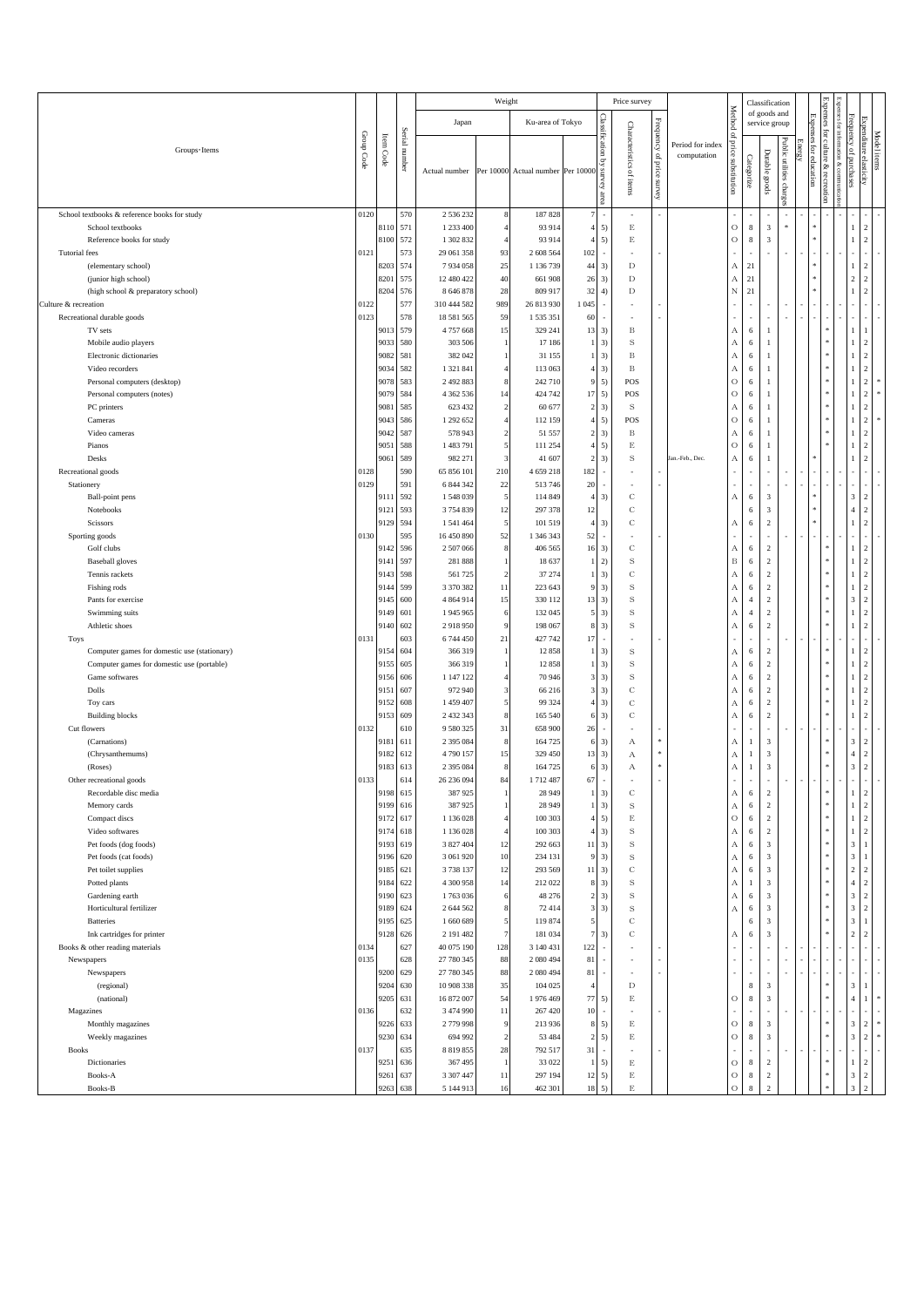|                                                                    |            |              |               |                             | Weight         |                                  |                         |                | Price survey                 |                    |                  |                                      |                          | Classification                            |                         |       |                                |                                 |                                  |                          |             |
|--------------------------------------------------------------------|------------|--------------|---------------|-----------------------------|----------------|----------------------------------|-------------------------|----------------|------------------------------|--------------------|------------------|--------------------------------------|--------------------------|-------------------------------------------|-------------------------|-------|--------------------------------|---------------------------------|----------------------------------|--------------------------|-------------|
|                                                                    |            |              |               |                             |                | Ku-area of Tokyo                 |                         |                |                              |                    |                  | Method                               |                          | of goods and                              |                         |       | Expenses                       | Expenses for information & comm |                                  |                          |             |
|                                                                    |            |              |               | Japan                       |                |                                  |                         | Classification | Characteristics of items     | Frequency of price |                  | $\Omega$                             |                          | service group                             |                         |       | Expenses                       |                                 | Frequency of purchases           | Expenditure elasticity   |             |
| Groups · Items                                                     | Group Code | Item Code    | Serial number |                             |                |                                  |                         |                |                              |                    | Period for index |                                      |                          |                                           | Public utilities charge | ancry | for culture & recreation       |                                 |                                  |                          | Model items |
|                                                                    |            |              |               |                             |                |                                  |                         | ड्             |                              |                    | computation      | price substitution                   |                          | Durable goods                             |                         |       | for education                  |                                 |                                  |                          |             |
|                                                                    |            |              |               | Actual number               |                | Per 10000 Actual number Per 1000 |                         | survey         |                              |                    |                  |                                      | Categorize               |                                           |                         |       |                                |                                 |                                  |                          |             |
|                                                                    |            |              |               |                             |                |                                  |                         |                |                              | <b>RayTuey</b>     |                  |                                      |                          |                                           |                         |       |                                |                                 |                                  |                          |             |
|                                                                    |            |              |               |                             |                |                                  |                         | area           |                              |                    |                  |                                      |                          |                                           |                         |       |                                |                                 |                                  |                          |             |
| Recreational services                                              | 0138       |              | 639           | 185 931 726                 | 592            | 17 478 930                       | 681                     |                |                              |                    |                  |                                      |                          |                                           |                         |       |                                |                                 |                                  |                          |             |
| Hotel charges                                                      | 0139       |              | 640           | 35 343 186                  | 113            | 3797047                          | 148                     |                |                              |                    |                  |                                      | ä,                       |                                           |                         |       |                                |                                 |                                  |                          |             |
| Hotel charges                                                      |            | 9300         | 641           | 35 343 186                  | 113            | 3797047                          | 148                     |                | commodati                    |                    |                  | $\circ$                              | $22\,$                   |                                           |                         |       |                                |                                 | $\overline{c}$                   | $\,2\,$                  | $\ast$      |
| Charges for package tours<br>Charges for package tours to overseas | 0177       | 9305         | 642<br>643    | 13 202 640<br>13 202 640    | 42<br>42       | 1968 143<br>1968 143             | 77<br>77                | ×<br>5)        | E                            |                    |                  | $\circ$                              | ×,<br>$22\,$             |                                           | ٠                       |       |                                |                                 | 1                                | ×.<br>$\,2$              |             |
| Lesson fees                                                        | 0140       |              | 644           | 32 428 476                  | 103            | 2901896                          | 113                     |                | ×,                           |                    |                  |                                      | ٠                        |                                           |                         |       |                                |                                 |                                  |                          |             |
| (English conversation school)                                      |            | 9328         | 645           | 3 630 945                   | 12             | 372 245                          | 15                      | 3)             | $\mathbf S$                  |                    |                  | А                                    | $22\,$                   |                                           |                         |       |                                |                                 | 1.                               | $\,2$                    |             |
| (calligraphy school)                                               |            | 9329         | 646           | 2 869 775                   | 9              | 193 406                          |                         | 3)             | $\rm S$                      |                    |                  | А                                    | $22\,$                   |                                           |                         |       |                                |                                 | $\overline{c}$                   | $\,2\,$                  |             |
| (music school)                                                     |            | 9326         | 647           | 6 135 854                   | 20             | 500 10                           | 19                      | 3)             | $\mathbf S$                  |                    |                  | $\boldsymbol{A}$                     | $22\,$                   |                                           |                         |       |                                |                                 | $\overline{c}$                   | $\,2\,$                  |             |
| (dancing school)                                                   |            | 9319         | 648           | 4 107 104                   | 13             | 491 202                          | 19                      | 3)             | $\rm S$                      |                    |                  | $_{\rm A}$                           | $22\,$                   |                                           |                         |       |                                |                                 | $\overline{2}$                   | $\,2\,$                  |             |
| (swimming school)                                                  |            | 9313         | 649           | 11 483 011                  | 37             | 1 083 558                        | 42                      | 3)             | $\,$ S                       |                    |                  | $\boldsymbol{A}$                     | $22\,$                   |                                           |                         |       |                                |                                 | 3                                | $\,2$                    |             |
| (cooking school)                                                   |            | 9317         | 650           | 576 213                     | $\overline{2}$ | 52 600                           | 2                       | 3)             | $\,$ S                       |                    |                  | А                                    | $22\,$                   |                                           |                         |       |                                |                                 | 1.                               | $\,2$                    |             |
| Lesson fees, driving school<br>Other recreational services         | 0141       | 9320         | 651<br>652    | 3 625 574<br>104 957 424    | 12<br>334      | 208 781<br>8 8 1 1 8 4 4         | 343                     | 4)<br>×        | D<br>ä,                      |                    |                  | $_{\rm N}$                           | $22\,$<br>×,             |                                           |                         |       |                                |                                 |                                  | $\,2\,$                  |             |
| Charges for TV license                                             | 0142       |              | 653           | 25 178 090                  | $80\,$         | 1889893                          | 74                      |                | ×,                           |                    |                  |                                      |                          |                                           |                         |       |                                |                                 |                                  |                          |             |
| Charges for NHK TV license                                         |            | 9330         | 654           | 13 112 312                  | 42             | 902 063                          | 35                      | 5)             | E                            |                    |                  | $_{\rm P}$                           | 15                       |                                           | $\ast$                  |       |                                |                                 | 3                                | $\mathbf{1}$             |             |
| Charges for cable TV license                                       |            | 9368         | 655           | 10 316 152                  | 33             | 847 894                          | 33                      | 3)             | D                            |                    |                  | А                                    | 15                       |                                           | $\frac{1}{2}$           |       |                                |                                 | 3                                | -1                       |             |
| Charges for other TV licenses                                      |            | 9367         | 656           | 1749 626                    | 6              | 139 936                          |                         | 5)             | $\mathop{\hbox{\bf E}}$      |                    |                  | $\circ$                              | 15                       |                                           |                         |       |                                |                                 | $\overline{c}$                   | $\boldsymbol{2}$         |             |
| Admission & game charges                                           | 0143       |              | 657           | 40 139 549                  | 128            | 4 008 265                        | 156                     | ×.             | ٠                            |                    |                  |                                      | ٠                        |                                           | ٠                       |       |                                |                                 |                                  |                          |             |
| Admission to movies                                                |            | 9341         | 658           | 3 651 372                   | 12             | 403 960                          | 16                      | 5)             | E                            |                    |                  | $\mathcal O$                         | $22\,$                   |                                           |                         |       |                                |                                 | $\overline{2}$                   | $\,2$                    |             |
| Admission to theater                                               |            | 9342         | 659           | 3 651 372                   | 12             | 403 960                          | 16                      | 5)             | E                            |                    |                  | $\bigcirc$                           | $22\,$                   |                                           |                         |       |                                |                                 | 1                                | $\,2\,$                  |             |
| Admission to soccer                                                |            | 9345         | 660           | 441 777                     |                | 28 558                           |                         | 5)             | $\mathop{\hbox{\bf E}}$      |                    |                  | $\circ$                              | $22\,$                   |                                           |                         |       |                                |                                 |                                  | $\,2\,$                  |             |
| Admission to professional baseball games                           |            | 9350         | 661           | 1 298 307                   |                | 85 673                           | 3                       | 5)             | E                            |                    |                  | $\circ$                              | $22\,$                   |                                           |                         |       |                                |                                 | $\mathbf{1}$                     | $\,2\,$                  |             |
| Charges for practicing golf<br>Charges for playing golf            |            | 9353<br>9357 | 662<br>663    | 2 3 2 0 6 0 0<br>10 056 916 | 7<br>32        | 221 322<br>995 948               | 39                      | 3)<br>4)       | S<br>D                       |                    |                  | А<br>$_{\rm N}$                      | $22\,$<br>$22\,$         |                                           |                         |       |                                |                                 | 1<br>$\overline{2}$              | $\,2\,$<br>$\,2\,$       |             |
| Game charges, bowling                                              |            | 9361         | 664           | 1494216                     | 5              | 171 377                          |                         | 2)             | D                            |                    |                  | $\, {\bf B}$                         | $22\,$                   |                                           |                         |       |                                |                                 | 1                                | $\,2\,$                  |             |
| Swimming pool charges                                              |            | 9359         | 665           | 1494216                     | 5              | 171 377                          | $\overline{7}$          | 3)             | D                            |                    |                  | $_{\rm A}$                           | 15                       |                                           |                         |       |                                |                                 | $\mathbf{1}$                     | $\,2\,$                  |             |
| Fitness club fees                                                  |            | 9362         | 666           | 5 260 660                   | 17             | 642 890                          | 25                      | 3)             | S                            |                    |                  | А                                    | $22\,$                   |                                           |                         |       |                                |                                 | $\overline{2}$                   | $\,2\,$                  |             |
| Admission fees to cultural establishments                          |            | 9374         | 667           | 2 837 514                   | 9              | 243 010                          |                         | 4)             | $D \cdot E$                  |                    |                  | $_{\rm N}$                           | 15                       |                                           |                         |       |                                |                                 | $\overline{2}$                   | $\,2\,$                  |             |
| Admission fees to theme parks                                      |            | 9372         | 668           | 6 269 844                   | 20             | 541 354                          | 21                      | 5)             | E                            |                    |                  | $\circ$                              | 22                       |                                           |                         |       |                                |                                 | 1                                | $\,2\,$                  |             |
| "Karaoke" room charges                                             |            | 9395         | 669           | 1 362 755                   | $\overline{4}$ | 98 836                           |                         | 3)             | $\rm S$                      |                    |                  | $_{\rm A}$                           | $22\,$                   |                                           |                         |       |                                |                                 | $\overline{2}$                   | $\,2\,$                  |             |
| Other recreational services                                        | 0144       |              | 670           | 39 639 785                  | 126            | 2913686                          | 114                     |                |                              |                    |                  |                                      |                          |                                           |                         |       |                                |                                 |                                  |                          |             |
| Photo processing charges                                           |            | 9382         | 671           | 3 5 10 8 67                 | 11             | 319 847                          | 12                      |                | С                            |                    |                  |                                      | $22\,$                   |                                           |                         |       |                                |                                 | $\overline{2}$                   | $\,2\,$                  |             |
| Charges for video rental                                           |            | 9391<br>9397 | 672<br>673    | 1 243 420<br>24 799 099     | 4<br>79        | 112 144<br>1760342               |                         | 3)<br>4)       | $_{\rm B}$                   |                    |                  | А<br>$_{\rm N}$                      | $22\,$<br>$22\,$         |                                           |                         |       |                                |                                 | $\overline{2}$<br>$\overline{4}$ | $\,2\,$<br>$\,2\,$       |             |
| Internet connection charges<br>Charges for web content             |            | 9403         | 674           | 1490232                     | 5              | 121 147                          | 69                      | 5)             | $\mathop{\hbox{\bf E}}$<br>E |                    |                  | $\circ$                              | $22\,$                   |                                           |                         |       |                                |                                 | 1.                               | $\,2\,$                  |             |
| Veterinary surgeon fees                                            |            | 9396         | 675           | 6 0 5 6 4 4 5               | 19             | 433 570                          | 17                      | 3)             | $\rm S$                      |                    |                  | А                                    | $22\,$                   |                                           |                         |       |                                |                                 | $\overline{2}$                   | $\,2$                    |             |
| Grooming parlor fees                                               |            | 9188         | 676           | 2 539 722                   | 8              | 166 636                          |                         | 3)             | $\mathbf S$                  |                    |                  | $\boldsymbol{A}$                     | $22\,$                   |                                           |                         |       |                                |                                 | 1                                | $\,2\,$                  |             |
| Miscellaneous                                                      | 0145       |              | 677           | 180 060 986                 | 574            | 13 399 833                       | 522                     |                |                              |                    |                  |                                      |                          |                                           |                         |       |                                |                                 |                                  |                          |             |
| Personal care services                                             | 0146       |              | 678           | 37 057 751                  | 118            | 3 042 530                        | 119                     | ×              | ٠                            |                    |                  |                                      | ٠                        |                                           | ٠                       |       | $\overline{\phantom{a}}$       |                                 |                                  |                          |             |
| Bathing charges                                                    |            | 9504         | 679           | 4 5 4 2 3 1 9               | 14             | 228 712                          |                         | 4)             | D                            |                    |                  | Ν                                    | 19                       |                                           |                         |       |                                |                                 | 3                                | $\mathbf{1}$             |             |
| Charges for barbers' services                                      |            | 9511         | 680           | 9 2 3 4 6 2 5               | 29             | 605 556                          | 24                      | 3)             | А                            |                    |                  | А                                    | 19                       |                                           |                         |       |                                |                                 | 3                                | 1                        |             |
| Permanent wave charges                                             |            | 9521         | 681           | 6923378                     | $22\,$         | 675 624                          | 26                      | 3)             | А                            |                    |                  | А                                    | 19                       |                                           |                         |       |                                |                                 | $\overline{c}$                   | $\mathbf{1}$             |             |
| Haircut charges<br>Hair dyeing charges                             |            | 9531<br>9532 | 682<br>683    | 9 451 672<br>3 9 9 7 1 5 8  | 30<br>13       | 796 819<br>411 225               | 31<br>16                | 3)<br>3)       | А<br>А                       |                    |                  | $\boldsymbol{A}$<br>$\boldsymbol{A}$ | 19<br>19                 |                                           |                         |       |                                |                                 | $\mathbf{3}$<br>1                | $\mathbf{1}$<br>$\,2$    |             |
| Charges for beauty-treatment                                       |            | 9505         | 684           | 2 908 599                   | $\overline{Q}$ | 324 594                          | 13                      | 3)             | S                            |                    |                  | А                                    | 19                       |                                           |                         |       |                                |                                 |                                  | $\sqrt{2}$               |             |
| Toilet articles                                                    | 0147       |              | 685           | 45 383 296                  | 145            | 3 575 222                        | 139                     | i,             |                              |                    |                  |                                      |                          |                                           |                         |       |                                |                                 |                                  |                          |             |
| Toilet utensils                                                    | 0148       |              | 686           | 2 881 257                   | 9              | 236 009                          | 9                       | ×              | ٠                            |                    |                  |                                      | $\overline{\phantom{a}}$ | ٠                                         | ٠                       |       | ×.<br>$\overline{\phantom{a}}$ |                                 |                                  | $\sim$                   |             |
| Electric shavers                                                   |            | 9602         | 687           | 1 422 564                   |                | 131 448                          | 5                       | 3)             | B                            |                    |                  | А                                    | 6                        | 1                                         |                         |       |                                |                                 | 1                                | $\,2\,$                  |             |
| Toothbrushes                                                       |            | 9611         | 688           | 1458 693                    | 5              | 104 561                          |                         |                | С                            |                    |                  |                                      | 6                        | $\sqrt{3}$                                |                         |       |                                |                                 | $\overline{4}$                   | $\mathbf{1}$             |             |
| Soap & others                                                      | 0149       |              | 689           | 12 769 282                  | 41             | 894 739                          | 35                      |                | ×                            |                    |                  |                                      | ×,                       | $\overline{\phantom{a}}$                  |                         |       | $\overline{\phantom{a}}$       |                                 |                                  | $\overline{\phantom{a}}$ |             |
| Toilet soap                                                        |            | 9621         | 690           | 804 398                     | 3              | 59 873                           | 2                       |                | А                            |                    |                  |                                      | 6                        | $\ensuremath{\mathbf{3}}$                 |                         |       |                                |                                 | 3 <sup>1</sup>                   | $\,2\,$                  |             |
| Body soap                                                          |            | 9626         | 691           | 2 413 204                   | 8              | 179 620                          | 5                       | 72)            | B<br>$_{\rm B}$              |                    |                  | $_{\rm B}$                           | 6<br>6                   | $\overline{\mathbf{3}}$<br>$\mathbf{3}$   |                         |       |                                |                                 | $\mathbf{3}$<br>3                | $\,2\,$<br>$\,2\,$       |             |
| Facial wash<br>Shampoo                                             |            | 9627<br>9622 | 692<br>693    | 1608799<br>3 161 964        | 5<br>$10\,$    | 119747<br>217 337                |                         | 3)<br>2)       | $_{\rm B}$                   |                    |                  | А<br>$\, {\bf B}$                    | 6                        | 3                                         |                         |       |                                |                                 | 4                                | $\,2\,$                  |             |
| Hair conditioner                                                   |            | 9624         | 694           | 2 2 3 3 3 2 3               | $\overline{7}$ | 148 625                          | 6                       | 2)             | $_{\rm B}$                   |                    |                  | $\, {\bf B}$                         | 6                        | $\mathbf{3}$                              |                         |       |                                |                                 | 3                                | $\,2\,$                  |             |
| Toothpaste                                                         |            | 9623         | 695           | 2 541 594                   | 8              | 169 537                          | $\overline{7}$          | 1)             | $_{\rm B}$                   |                    |                  | $\mathbf C$                          | $\sqrt{6}$               | 3                                         |                         |       |                                |                                 | $\overline{4}$                   | $\mathbf{1}$             |             |
| Cosmetics                                                          | 0150       |              | 696           | 29 732 757                  | 95             | 2 444 474                        | 95                      | ä,             | ×,                           |                    |                  |                                      | ×,                       | ×                                         |                         |       | $\overline{\phantom{a}}$       |                                 |                                  | ٠                        |             |
| Hair styling products                                              |            | 9631         | 697           | 1981587                     | 6              | 177 080                          | 7                       |                | $_{\rm B}$                   |                    |                  |                                      | 6                        | 3                                         |                         |       |                                |                                 | 3                                | $\mathbf{1}$             |             |
| Hair tonic                                                         |            | 9641         | 698           | 1621297                     |                | 144 883                          | 6                       |                | $\, {\bf B}$                 |                    |                  |                                      | $\sqrt{6}$               | $\mathbf{3}$                              |                         |       |                                |                                 | $\mathbf{1}$                     | $\mathbf{1}$             |             |
| Face cream-A                                                       |            | 9650         | 699           | 5 990 095                   | 19             | 520 176                          | 20                      | 5)             | E                            |                    |                  | $\bigcirc$                           | 6                        | $\overline{3}$                            |                         |       |                                |                                 | $\overline{c}$                   | $\overline{c}$           |             |
| Face cream-B                                                       |            | 9652         | 700           | 2 5 6 7 1 8 7               |                | 222 933                          |                         | 3)             | $_{\rm B}$                   |                    |                  | А                                    | 6                        | $\sqrt{3}$                                |                         |       |                                |                                 | 3                                | $\,2\,$                  |             |
| Toilet lotion-A                                                    |            | 9660         | 701           | 4 8 6 3 2 1 1               | 15             | 359 957                          | 14                      | 5)             | E                            |                    |                  | $\bigcirc$                           | $\sqrt{6}$               | $\mathbf{3}$                              |                         |       |                                |                                 | $\overline{c}$                   | $\,2\,$                  |             |
| Toilet lotion-B<br>Milky lotion-A                                  |            | 9661<br>9690 | 702<br>703    | 2 084 231<br>2 133 462      | 7              | 154 267<br>163 575               | 6<br>6                  | 5)             | $_{\rm B}$<br>E              |                    |                  | $\circ$                              | 6<br>6                   | $\ensuremath{\mathbf{3}}$<br>$\mathbf{3}$ |                         |       |                                |                                 | $\overline{2}$<br>1              | $\,2\,$<br>$\,2\,$       |             |
| Milky lotion-B                                                     |            | 9692         | 704           | 533 373                     |                | 40 894                           | $\overline{2}$          | 3)             | $_{\rm B}$                   |                    |                  | А                                    | 6                        | $\mathbf{3}$                              |                         |       |                                |                                 | 1                                | $\,2\,$                  |             |
| Foundation-A                                                       |            | 9670         | 705           | 2 691 307                   |                | 221 101                          | 9                       | 5)             | E                            |                    |                  | $\circ$                              | 6                        | $\mathbf{3}$                              |                         |       |                                |                                 | 1                                | $\,2\,$                  |             |
| Foundation-B                                                       |            | 9672         | 706           | 1 153 420                   |                | 94 758                           |                         | 3)             | $_{\rm B}$                   |                    |                  | $\boldsymbol{A}$                     | 6                        | $\mathbf{3}$                              |                         |       |                                |                                 | $\overline{2}$                   | $\,2\,$                  |             |
| Lipsticks-A                                                        |            | 9680         | 707           | 916 998                     |                | 86 060                           | $\overline{\mathbf{3}}$ | 5)             | E                            |                    |                  | $\bigcirc$                           | 6                        | $\mathbf{3}$                              |                         |       |                                |                                 | $\mathbf{1}$                     | $\,2\,$                  |             |
| Lipsticks-B                                                        |            | 9682         | 708           | 611 329                     |                | 57 373                           | $\overline{2}$          | 3)             | $_{\rm B}$                   |                    |                  | $\boldsymbol{A}$                     | 6                        | $\sqrt{3}$                                |                         |       |                                |                                 | $\overline{2}$                   | $\,2\,$                  |             |
| Hair color                                                         |            | 9625         | 709           | 2 5 8 5 2 6 0               |                | 201 417                          | 8                       | 3)             | $\mathbf C$                  |                    |                  | A                                    | 6                        | $\overline{\mathbf{3}}$                   |                         |       |                                |                                 | $\mathbf{3}$                     | $\,2\,$                  |             |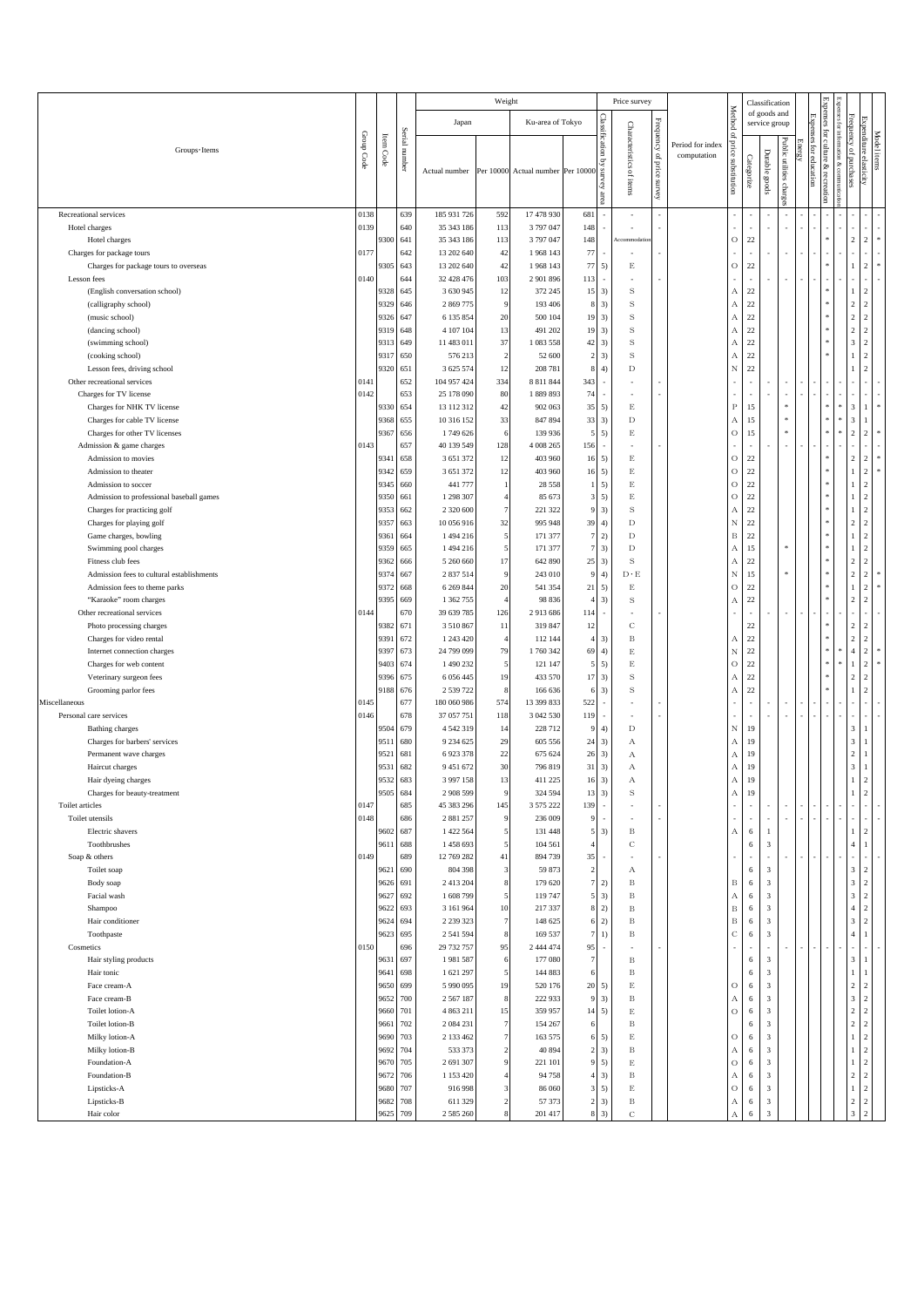|                                                            |            |           |               |               | Weight         |                                  |                         |                                    | Price survey             |                              |                                 |                    |                   | Classification          |                          |                          |                        | ďЯ                                          |                        |                        |             |
|------------------------------------------------------------|------------|-----------|---------------|---------------|----------------|----------------------------------|-------------------------|------------------------------------|--------------------------|------------------------------|---------------------------------|--------------------|-------------------|-------------------------|--------------------------|--------------------------|------------------------|---------------------------------------------|------------------------|------------------------|-------------|
|                                                            |            |           |               |               |                |                                  |                         |                                    |                          |                              |                                 | Method of          |                   | of goods and            |                          |                          |                        | sasus                                       |                        |                        |             |
|                                                            |            |           |               | Japan         |                | Ku-area of Tokyo                 |                         |                                    |                          |                              |                                 |                    |                   | service group           |                          |                          |                        | $\overline{2}$<br>E                         |                        |                        |             |
| Groups · Items                                             | Group Code | Item Code | Serial number | Actual number |                | Per 10000 Actual number Per 1000 |                         | Classification by<br>vervey<br>are | Characteristics of items | Frequency of price<br>Kan.ns | Period for index<br>computation | price substitution | $\rm Categorical$ | Durable goods           | Public utilities charge: | Į                        | Expenses for education | Expenses for culture & recreation<br>повещю | Frequency of purchases | Expenditure elasticity | Model items |
| Personal effects                                           | 0151       |           | 710           | 20 694 853    | 66             | 2 162 139                        | $\bf 84$                | ×.                                 | ٠                        |                              |                                 | $\sim$             |                   |                         |                          |                          |                        |                                             |                        |                        |             |
| Bags                                                       | 0152       |           | 711           | 14 071 737    | 45             | 1012170                          | 39                      | ×                                  | ×                        |                              |                                 |                    | ٠                 |                         |                          |                          |                        |                                             |                        |                        |             |
| Bags-A                                                     |            | 9721      | 712           | 4 679 627     | 15             | 352 958                          | 14                      | 2)                                 | B                        |                              |                                 | $\mathbf B$        | 6                 | $\overline{2}$          |                          |                          |                        |                                             | $\overline{2}$         | $\overline{2}$         |             |
| Bags-B                                                     |            | 9722      | 713           | 4 679 627     | 15             | 352 958                          | 14                      | 5)                                 | E                        |                              |                                 | $\circ$            | 6                 | $\overline{c}$          |                          |                          |                        |                                             | $\mathbf{1}$           | $\sqrt{2}$             |             |
| School knapsacks                                           |            | 9711      | 714           | 2 804 272     | 9              | 148 533                          | 6                       | 1)                                 | $_{\rm B}$               |                              | Jan.-Feb., Dec.                 | $\mathbf C$        | 6                 | $\overline{2}$          |                          |                          |                        |                                             | $\mathbf{1}$           | $\overline{2}$         |             |
| Suitcases                                                  |            | 9731      | 715           | 1908 211      | 6              | 157 721                          | 6                       | 3)                                 | B                        |                              |                                 | А                  | 6                 | 2                       |                          |                          |                        |                                             | $\mathbf{1}$           | $\overline{2}$         |             |
| Watches & rings                                            | 0153       |           | 716           | 4 192 769     | 13             | 942 330                          | 37                      | ×                                  | ×                        |                              |                                 | ×.                 | ×                 |                         |                          |                          |                        |                                             |                        | ÷.                     |             |
| Rings                                                      |            | 9741      | 717           | 934 097       | 3              | 81986                            | $\overline{\mathbf{3}}$ | 3)                                 | С                        |                              |                                 | A                  | 6                 | 2                       |                          |                          |                        |                                             | $\mathbf{1}$           | $\overline{2}$         |             |
| Wrist watches                                              |            | 9751      | 718           | 3 258 672     | 10             | 860 344                          | 34                      | 3)                                 | $\overline{c}$           |                              |                                 | $\mathbf{A}$       | 6                 | $\mathbf{1}$            |                          |                          |                        |                                             | $\mathbf{1}$           | $\overline{2}$         |             |
| Other personal effects                                     | 0154       |           | 719           | 2 430 347     | 8              | 207 639                          | 8                       | $\sim$                             | ×                        |                              |                                 |                    | $\sim$            | $\sim$                  |                          | $\overline{\phantom{a}}$ |                        |                                             |                        | ÷.                     |             |
| Umbrellas                                                  |            | 9701      | 720           | 1488058       | $\overline{5}$ | 136 643                          | 5                       | 2)                                 | B                        |                              |                                 | $\, {\bf B}$       | 6                 | $\overline{c}$          |                          |                          |                        |                                             | $\overline{c}$         | $\sqrt{2}$             |             |
| Handkerchiefs                                              |            | 9761      | 721           | 942 289       | 3              | 70 996                           | $\overline{\mathbf{3}}$ |                                    | B                        |                              |                                 |                    | $\overline{4}$    | $\overline{c}$          |                          |                          |                        |                                             | $\overline{2}$         | $\overline{2}$         |             |
| Tobacco                                                    | 0155       |           | 722           | 13 713 124    | 44             | 792 990                          | 31                      | ×                                  | ٠                        |                              |                                 | $\sim$             | ٠                 | $\sim$                  |                          |                          |                        |                                             | $\sim$                 | ÷.                     |             |
| (domestics)                                                |            | 9799      | 723           | 9 142 084     | 29             | 528 660                          | 21                      | 5)                                 | E                        |                              |                                 | $\circ$            | 6                 | 3                       |                          |                          |                        |                                             | $\overline{4}$         | 1                      |             |
| (imported)                                                 |            | 9798      | 724           | 4 571 040     | 15             | 264 330                          | 10                      | 5)                                 | E                        |                              |                                 | $\circ$            | 6                 | $\overline{\mathbf{3}}$ | $\approx$                |                          |                        |                                             | 3                      | $\mathbf{1}$           |             |
| Other miscellaneous                                        | 0156       |           | 725           | 63 211 962    | 201            | 3 826 952                        | 149                     | $\sim$                             | ٠                        |                              |                                 | $\sim$             |                   |                         |                          |                          |                        |                                             | ٠                      |                        |             |
| Charges for accident insurance                             |            | 9928      | 726           | 39 871 482    | 127            | 2 5 4 3 3 4 7                    | 99                      | 5)                                 | E                        |                              |                                 | $\circ$            | 11                |                         | $\approx$                |                          |                        |                                             | 3                      | $\overline{1}$         |             |
| Nursery school fees                                        |            | 9921      | 727           | 16 589 545    | 53             | 845 539                          | 33                      |                                    | D                        |                              |                                 |                    | 12                |                         | s.                       |                          |                        |                                             | $\,2$                  | $\sqrt{2}$             | ×           |
| Charges for nursing care                                   |            | 9914      | 728           | 4 9 9 3 1 0 9 | 16             | 253 634                          | 10                      |                                    | E                        |                              |                                 |                    | 12                |                         | $\ast$                   |                          |                        |                                             | $\overline{2}$         | $\mathbf{1}$           |             |
| Charges for administrative certificates                    |            | 9901      | 729           | 294 173       | $\mathbf{1}$   | 30739                            | $\mathbf{1}$            |                                    | D                        |                              |                                 |                    | 11                |                         | $\ast$                   |                          |                        |                                             | $\overline{2}$         | $\overline{2}$         |             |
| Charges for acquisition of passport                        |            | 9912      | 730           | 294 173       |                | 30739                            | $\mathbf{1}$            | 3)                                 | D                        |                              |                                 | А                  | 15                |                         |                          |                          |                        |                                             | $\mathbf{1}$           | $\sqrt{2}$             |             |
| Charges for transfer commission                            |            | 9920      | 731           | 438 567       | 1              | 46 108                           | $\overline{2}$          | 5)                                 | $\mathop{\hbox{\bf E}}$  |                              |                                 | $\circ$            | 19                |                         |                          |                          |                        |                                             | $\mathbf{1}$           | $\overline{2}$         |             |
| Home security services                                     |            | 9931      | 732           | 730 913       | $\mathcal{D}$  | 76 846                           | 3                       | 5)                                 | E                        |                              |                                 | $\circ$            | 19                |                         |                          |                          |                        |                                             | $\mathbf{1}$           | $\overline{2}$         |             |
| Fresh food                                                 | 0157       |           | 733           | 129 971 284   | 414            | 10 564 660                       | 412                     | ×.                                 |                          |                              |                                 |                    |                   |                         |                          |                          |                        |                                             |                        |                        |             |
| Fresh fish & seafood (reentry)                             | 0158       |           | 734           | 39 086 504    | 125            | 2922638                          | 114                     | ×                                  | ٠                        |                              |                                 | $\overline{a}$     | $\sim$            |                         |                          |                          |                        |                                             |                        |                        |             |
| Fresh vegetables (reentry)                                 | 0159       |           | 735           | 60 452 893    | 193            | 5 2 3 4 2 1 4                    | 204                     | ×,                                 |                          |                              |                                 |                    |                   |                         |                          |                          |                        |                                             |                        |                        |             |
| Fresh fruits (reentry)                                     | 0160       |           | 736           | 30 431 887    | 97             | 2 407 808                        | 94                      | ×.                                 | ٠                        |                              |                                 |                    |                   |                         |                          |                          |                        |                                             |                        |                        |             |
| All items, less fresh food                                 | 0161       |           | 737           | 3 009 367 190 | 9586           | 246 067 607                      | 9588                    | ×.                                 |                          |                              |                                 |                    |                   |                         |                          |                          |                        |                                             |                        |                        |             |
| Food, less fresh food                                      | 0172       |           | 738           | 693 328 227   | 2 2 0 9        | 53 502 663                       | 2085                    |                                    | ٠                        |                              |                                 |                    |                   |                         |                          |                          |                        |                                             |                        |                        |             |
| All items, less imputed rent                               | 0163       |           | 739           | 2 668 838 854 | 8 5 0 1        | 209 049 379                      | 8 1 4 6                 | ×                                  | ٠                        |                              |                                 |                    |                   |                         |                          |                          |                        |                                             |                        |                        |             |
| Housing, less imputed rent                                 | 0164       |           | 740           | 184 827 410   | 589            | 19 007 809                       | 741                     | J.                                 | ×,                       |                              |                                 |                    |                   |                         |                          |                          |                        |                                             |                        |                        |             |
| Rent, less imputed rent                                    | 0165       |           | 741           | 88 986 431    | 283            | 12 671 007                       | 494                     | $\overline{\phantom{a}}$           | ×,                       |                              |                                 |                    |                   |                         |                          |                          |                        |                                             |                        |                        |             |
| All items, less imputed rent & fresh food                  | 0166       |           | 742           | 2 538 867 570 | 8087           | 198 484 719                      | 7734                    | $\sim$                             | ٠                        |                              |                                 |                    |                   |                         |                          |                          |                        |                                             |                        |                        |             |
| Energy                                                     | 0167       |           | 743           | 245 982 358   | 784            | 14 114 933                       | 550                     | ×                                  | ×                        |                              |                                 |                    |                   |                         |                          |                          |                        |                                             |                        |                        |             |
| All items, less food (less alcoholic beverages) and energy | 0168       |           | 744           | 2 107 447 669 | 6713           | 181 261 278                      | 7063                    | $\sim$                             |                          |                              |                                 |                    |                   |                         |                          |                          |                        |                                             |                        |                        |             |
| Expenses for education                                     | 0162       |           | 745           | 125 483 076   | 400            | 14 5 11 2 6 4                    | 565                     | ×                                  | ٠                        |                              |                                 |                    |                   |                         |                          |                          |                        |                                             |                        |                        |             |
| Expenses for culture & recreation                          | 0173       |           | 746           | 340 697 488   | 1085           | 30 751 872                       | 1 1 9 8                 | ×.                                 | ×,                       |                              |                                 | ×.                 |                   |                         |                          | ÷                        |                        |                                             |                        |                        |             |
| Expenses for information & communication                   | 0169       |           | 747           | 149 285 881   | 476            | 10 196 353                       | 397                     |                                    |                          |                              |                                 |                    |                   |                         |                          |                          |                        |                                             |                        |                        |             |